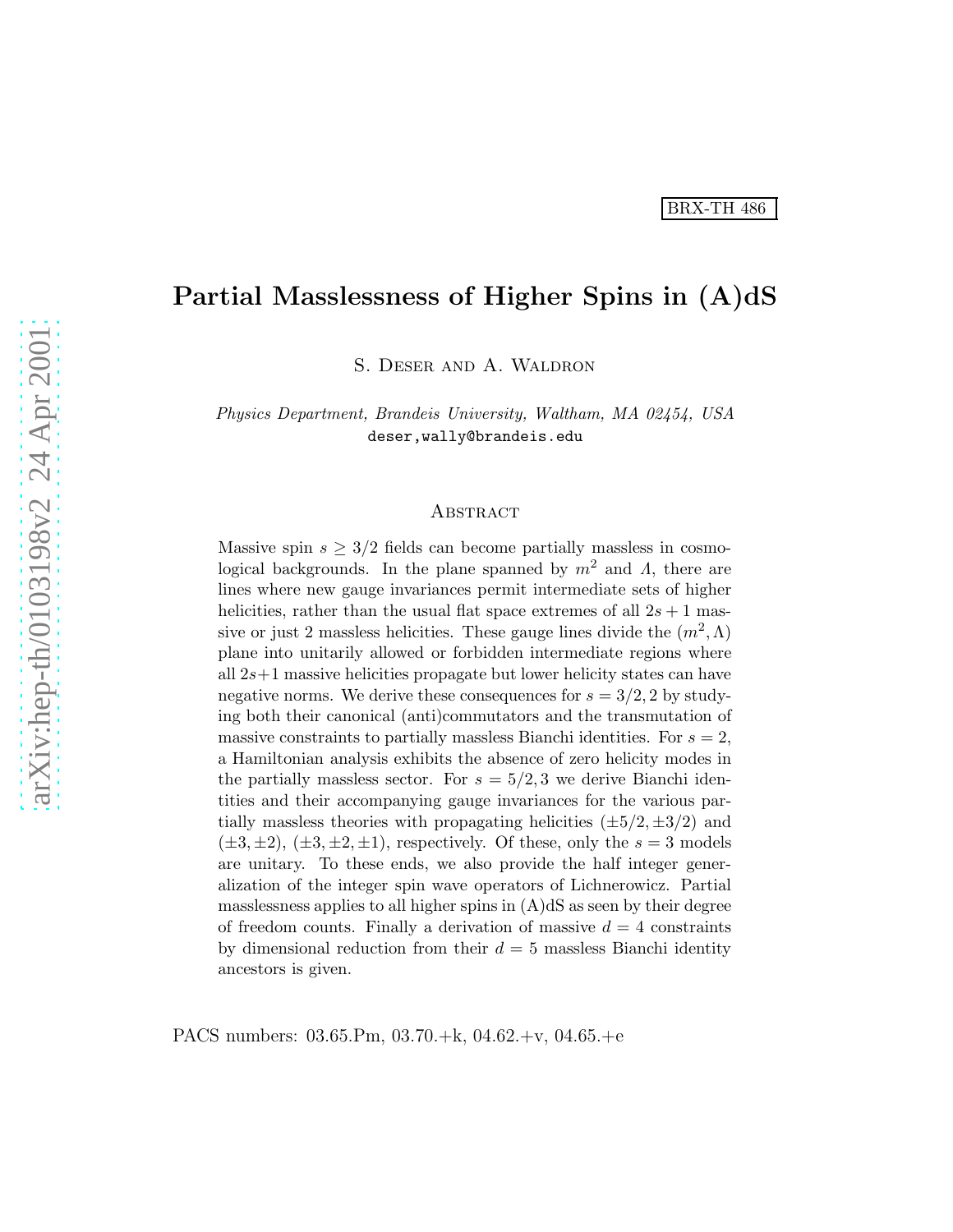## 1 Introduction

The  $(m^2, \Lambda)$  mass-cosmological constant plane for spin  $s = 2$  is unexpectedly rich [\[1](#page-33-0), [2, 3\]](#page-33-0): For generic  $(m^2, \Lambda)$ , the theory describes 5 massive degrees of freedom. However, the field equations, having two open indices, are susceptible to both single and double divergence Bianchi identities each signaling the onset of gauge invariances. This is indeed realized when  $m^2 = 0$  and  $m^2 = 2\Lambda/3$ , respectively. The former corresponds to linearized cosmological Einstein gravity and the latter to the partially massless de Sitter (dS) theory of [\[1](#page-33-0)]. A peculiarity of  $(Anti)$  de Sitter  $((A)dS)$  spaces is that gauge invariance does not necessarily imply null propagation, which in fact occurs only for the  $m^2 = 2\Lambda/3$  $m^2 = 2\Lambda/3$  $m^2 = 2\Lambda/3$  theory [[1\]](#page-33-0). Furthermore, these two gauge invariant theories lie on the boundary of two physically distinct regions (see Figure [1](#page-2-0)). As demon-stratedin [[2](#page-33-0)], in the dS region with masses bounded by  $0 < m^2 < 2\Lambda/3$ , the massive  $s = 2$  spectrum is not unitary. This is an example of a generic difficulty encountered by higher spin theories in backgrounds; it was first observed in a study of canonical anticommutators for charged massive  $s = 3/2$ fields in electromagnetic backgrounds [\[4](#page-33-0)] and later shown to imply acausal propagation [\[5](#page-33-0)].

The above  $s = 2$  behaviors are common spins  $s \geq 3/2$  in (A)dS, as seen by studying possible Bianchi identities. The number of massive higher spin covariant field components exceeds the  $2s+1$  propagating degrees of freedom (PDoF) count. The correct count is imposed by constraints constructed from divergences of each open index of the field equations,  $D^{\mu_1} \cdots D^{\mu_n} \mathcal{G}_{\mu_1 \dots \mu_n \mu_{n+1} \dots}$  $+ \cdots = 0$ . In flat space, all these constraints hold identically when the mass m vanishes and are encapsulated by a single Bianchi identity  $\partial^{\mu_1} \mathcal{G}_{\mu_1 \mu_2 \dots} + \cdots =$ 0 (for  $s > 2$  the terms  $+\cdots$  ensure (gamma-)tracelessness of the remaining open indices) reflecting the gauge invariance of the massless theory [\[6\]](#page-33-0). Once a cosmological constant is present, this degeneracy is broken and for special tunings of  $m^2$  to  $\Lambda$ , intermediate situations are possible where some of the lower divergence constraints remain and all the higher ones are replaced by a single Bianchi identity[[3](#page-33-0)]. This new identity entails a gauge invariance of the theory. As a consequence, higher spins in  $(A)dS$  spaces can be partially massless: not only are there strictly massive theories with all  $2s + 1$  helicities and strictly massless ones with only helicities  $\pm s$ , but also intermediate theories of helicities  $(\pm s, \pm (s-1), \ldots, \pm (s-t))$   $(t < s)$ <sup>1</sup>.

<sup>&</sup>lt;sup>1</sup>An additional subtlety for  $s \geq 5/2$  is that auxiliary fields are necessary (over and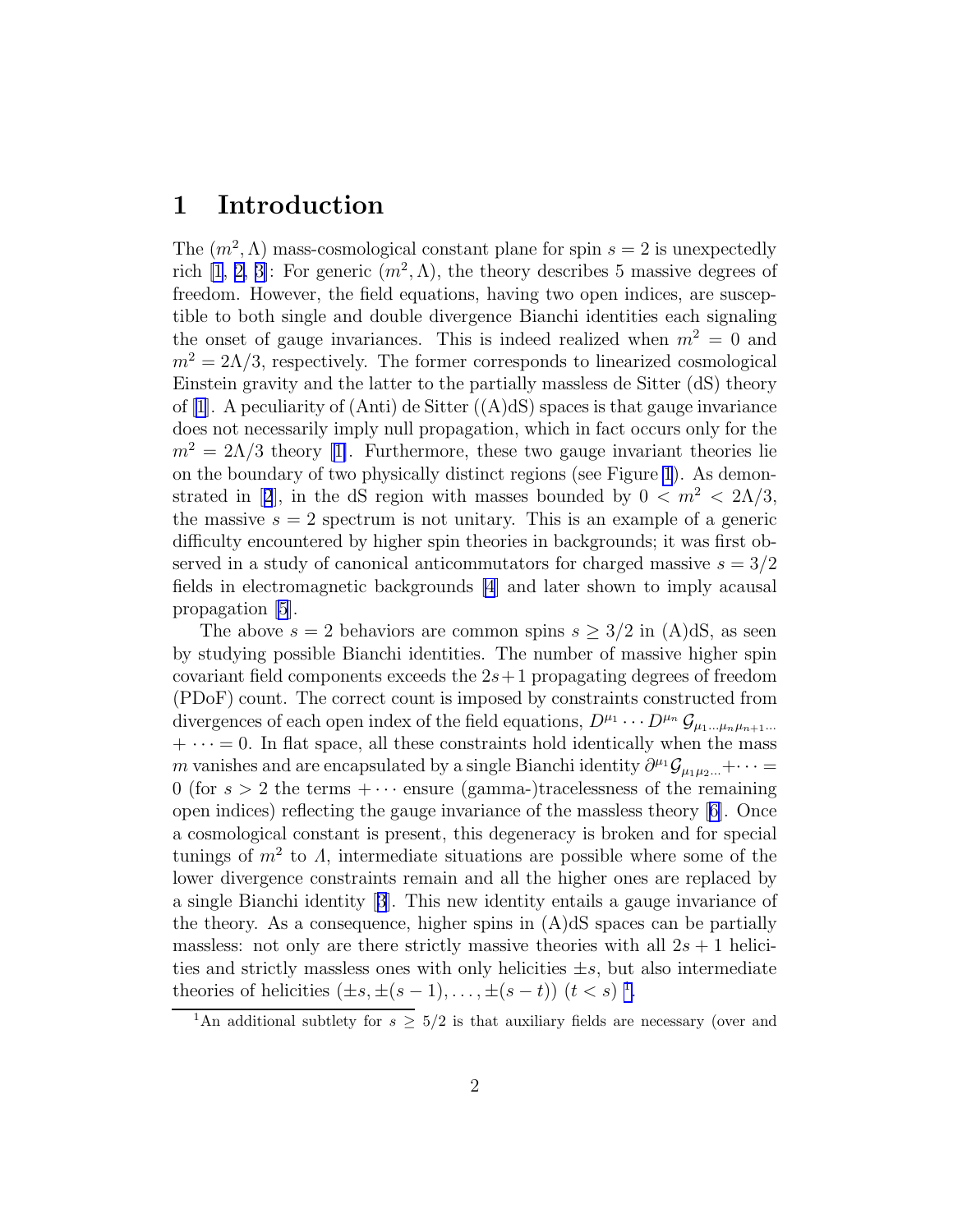<span id="page-2-0"></span>

Figure 1: Respective phase diagrams for spins  $s = 3/2, 2, 5/2, 3$  showing partially massless gauge lines and unitarily allowed and forbidden regions.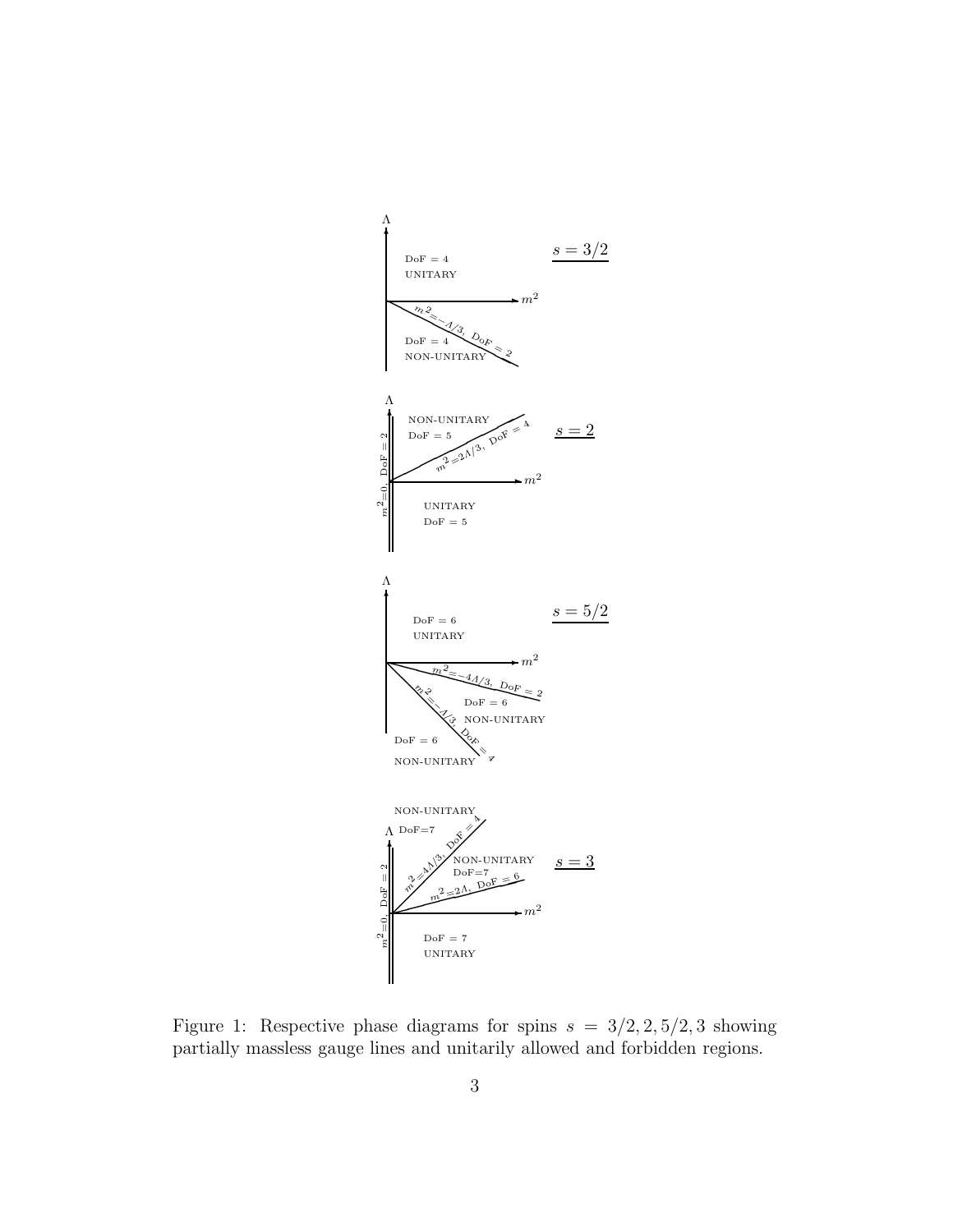The new Bianchi identities appear along lines in the  $(m^2, \Lambda)$  plane and are also manifested in the canonical (anti)commutators of the fields. These follow directly from the covariant transverse-traceless decomposition of the on-shell fields<sup>2</sup> [[3\]](#page-33-0). The gauge lines in the  $(m^2, \Lambda)$  plane correspond to poles in the lower helicity terms of (anti)commutators, the usual indication that a theory enjoys a gauge invariance at special values of parameters. Therefore, lower helicity (anti)commutators flip sign across these gauge lines. The intermediate regions correspond to (unitarily allowed or forbidden) massive theories; the one including the massive Minkowski theory is always unitary. The norms of those helicities that are removed by a gauge invariance flip sign across the corresponding line. This implies that the partially massless theories of the remaining helicities are unitary only when, starting from the unitary Minkowski region, the line in the  $(m^2, \Lambda)$  half-plane removing the lowest helicity state(s) can be traversed first and subsequent lines are encountered in order, ending on the strictly massless helicity  $\pm s$  gauge line. The latter is guaranteed to be unitary since it removes all dangerous lower helicities. We show explicitly that this condition is fulfilled for  $s = 2, 3$  but not for the novel  $s = 5/2$  partially massless gauge line. We will also demonstrate, by a simple counting argument, that partial masslessness is enjoyed by all higher spins in (A)dS.

In Section [2](#page-4-0) we introduce massive spins  $s \leq 2$  and their gauge invariances. We also summarize the higher integer spin wave operators of Lichnerowicz [\[7](#page-33-0)] and provide their generalizations to half integer spins. In Section [3,](#page-7-0) we study canonical (anti)commutators for  $s \leq 2$  and show how non-unitary regions arise. In Section [4,](#page-13-0) we examine the partially massless  $m^2 = 2\Lambda/3$ ,  $s = 2$ theory, demonstrating by Hamiltonian analysis that it describes propagating helicities  $(\pm 2, \pm 1)$  only. Section [5](#page-17-0) deals with all spins: We first present a counting argument indicating that partial masslessness occurs for all higher spins in (A)dS. Then we display explicit new Bianchi identities and partially massless gauge invariances for  $s = 5/2, 3$ . The Appendix extends the dimensional reduction derivation of massive higher spin field equations in flat space from their massless dimension  $d = 5$  predecessors [\[8](#page-33-0)], to obtain massive constraints from the  $d = 5$  Bianchi identity for  $s = 5/2, 3$  examples. Some

above the field content of the strictly massless models), but at least in the massless limit, these can be shown to decouple.

<sup>&</sup>lt;sup>2</sup>Their restriction to equal time commutators agrees with the detailed  $s = 2$  Dirac analysis of [\[2\]](#page-33-0).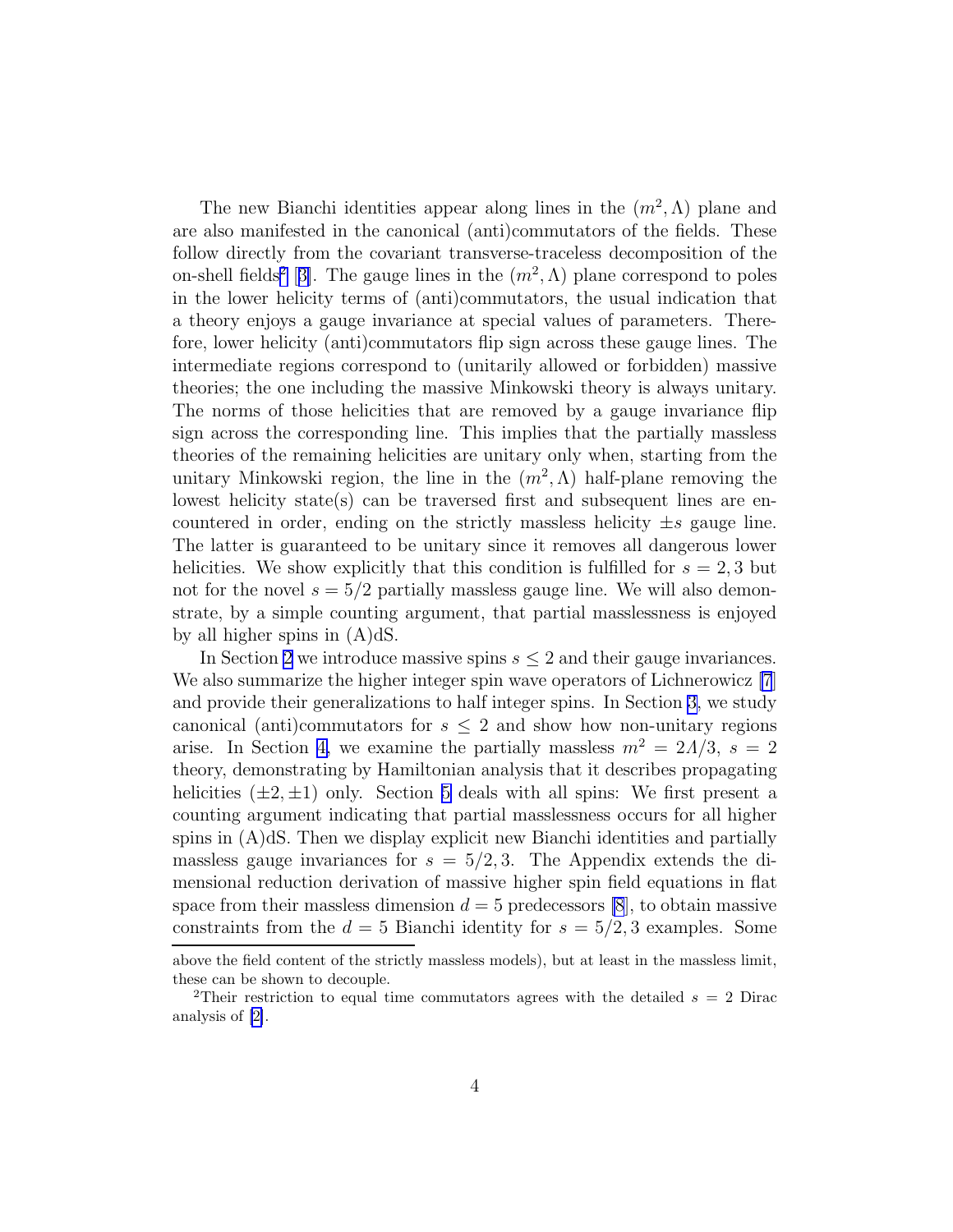<span id="page-4-0"></span>future directions and open problems are discussed in the Conclusion. A brief version of some of our results was given in[[3](#page-33-0)].

# 2 Field Equations and Identities in Constant Curvature Spaces

The Riemann tensor in constant curvature spaces is

$$
R_{\mu\nu\rho\sigma} = -\frac{2\Lambda}{3} g_{\mu[\rho} g_{\sigma]\nu} ; \qquad (1)
$$

the cosmological constant  $\Lambda$  is positive in dS and negative in AdS. The actions of commutators of covariant derivatives are summarized by the vector-spinor example<sup>3</sup>

$$
[D_{\mu}, D_{\nu}] \psi_{\rho} = \frac{2\Lambda}{3} g_{\rho[\mu} \psi_{\nu]} + \frac{\Lambda}{6} \gamma_{\mu\nu} \psi_{\rho}.
$$
 (2)

The actions and field equations for massive spins  $0 \leq s \leq 2$  in constant curvature backgrounds<sup>4</sup> are

$$
\mathcal{L}^{(0)} = \frac{1}{2} \sqrt{-g} \phi \mathcal{G} ,
$$
\n
$$
\mathcal{L}^{(1)} = \frac{1}{2} \sqrt{-g} \phi^{\mu} \mathcal{G}_{\mu} ,
$$
\n
$$
\mathcal{L}^{(2)} = \frac{1}{2} \sqrt{-g} \phi^{\mu} \mathcal{G}_{\mu} ,
$$
\n
$$
\mathcal{L}^{(3/2)} = -\sqrt{-g} \overline{\psi}^{\mu} \mathcal{R}_{\mu} ,
$$
\n
$$
(3)
$$
\n
$$
\mathcal{L}^{(2)} = \frac{1}{2} \sqrt{-g} \phi^{\mu\nu} \mathcal{G}_{\mu\nu} ,
$$

$$
\mathcal{G} = (\Delta^{(0)} - m^2) \phi, \qquad (4)
$$

$$
\mathcal{R} = (\mathcal{D}^{(1/2)} + m) \psi, \qquad (5)
$$

$$
\mathcal{G}_{\mu} = (\Delta^{(1)} - m^2) \phi_{\mu} - D_{\mu} D_{\nu} \phi, \tag{6}
$$

$$
\mathcal{R}_{\mu} \equiv \gamma_{\mu\nu\rho} \mathcal{D}^{\nu} \psi^{\rho} = (\mathcal{D}^{(3/2)} - \mathcal{D}) \psi_{\mu} - m \gamma_{\mu\nu} \psi^{\nu} , \qquad (7)
$$

$$
\mathcal{G}_{\mu\nu} \equiv (\Delta^{(2)} - m^2 + \Lambda) (\phi_{\mu\nu} - g_{\mu\nu} \phi_{\rho}{}^{\rho}) + \Lambda \phi_{\mu\nu}
$$

+ 
$$
D_{(\mu}D_{\nu)}\phi_{\rho}^{\rho} - 2D_{(\mu}D.\phi_{\nu)} + g_{\mu\nu}D.D.\phi.
$$
 (8)

<sup>3</sup>Our metric is "mostly plus", Dirac matrices are "mostly hermitean" and the Dirac conjugate is  $\overline{\psi} \equiv \psi^{\dagger} i \gamma^{0}$ . We denote (anti)symmetrization with unit weight by round (resp. square) brackets. Antisymmetrized products of Dirac matrices are given by  $\gamma^{\mu_1...\mu_n} \equiv$  $\gamma^{[\mu_1} \cdots \gamma^{\mu_n]}$ .

<sup>&</sup>lt;sup>4</sup>For  $s = 2$  in generic gravitational backgrounds, the minimally coupled Pauli–Fierz actiondoes not yield field equations with the correct  $2s + 1 = 5$  PDoF [\[9\]](#page-34-0). Recently [[10\]](#page-34-0),  $s = 2$  actions have been constructed with the correct PDoF count in background Einstein spaces  $(R_{\mu\nu} = Ag_{\mu\nu}).$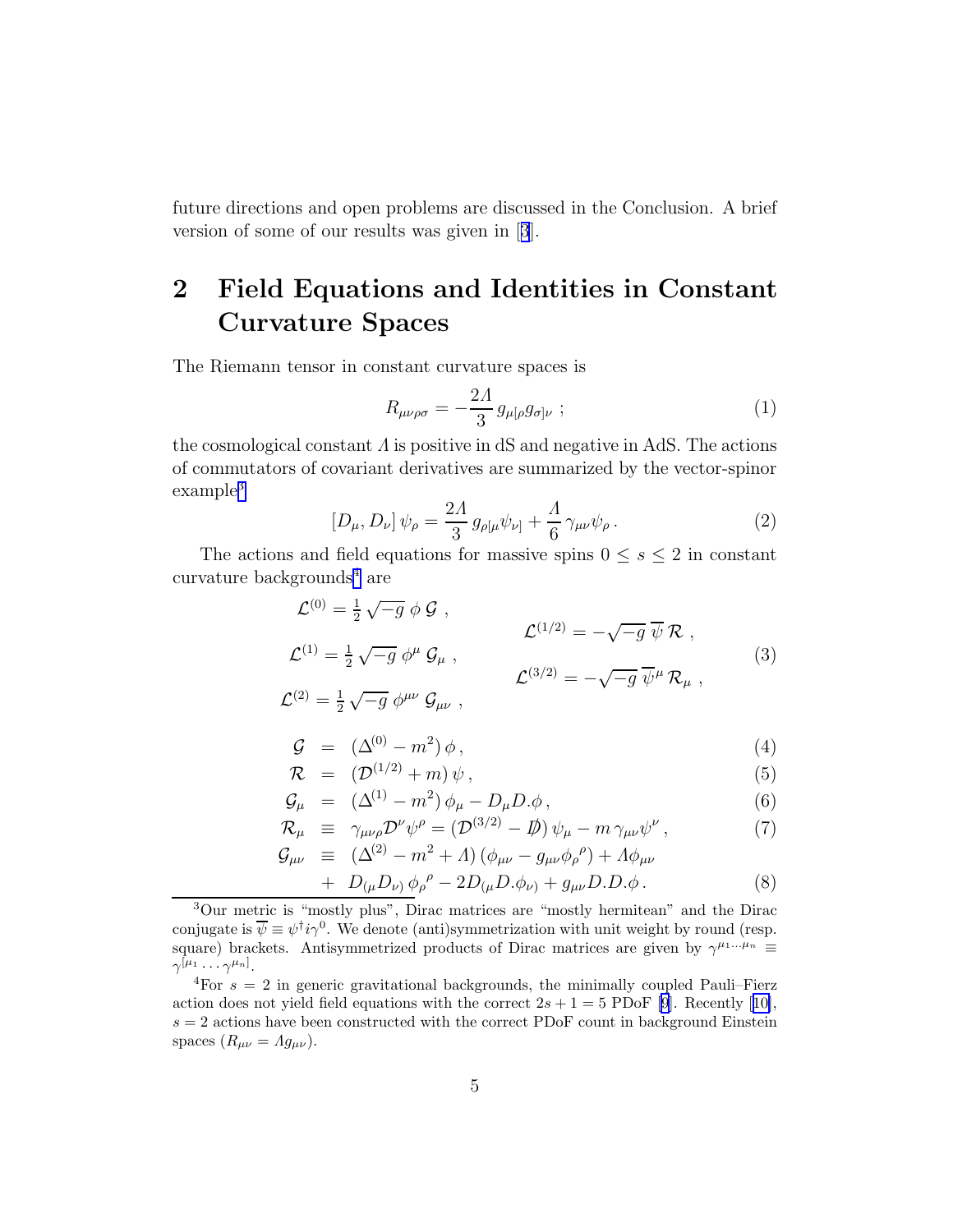Theoperators  $\Delta^{(n)}$  are the wave operators of [[7\]](#page-33-0)

$$
\Delta^{(3)}\,\phi_{\mu\nu\rho} \equiv D^2\,\phi_{\mu\nu\rho} - 5\Lambda\,\phi_{\mu\nu\rho} + 2\Lambda\,g_{(\mu\nu}\phi_{\rho)\sigma}{}^{\sigma} \,,\tag{9}
$$

$$
\Delta^{(2)} \phi_{\mu\nu} \equiv D^2 \phi_{\mu\nu} - \frac{8 \Lambda}{3} \left( \phi_{\mu\nu} - \frac{1}{4} g_{\mu\nu} \phi_{\rho}{}^{\rho} \right), \qquad (10)
$$

$$
\Delta^{(1)} \phi_{\mu} \equiv (D^2 - A) \phi_{\mu} , \qquad (11)
$$

$$
\Delta^{(0)} \phi \equiv D^2 \phi \tag{12}
$$

whose introduction is justified by the following identities,

$$
\Delta^{(3)} D_{(\mu}\phi_{\nu\rho)} = D_{(\mu}\Delta^{(2)} \phi_{\nu\rho)}, \quad D^{\mu}\Delta^{(3)} \phi_{\mu\nu\rho} = \Delta^{(2)} D. \phi_{\nu\rho},
$$
  

$$
\Delta^{(3)} g_{(\mu\nu}\phi_{\rho)} = g_{(\mu\nu}\Delta^{(1)} \phi_{\rho)}, \qquad g^{\mu\nu}\Delta^{(3)} \phi_{\mu\nu\rho} = \Delta^{(1)} \phi^{\sigma}{}_{\sigma\rho},
$$
  

$$
\Delta^{(2)} D_{(\mu}\phi_{\nu)} = D_{(\mu}\Delta^{(1)} \phi_{\nu)}, \qquad D^{\mu}\Delta^{(2)} \phi_{\mu\nu} = \Delta^{(1)} D. \phi_{\nu},
$$
  

$$
\Delta^{(2)} g_{\mu\nu}\phi = g_{\mu\nu}\Delta^{(0)} \phi, \qquad g^{\mu\nu}\Delta^{(2)} \phi_{\mu\nu} = \Delta^{(0)} \phi^{\rho}{}_{\rho},
$$
  

$$
\Delta^{(1)} D_{\mu}\phi = D_{\mu}\Delta^{(0)} \phi, \qquad D^{\mu}\Delta^{(1)} \phi_{\mu} = \Delta^{(0)} D. \phi.
$$
 (13)

Here  $\phi_{\mu\nu\dots}$  is a symmetric tensor. The half integer spin generalizations  $\mathcal{D}^{(n/2)}$ of these operators are given by[[11](#page-34-0)]

$$
\mathcal{D}^{(5/2)} \psi_{\mu\nu} \equiv 3 \, \not{\!\!D} \psi_{\mu\nu} - 2 \, D_{(\mu} \gamma . \psi_{\nu)} + 2 \, \gamma_{(\mu} \left( \not{\!\!D} \gamma . \psi_{\nu)} - D . \psi_{\nu} \right) , \tag{14}
$$

$$
\mathcal{D}^{(3/2)} \psi_{\mu} \equiv 2\rlap{\,/}D \psi_{\mu} - D_{\mu}\gamma \psi + \gamma_{\mu}(\rlap{\,/}D \gamma \psi - D \psi) = \gamma_{\mu\nu\rho}D^{\nu}\psi^{\rho} + \rlap{\,/}D \psi_{\mu} , \text{(15)}
$$
\n
$$
\mathcal{D}^{(1/2)} \psi \equiv \rlap{\,/}D \psi , \qquad (16)
$$

with  $\psi_{\mu\nu}$  a symmetric spinor-tensor, and satisfy analogous identities

$$
\mathcal{D}^{(5/2)} D_{(\mu} \psi_{\nu)} = D_{(\mu} \mathcal{D}^{(3/2)} \psi_{\nu)}, \quad D^{\mu} \mathcal{D}^{(5/2)} \psi_{\mu\nu} = \mathcal{D}^{(3/2)} D_{\cdot} \psi_{\nu}, \n\mathcal{D}^{(5/2)} \gamma_{(\mu} \psi_{\nu)} = \gamma_{(\mu} \mathcal{D}^{(3/2)} \psi_{\nu)}, \qquad \gamma^{\mu} \mathcal{D}^{(5/2)} \psi_{\mu\nu} = \mathcal{D}^{(3/2)} \gamma_{\cdot} \psi_{\nu}, \n\mathcal{D}^{(3/2)} D_{\mu} \psi = D_{\mu} \mathcal{D}^{(1/2)} \psi, \qquad D^{\mu} \mathcal{D}^{(3/2)} \psi_{\mu} = \mathcal{D}^{(1/2)} D_{\cdot} \psi, \n\mathcal{D}^{(3/2)} \gamma_{\mu} \psi = \gamma_{\mu} \mathcal{D}^{(1/2)} \psi, \qquad \gamma^{\mu} \mathcal{D}^{(3/2)} \psi_{\mu} = \mathcal{D}^{(1/2)} \gamma_{\cdot} \psi.
$$
\n(17)

For completeness we include the familiar Weitzenbock identity,

$$
\left(\mathcal{D}^{(1/2)}\right)^2 \psi = \left(D^2 - A\right)\psi. \tag{18}
$$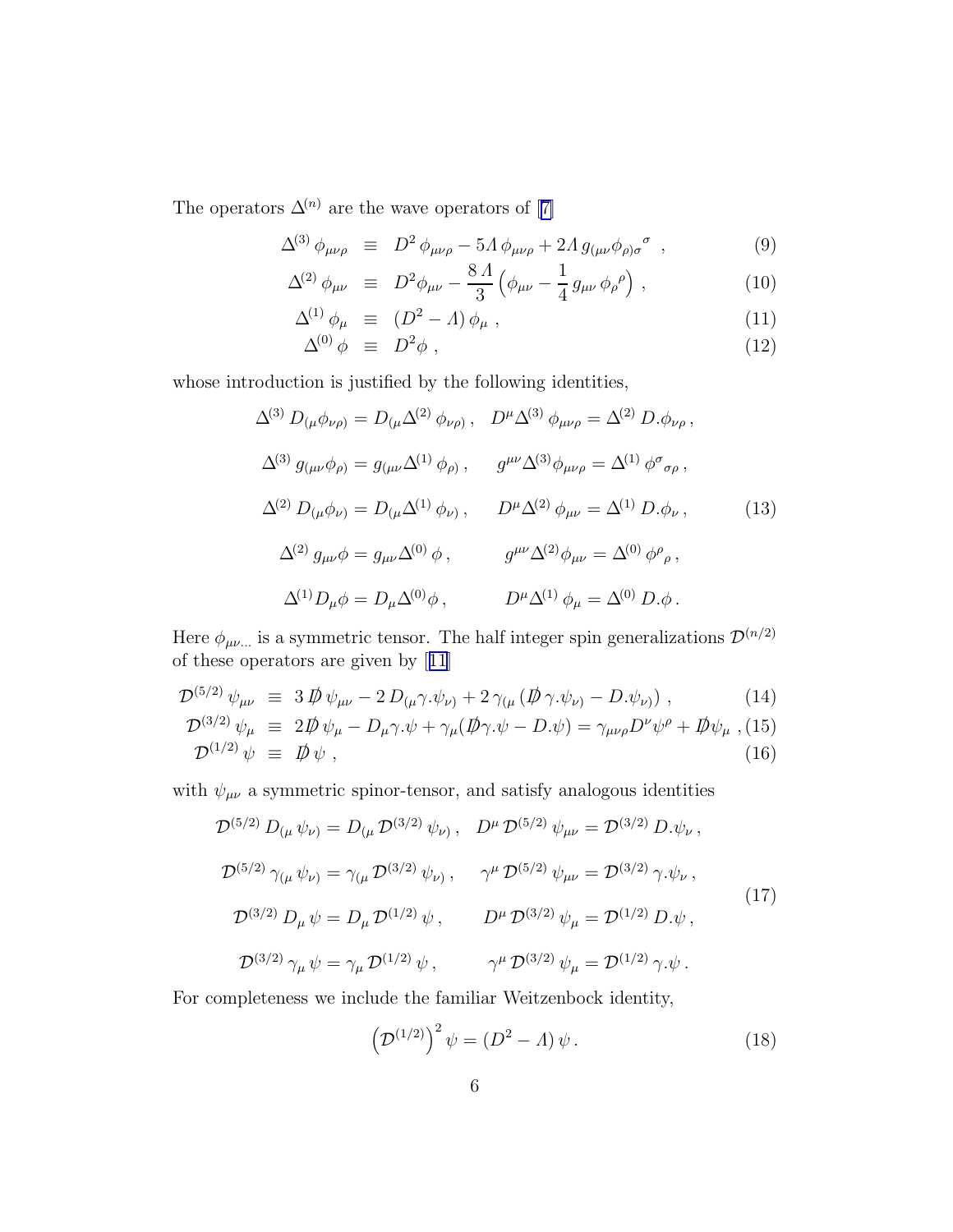<span id="page-6-0"></span>Notice that we have written the massive Rarita–Schwinger field equation [\(7\)](#page-4-0) in terms of the  $s = 3/2$  operator  $\mathcal{D}^{(3/2)}$  with explicit mass term as well as in a more compact form involving the operator

$$
\mathcal{D}_{\mu} \equiv D_{\mu} + \frac{m}{2} \gamma_{\mu}, \qquad [\mathcal{D}_{\mu}, \mathcal{D}_{\nu}] = [D_{\mu}, D_{\nu}] + (m^2/2) \gamma_{\mu\nu}, \qquad (19)
$$

encountered in cosmological supergravity [\[12](#page-34-0)].

For  $s \geq 1$  there are more relativistic field components than PDoF. As usual, the correct PDoF count is obtained by studying the constraints implied by divergences and (gamma-)traces of the field equations. Less usual, for special lines in the  $(m^2, \Lambda)$  plane, these constraints are satisfied identically and become Bianchi identities associated with gauge invariances. Explicitly, the divergence of the field equations [\(6\)](#page-4-0)-[\(8\)](#page-4-0) read

$$
D.G = -m^2 D.\phi,
$$
  
\n
$$
D.G_{\nu} = -m^2 (D.\phi_{\nu} - D_{\nu}\phi)
$$
  
\n
$$
D.R = -\frac{1}{2} (3m^2 + \Lambda) \gamma . \psi,
$$
 (20)

and are constraints for generic values of the parameters  $m^2$  and  $\Lambda$ . For  $s = 1, 2$ , the value  $m^2 = 0$  yields Bianchi identities and their associated ("electromagnetic" and "general coordinate") gauge invariances

$$
\delta\phi_{\mu} = D_{\mu}\xi \qquad \text{and} \qquad \delta\phi_{\mu\nu} = D_{(\mu}\xi_{\nu)}\,,\tag{21}
$$

respectively. Both  $m^2 = 0$  theories are strictly massless: they propagate with two physical helicity states. For  $s = 3/2$ , the sole gauge invariance

$$
\delta\psi_{\mu} = \mathcal{D}_{\mu}\varepsilon = D_{\mu}\varepsilon + \frac{1}{2}\sqrt{-\Lambda/3}\,\gamma_{\mu}\,\varepsilon\,,\tag{22}
$$

is inherited from cosmological supergravity and occurs for  $m^2 = -\Lambda/3$  in AdS. This (rather than the  $m = 0$  model) is the strictly massless helicity  $\pm 3/2$  theory.

For  $s = 2$  there is a new effect: the field equation has two open indices and thereby also admits a double divergence Bianchi identity. The double divergence constraint

$$
D.D.G + \frac{1}{2}m^2 G_{\rho}{}^{\rho} = \frac{1}{2}m^2 (3m^2 - 2A) \phi_{\rho}{}^{\rho} , \qquad (23)
$$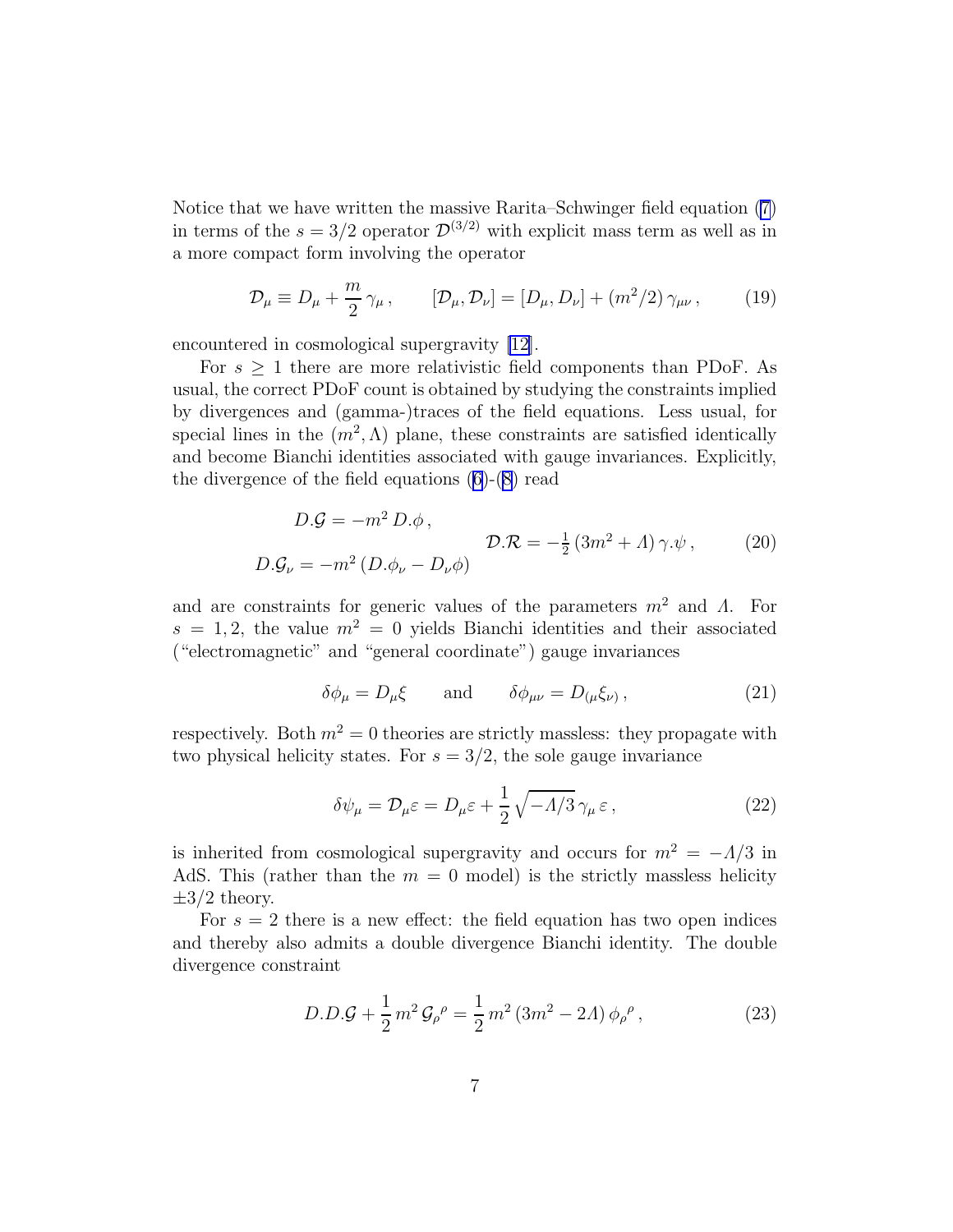<span id="page-7-0"></span>becomes a Bianchi identity not only along the strictly massless line  $m^2 = 0$ , but also along the dS gauge line  $m^2 = 2\Lambda/3$  corresponding to the Weyl-like theory of [\[1](#page-33-0)]. The relevant gauge invariance

$$
\delta\phi_{\mu\nu} = \left(D_{(\mu}D_{\nu)} + \frac{A}{3}g_{\mu\nu}\right)\xi\,,\tag{24}
$$

may be employed to show that this partially massless model propagates with helicities  $(\pm 2, \pm 1)$  on the null cone in dS. We discuss this theory further in Section [4.](#page-13-0)

To summarize, the  $(m^2, \Lambda)$  half-plane offers no surprises for spins  $s \leq 1$ , the usual null propagating massless theories inhabit the line  $m^2 = 0$  and all other points  $m^2 \geq 0$  describe  $2s + 1$  massive DoF. For  $s = 3/2$ , the massless line is  $m^2 = -\Lambda/3$  and bisects the  $(m^2, \Lambda)$  half-plane as depicted in Figure [1](#page-2-0). For  $s = 2$ , the massless theory again lies on the axis  $m^2 = 0$  and a new gauge invariance emerges at  $m^2 = 2\Lambda/3$  which also divides the half-plane into two distinct physical regions.

## 3 (Anti)commutators and Nonunitary Regions

Our analysis is rather simple and harks back to the original inconsistency of the local field theory of charged spin 3/2 particles [\[4\]](#page-33-0). Generically, given (anti)commutation relations  $\{\psi, \psi^{\dagger}\} = \epsilon = [a, a^{\dagger}] = -i[x, \dot{x}]$  (with  $a =$  $(x + i\dot{x})/\sqrt{2}$  and a vacuum<sup>5</sup>  $\psi |0\rangle = 0 = a |0\rangle$ , positivity of norms requires  $\epsilon > 0$ . For quantum field theories, exactly the same criterion can be applied, but now in a distributional sense.

The local canonical (anti)commutators for quantum fields with  $s \leq 2$  in cosmological spaces were presented long ago [\[7](#page-33-0)]. Let us summarize those results: For  $s = 0, 1/2$  one has

$$
[\phi(x), \phi(x')] = i D^{(0)}(x, x'; m^2), \qquad (25)
$$

$$
\{\psi(x), \overline{\psi}(x')\} = i S^{(1/2)}(x, x'; m). \tag{26}
$$

The distributions on the right hand sides of (25) and (26) are general coordinate/local Lorentz biscalars and bivectors[[14\]](#page-34-0), respectively, and share the

<sup>&</sup>lt;sup>5</sup>It has recently been suggested that the non-perturbative definition of quantum gravity in dS be reexamined [\[13](#page-34-0)]; in particular the definition of the vacuum requires careful consideration. Our local quantum field theoretic computation ignores such subtleties.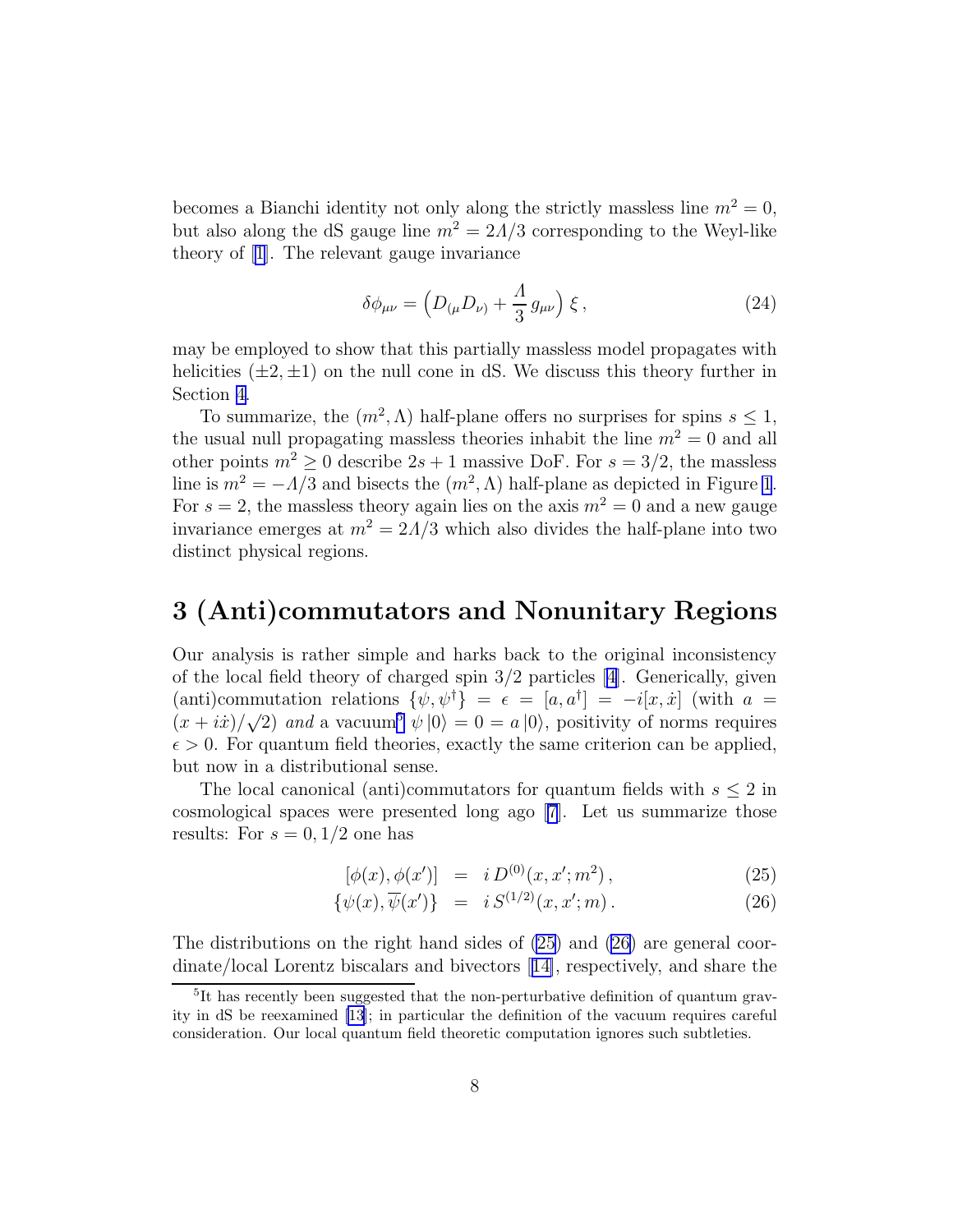<span id="page-8-0"></span>symmetry properties of the (anti)commutators on the left hand sides

$$
D^{(0)}(x, x') = -D^{(0)}(x, x') , \qquad S^{(1/2)}(x, x')\gamma^0 = -\gamma^0 \left[ S^{(1/2)}(x', x) \right]^\dagger . \tag{27}
$$

We often drop the the labels " $m^{2}$ " and "m" used to indicate that these distributions satisfy the field equations of the onshell quantum fields  $\phi(x)$ and  $\psi(x)$ 

$$
\left(\Delta_x^{(0)} - m^2\right) D^{(0)}(x, x'; m^2) = 0 = \left(\Delta_{x'}^{(0)} - m^2\right) D^{(0)}(x, x'; m^2) ,\qquad (28)
$$

$$
\left(\mathcal{D}^{(1/2)} + m\right) S^{(1/2)}(x, x'; m) = 0 = S^{(1/2)}(x, x'; m) \left(-\overleftarrow{\mathcal{D}}_{x'}^{(1/2)} + m\right). \tag{29}
$$

Here the backwards arrow over an operator  $\mathcal O$  is defined by

$$
\overline{\psi}\,\overleftarrow{\mathcal{O}}\equiv-\overline{\mathcal{O}\psi}\,. \tag{30}
$$

The boundary conditions for these distributions are

$$
\frac{d}{dx'}D^{(0)}(x,x')\Big|_{x^0=x'^0} = \frac{1}{\sqrt{-g}}\delta^3(\vec{x}-\vec{x}') , \quad D^{(0)}(x,x')\Big|_{x^0=x'^0} = 0 ,
$$
\n
$$
S^{(1/2)}(x,x')\Big|_{x^0=x'^0} = \frac{\gamma^0}{\sqrt{-g}}\delta^3(\vec{x}-\vec{x}') ,
$$
\n(31)

for any choice of timelike coordinate  $x^0$ .

Note that in general, the (anti)commutator distributions can be written as the difference of advanced and retarded propagators [\[7](#page-33-0)]. In the Minkowski limit, the scalar distribution  $D^{(0)}(x, x'; m^2)$  is the usual Pauli–Jordan commutator function.

For  $s \geq 1$ , away from the gauge invariant boundaries, the constraints [\(20\)](#page-6-0) and [\(23\)](#page-6-0) imply the (gamma-)traceless–transverse conditions

$$
D.\phi = 0 ,
$$
  

$$
D.\phi_{\nu} = 0 = \phi_{\rho}{}^{\rho} ,
$$
  

$$
(32)
$$

which allow the field equations  $(6)-(8)$  $(6)-(8)$  $(6)-(8)$  to be rewritten as

$$
(\Delta^{(1)} - m^2) \phi_{\mu} = 0, (\frac{1}{2} \mathcal{D}^{(3/2)} + m) \psi_{\mu} = 0, (\Delta^{(2)} - m^2 + 2\Lambda) \phi_{\mu\nu} = 0.
$$
 (33)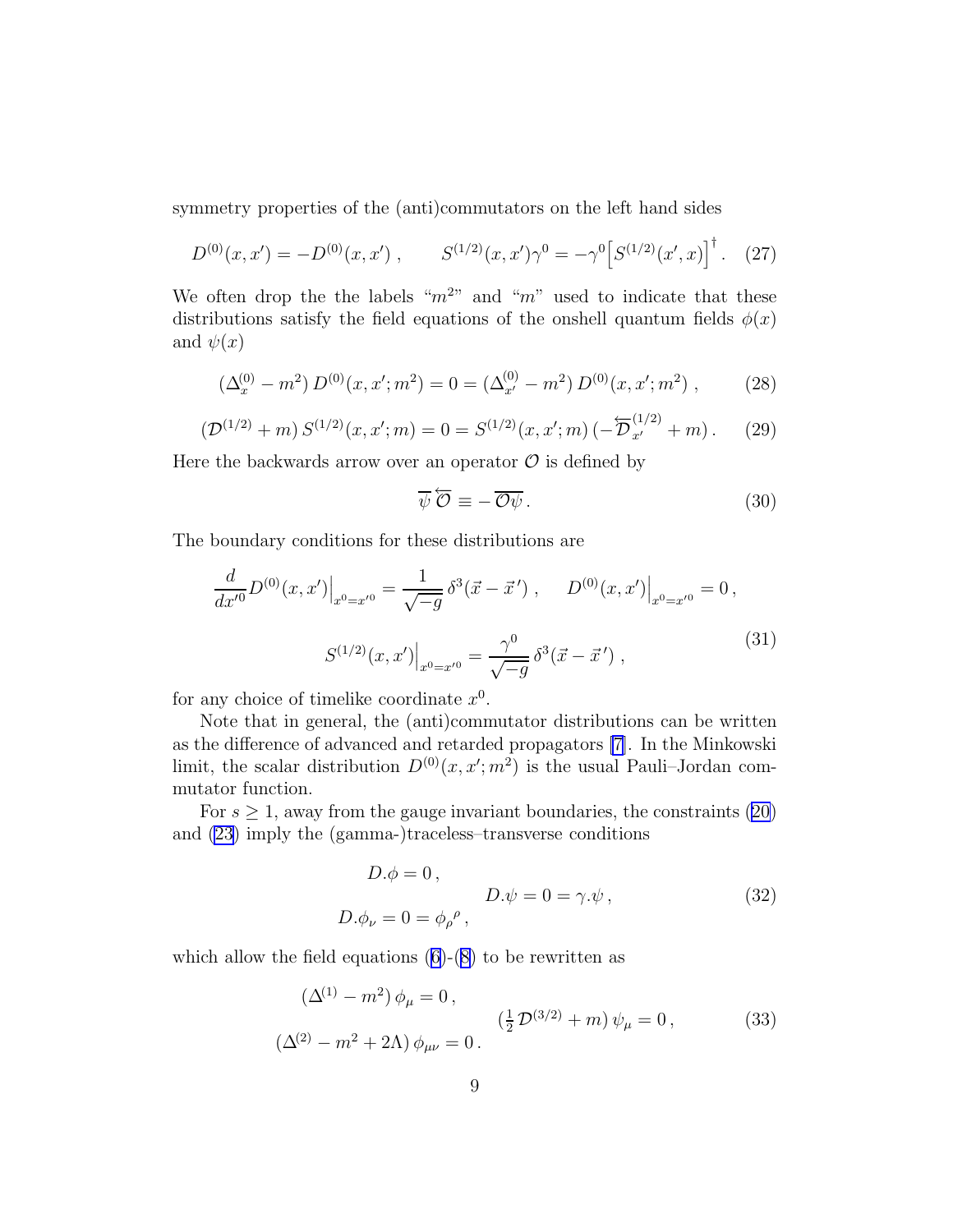<span id="page-9-0"></span>We must now write (anti)commutators for fields satisfying both  $(32)$  $(32)$  and  $(33)$  $(33)$ . The latter requirement is just the analog of the  $s = 0, 1/2$  solutions given above. The former is easily imposed using the (gamma-)traceless–transverse decompositions

$$
\phi_{\mu}^{\mathrm{T}} = \phi_{\mu} - D_{\mu} \frac{1}{D^2} D. \phi ,
$$
  

$$
D. \phi^{\mathrm{T}} = 0 ;
$$
 (34)

$$
\psi_{\mu}^{\text{TT}} = \psi_{\mu} - \frac{1}{4} \gamma_{\mu} \gamma . \psi + D_{\tilde{\mu}} \frac{1}{3D^2 + \Lambda} \left( \vec{D} \gamma . \psi - 4D . \psi \right),
$$
  

$$
D . \psi^{\text{TT}} = 0 = \gamma . \psi^{\text{TT}} ; \qquad (35)
$$

$$
\phi_{\mu\nu}^{\text{TT}} = \phi_{\mu\nu} - D_{(\mu} \frac{2}{D^2 + A} (D. \phi_{\nu)})^{\text{T}} - \frac{1}{4} g_{\mu\nu} \phi_{\rho}^{\rho} - D_{\{\mu} D_{\nu\}} \frac{4}{D^2 (3D^2 + 4A)} \left[ D. D. \phi - \frac{1}{4} D^2 \phi_{\rho}^{\rho} \right],
$$
  

$$
D. \phi_{\mu}^{\text{TT}} = 0 = \phi_{\rho}^{\text{TT}} \rho ;
$$
 (36)

where a tilde over an index denotes its gamma-traceless part, *i.e.*  $X_{\tilde{\mu}} \equiv X_{\mu} -$ <br>=  $\frac{1}{2}$  x, x, and  $\frac{1}{2}$  denotes the symmetric traceless part of our symmetric 1  $\frac{1}{4} \gamma_{\mu} \gamma \cdot X$ . and  $\{\cdot\}$  denotes the symmetric-traceless part of any symmetric tensor, *i.e.*  $X_{\{\mu\nu\}} \equiv X_{(\mu\nu)} - \frac{1}{4}$  $\frac{1}{4} g_{\mu\nu} X_{\rho}{}^{\rho}$ .

Therefore the (anti)commutators for spins  $1 \leq s \leq 2$  are given by

$$
[\phi_{\mu}(x), \phi_{\nu}(x')] = i D_{\mu\nu}^{(1)}(x, x'; m^2) + \frac{i}{m^2} D_{\mu}^x D_{\nu}^{x'} D^{(0)}(x, x'; m^2), \qquad (37)
$$

$$
\{\psi_{\mu}(x), \overline{\psi}_{\nu}(x')\} = i S_{\mu\nu}^{(3/2)}(x, x'; 2m) - \frac{i}{4} \gamma_{\mu}^{x} S^{(1/2)}(x, x'; 2m) \gamma_{\nu}^{x'} + \frac{i}{3m^{2} + \Lambda} \mathcal{D}_{\mu}^{x} S^{(1/2)}(x, x'; 2m) \overleftarrow{\mathcal{D}}_{\nu}^{x'},
$$
\n(38)

$$
[\phi_{\mu\nu}(x), \phi_{\rho\sigma}(x')] = i D^{(2)}_{\mu\nu,\rho\sigma}(x, x'; m^2 - 2A) + \frac{2i}{m^2} D^x_{\mu} D^x_{\rho} D^{(1)}_{\nu\sigma}(x, x'; m^2 - 2A) + \frac{i}{m^2 (3m^2 - 2A)} \left[ 2 D^x_{\mu} D^x_{\nu} D^x_{\rho} D^x_{\sigma}' + m^2 (A - m^2) g^x_{\mu\nu} g^x_{\rho\sigma} + m^2 D^x_{\mu} D^x_{\nu} g^x_{\rho\sigma} + m^2 g^x_{\mu\nu} D^x_{\rho} D^x_{\sigma} \right] D^{(0)}(x, x'; m^2 - 2A).
$$
\n(39)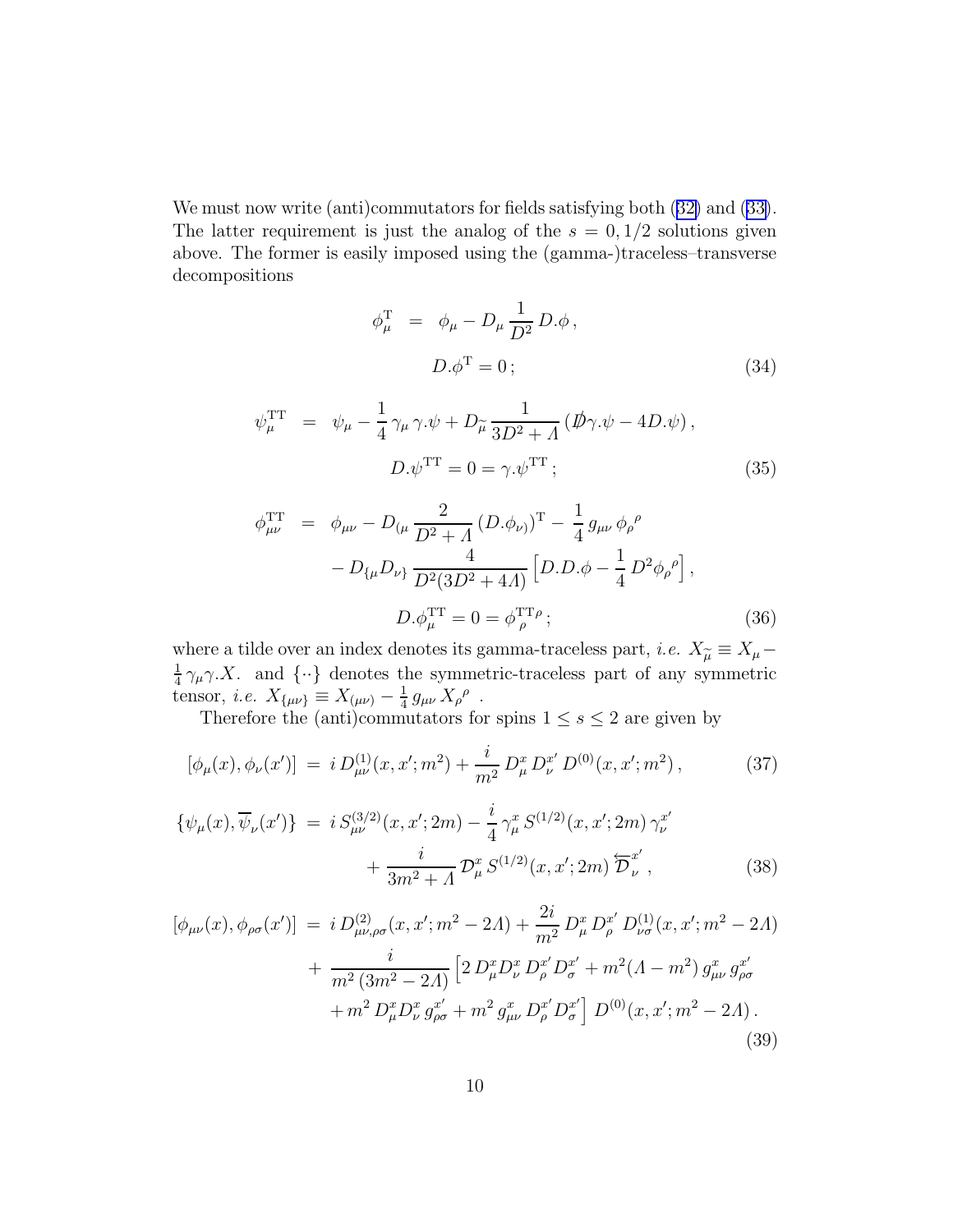<span id="page-10-0"></span>For brevity, we have suppressed obvious symmetrizations  $(\mu\nu)$  and  $(\rho\sigma)$ on the right hand side of ([39\)](#page-9-0). The field equations ([33\)](#page-8-0) have been used throughout to eliminate any factors  $D^2$  appearing in the (gamma-)traceless– transverse decompositions [\(34\)](#page-9-0)-[\(36\)](#page-9-0), since the higher distributions are also onshell

$$
(\Delta^{(n)} + m^2) D^{(n)}_{\mu_1 \dots \mu_n, \nu_1 \dots \nu_n}(x, x'; m^2) \equiv 0, \qquad (40)
$$

$$
\left(\mathcal{D}^{(n/2)} + m\right) S^{(n/2)}_{\mu_1 \dots \mu_n, \nu_1 \dots \nu_n}(x, x'; m) \quad \equiv \quad 0 \,.
$$

The identity  $D_{\tilde{\mu}}^x S^{(1/2)}(x, x'; 2m) = \mathcal{D}_{\mu}^x S^{(1/2)}(x, x'; 2m)$  is also useful. The (anti)commutators ([37\)](#page-9-0)-([39](#page-9-0)) are the difference between advanced and re-tardedpropagators [[7\]](#page-33-0). The higher distributions  $D^{(1)}$ ,  $D^{(2)}$  and  $S^{(3/2)}$  above satisfy

$$
D_{x'}^{\nu} D_{\mu\nu}^{(1)}(x, x', m^2) = -D_{\mu}^{x} D^{(0)}(x, x'; m^2),
$$
  

$$
S_{\mu\nu}^{(3/2)}(x, x'; m) \overleftarrow{D}_{x'}^{\nu} = -D_{\mu}^{x} S^{(1/2)}(x, x'; m),
$$
  

$$
S_{\mu\nu}^{(3/2)}(x, x'; m) \gamma_{x'}^{\nu} = \gamma_{\mu}^{x} S^{(1/2)}(x, x'; m),
$$

$$
D_{x'}^{\rho} D_{\mu\nu,\rho\sigma}^{(2)}(x, x', m^2) = -D_{(\mu}^x D_{\nu)\sigma}^{(1)}(x, x'; m^2),
$$
  
\n
$$
g_{x'}^{\rho\sigma} D_{\mu\nu,\rho\sigma}^{(2)}(x, x', m^2) = g_{\mu\nu}^x D^{(0)}(x, x', m^2),
$$
  
\n(42)

with boundary conditions

$$
\frac{d}{dx'}D_{\mu\nu}^{(1)}(x,x')\Big|_{x^0=x'^0} = \frac{g_{\mu\nu}}{\sqrt{-g}}\delta^3(\vec{x}-\vec{x}') , \qquad D_{\mu\nu}^{(1)}(x,x')\Big|_{x^0=x'^0} = 0 ,
$$
\n
$$
S_{\mu\nu}^{(3/2)}(x,x')\Big|_{x^0=x'^0} = \frac{g_{\mu\nu}\gamma^0}{\sqrt{-g}}\delta^3(\vec{x}-\vec{x}') . \tag{43}
$$

$$
\frac{d}{dx'^0}D^{(2)}_{\mu\nu,\rho\sigma}(x,x')\Big|_{x^0=x'^0}=\frac{g_{(\mu(\rho}\,g_{\sigma)\nu)}}{\sqrt{-g}}\,\delta^3(\vec x-\vec x'\,)\,\,,\quad \ \left.D^{(2)}_{\mu\nu,\rho\sigma}(x,x')\right|_{x^0=x'^0}=0\,.
$$

Equipped with the above tools, one can easily uncover the nonunitary regions. Starting with the (anti)commutators  $(37)-(39)$  $(37)-(39)$  $(37)-(39)$  $(37)-(39)$  $(37)-(39)$ , the aim is to determine whether the distributions on their right hand sides have definite sign in the dangerous lower helicity sectors.

For concreteness we work in the simple synchronous dS metric

$$
ds^{2} = -dt^{2} + e^{2Mt} d\vec{x}^{2}, \qquad M \equiv \sqrt{A/3}, \qquad (44)
$$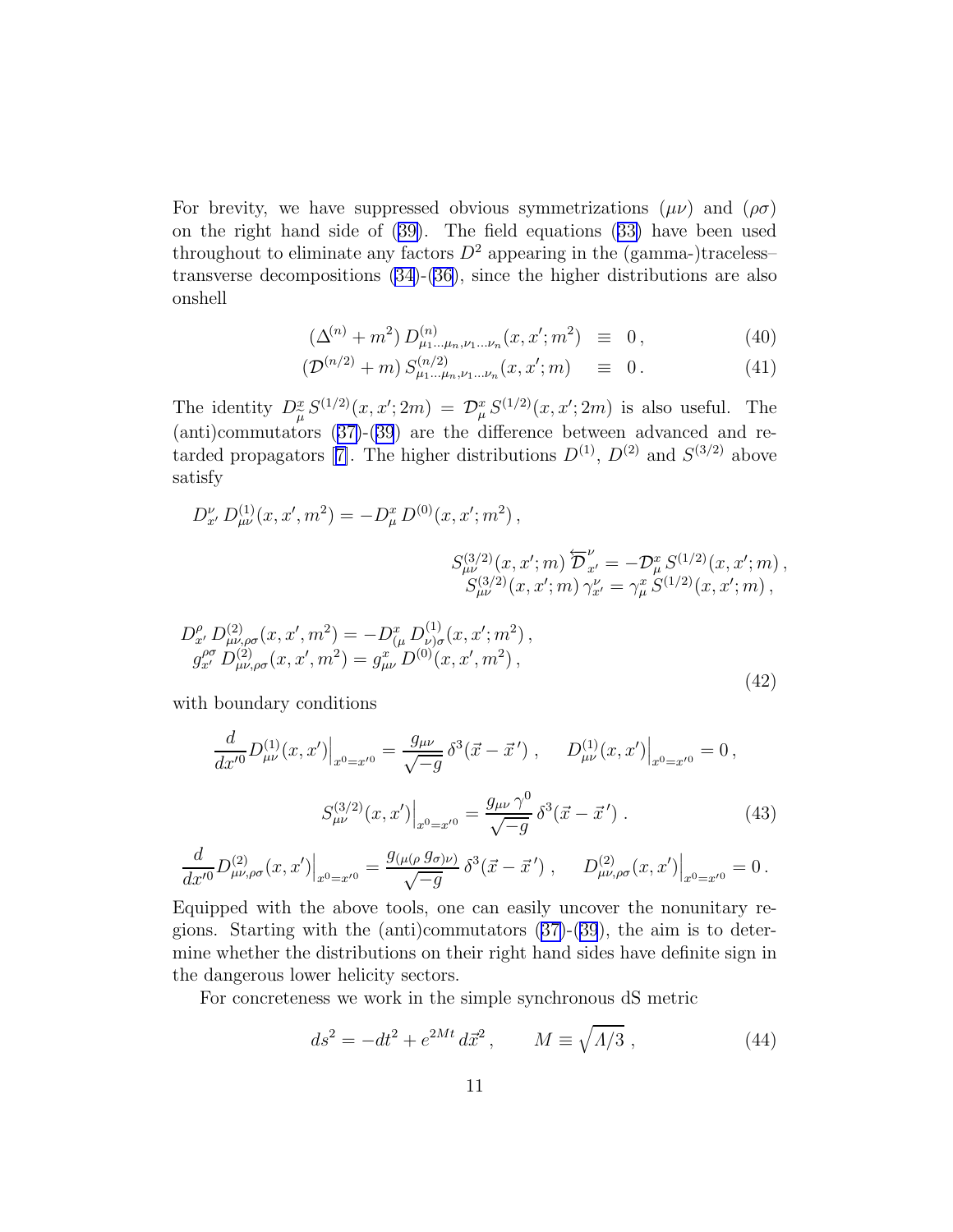and concentrate on the equal time (anti)commutators of the time components of the fields (and their time derivatives). While the metric ([44\)](#page-10-0) does not cover the entire dS space, nor is it real when continued to negative AdS values of  $\Lambda$ , these disadvantages are outweighed by its simplicity (we will consider more general coordinate systems later). Selecting the lowest helicity components by looking at time components of fields, a simple computation reveals that

$$
[\phi_0(t, \vec{x}), \dot{\phi}_0(t, \vec{x}')] = -\frac{\nabla^2}{m^2} \frac{i}{\sqrt{-g}} \delta^3(\vec{x} - \vec{x}') , \qquad (45)
$$

$$
\{\psi_0(t,\vec{x}),\psi_0^{\dagger}(t,\vec{x}')\} = -\frac{\nabla^2}{3m^2 + A} \frac{1}{\sqrt{-g}} \delta^3(\vec{x} - \vec{x}') , \qquad (46)
$$

$$
[\phi_{00}(t,\vec{x}), \dot{\phi}_{00}(t,\vec{x}')] = \frac{2\,\nabla^4}{m^2\,(3m^2-2\Lambda)} \, \frac{i}{\sqrt{-g}} \,\delta^3(\vec{x}-\vec{x}') \,, \qquad (47)
$$

where  $\nabla^2 \equiv g^{ij}\partial_i\partial_j = e^{-2Mt}\vec{\partial}^2$  is a negative operator. The final equation (47) agrees with the detailed massive  $s = 2$  Dirac analysis presented in[[2\]](#page-33-0). Our derivation only requires writing out the Laplace and Dirac operators explicitly in the metric ([44](#page-10-0)) and using the field equations ([33](#page-8-0)) to maximally eliminate time derivatives, after which the boundary conditions [\(31\)](#page-8-0) and [\(43\)](#page-10-0) may be applied.

The interpretation of equations (45)-(47) is as follows: Positivity of the distributions on the right hand sides is completely determined by the respective denominators  $m^2$ ,  $3m^2 + A$  and  $3m^2 - 2A$ , precisely the factors appearing in the Bianchi identities of the previous Section. For the various spins, we learn:

- Spin 1: The model is unitary in the entire  $(m^2, \Lambda)$  half-plane. A line of gauge invariant models emerges at  $m^2 = 0$  (the same value as in flat space).
- Spin 3/2: The model is unitary in the region  $m^2 > -\Lambda/3$  which includes the Minkowski background. Strictly massless, gauge invariant unitary models are found along the AdS line  $m^2 = -\Lambda/3$ . The region  $m^2 < -\Lambda/3$  is non-unitary. In contrast to flat space, the  $m^2 = 0$  theories are massive when  $\Lambda \neq 0$  and even non-unitary for negative (AdS) values of Λ.
- Spin 2: Models with  $m^2 > 2\Lambda/3$  are unitary. There are now two lines of gauge invariant theories; the usual linearized cosmological Einstein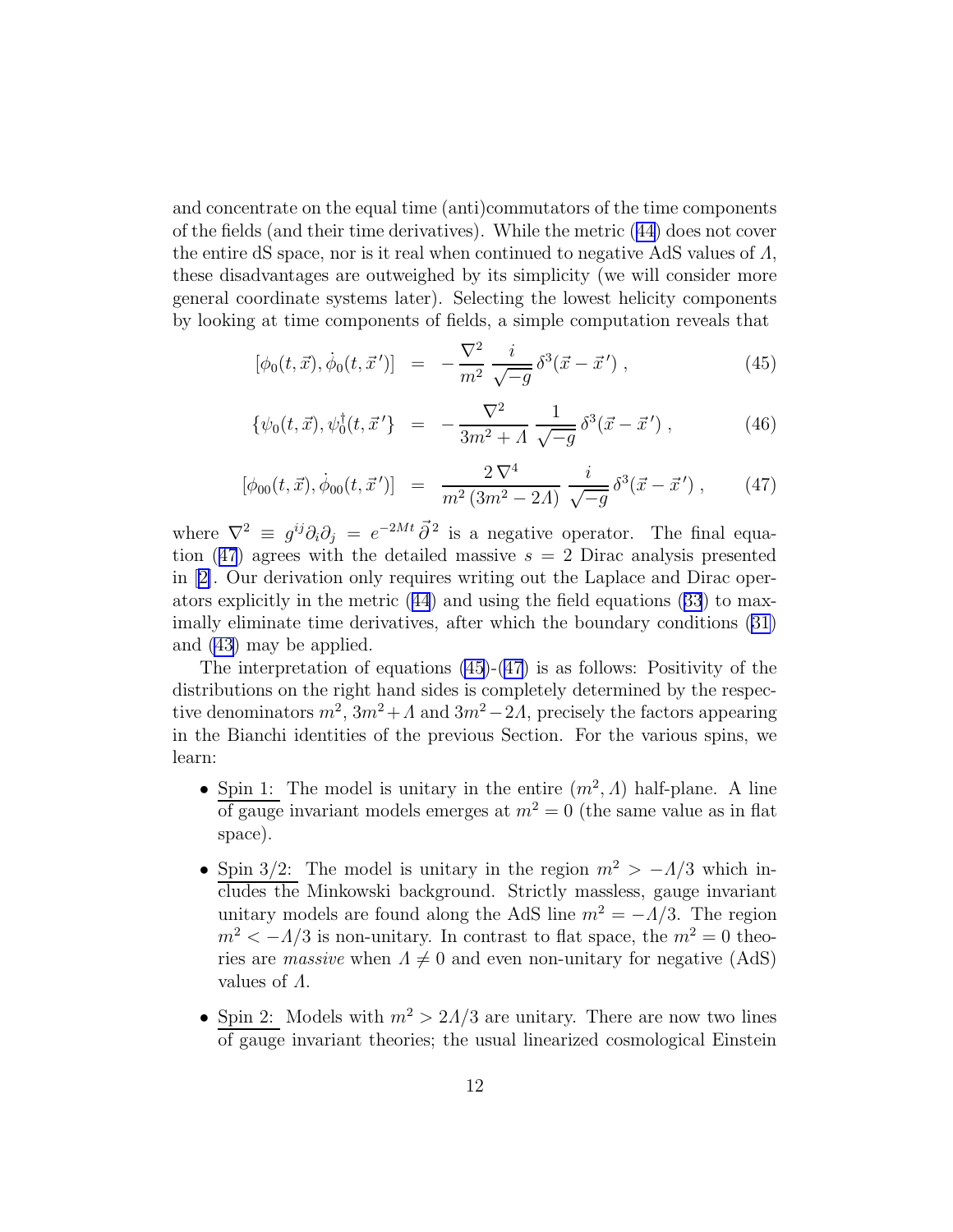theoryat  $m^2 = 0$  and a partially massless theory [[1\]](#page-33-0) at  $m^2 = 2\Lambda/3$ . Both are unitary but the region  $m^2 < 2\Lambda/3$  is not.

These conclusions are depicted in Figure [1.](#page-2-0)

Finally, as promised, we address the concern that, strictly, the metric [\(44\)](#page-10-0) applies only to dS. On the one hand, given that (i) the final results are a function of the real variable  $\Lambda$  only and (ii) the picture presented here is backed up by the emergence of Bianchi identities, there can be no doubt of its correctness. However, for complete certainty, we repeat, as an example, the  $s = 3/2$  computation in the metric  $(M \equiv \sqrt{\Lambda/3})$ 

$$
ds^{2} = -dt^{2} + \cosh^{2}(Mt) \left\{ dr^{2} + \frac{1}{M^{2}} \sin^{2}(Mr) \left( d\theta^{2} + \sin^{2}\theta \, d\phi^{2} \right) \right\}.
$$
 (48)

Upon rescaling  $r \to \rho/M$ , the three-metric  $d\Omega^2 = d\rho^2 + \sin^2 \rho (d\theta^2 + \sin^2 \theta d\phi^2)$ is seen to describe a unit three-sphere. We prefer the initial parametrization, however, since for pure imaginary values of  $M$ , the cosmological constant Λ is negative and the metric continues to AdS. Performing a calculation analogous to the one above we find

$$
\begin{aligned}\n\{\psi_0(t, r, \theta, \phi), \psi_0^{\dagger}(t, r', \theta', \phi')\} &= \\
\frac{\cosh^{-2}(Mt) \left(-\frac{(3D^2 - A/4)}{3m^2 + A}\right)}{\sqrt{-g}} \frac{1}{\sqrt{-g}} \delta(r - r') \delta(\theta - \theta') \delta(\phi - \phi').\n\end{aligned} \tag{49}
$$

The operator  ${}^{(3)}D^2$  is the square of the intrinsic 3-dimensional covariant derivative (Laplace–Beltrami operator) acting on a spinor. In dS the operator  $-$  (3) $D^2 - A/4$  is not manifestly positive. However (in our parametrization) the eigenvalues of  $(3)D^2$  acting on spinors are  $(\Lambda/3)(-l(l+2)+1/2)$  with  $l \geq 1/2$  (see, e.g. [[2\]](#page-33-0)), and the highest eigenvalue is precisely  $-\Lambda/4$ . Hence the operator  $-\frac{(3)}{D^2} - \frac{\Lambda}{4}$  is indeed positive and in dS we may draw precisely the conclusions given above. Now, continuing the metric (48) to AdS space the same result holds for the local anticommutator except the 3-space is a hyperboloid. Nonetheless, (assuming we can neglect spatial boundary terms), both  $-\frac{(3)}{D^2}$  and  $-\frac{A}{4}$  are now separately positive, and unitarity is determined by the sign of the denominator  $3\Lambda + m^2$ . This concludes our derivation of the unitarily forbidden regions for spins  $s \leq 2$ .

We emphasize that once one knows the gauge lines and their corresponding Bianchi identities, our unitarity results in fact follow by inspection: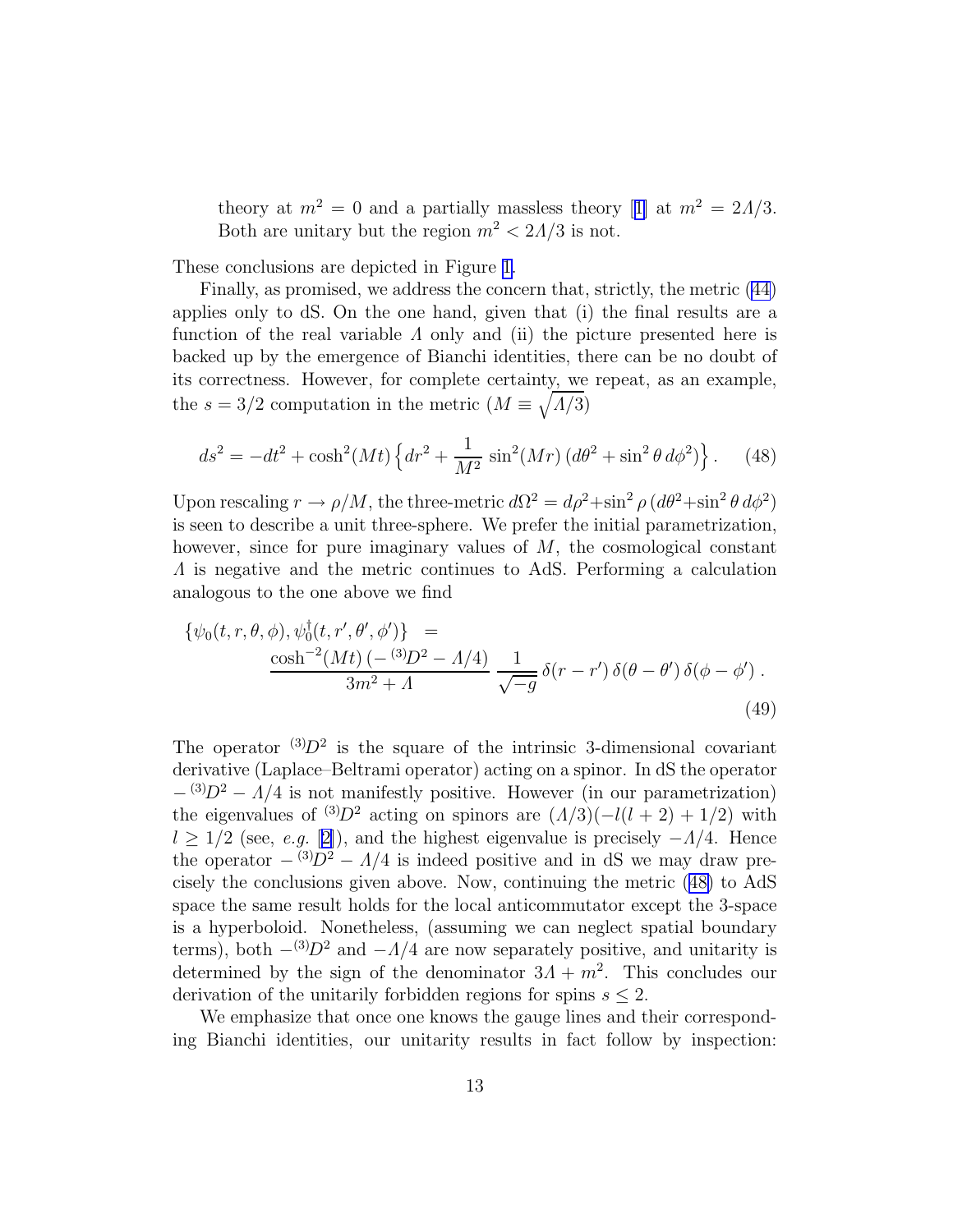<span id="page-13-0"></span>Whenever a coefficient in a massive constraint vanishes and then becomes negative, all the corresponding lower helicity modes are first excised by the accompanying gauge invariance and thereafter reemerge with opposite norms. Therefore, starting from the unitary Minkowski region, it is easy to map out the unitarily allowed and forbidden regions, as shown in Figure [1.](#page-2-0) Furthermore, for higher spin partially massless theories to be unitary, the ordering criterion for the gauge lines, discussed in the introduction, must hold. A simple example is provided by the  $s = 2$  strictly massless  $(m^2 = 0, 1)$  linearized graviton) theory for  $\Lambda > 0$ : To reach it starting from the unitary Minkowski region, one must pass through the unitarily forbidden region  $0 < m^2 < 2\Lambda/3$ . Nonetheless, the theory is unitary, since the highest helicities  $\pm 2$  are left untouched by the unitarity flip of the helicity 0 mode across the  $m^2 = 2\Lambda/3$ gauge line.

## 4 PartiallyMasslessSpin2: CanonicalAnalysis

At the partially massless dS boundary,  $m^2 = 2\Lambda/3 = 2M^2$ , we showed that the scalar constraint [\(23\)](#page-6-0) is a Bianchi identity; as such it removes 2 DoF, leaving 4 physical DoF corresponding to helicities  $\pm 2, \pm 1$ . In this Section we prove this claim via an explicit canonical analysis<sup>6</sup>. Our method is similar to that originally used to prove the stability of massless cosmological gravity[[17](#page-34-0)].

A possible starting point is the second order massive  $s = 2$  action in equation ([3](#page-4-0)). Equivalently (and much simpler) one can begin with the first order ADM form of cosmological Einstein gravity,

$$
S_{A+E} = \int d^4x \left[ \pi^{ij} \dot{g}_{ij} + N \sqrt{g} \left( {}^{(3)}R - 2A \right) + 2N_i D_j \pi^{ij} \right. \left. + \frac{N}{\sqrt{g}} \pi^{ij} \pi^{lm} \left( \frac{1}{2} g_{ij} g_{lm} - g_{il} g_{jm} \right) \right], \tag{50}
$$

then linearize around a dS background and add by hand an explicit mass term. Here g is the determinant of the 3-metric  $g_{ij}$  and  $N \equiv (-g^{00})^{-1/2}$ ,  $N_{0i} \equiv g_{0i}$ . We take the synchronous dS metric ([44\)](#page-10-0), denoted  $ds^2 = -dt^2 + dt^2$  $\overline{g}_{ij}dx^{i}dx^{j}$  in this Section, reserving  $g_{ij}$  for the dynamical 3-metric which we

<sup>&</sup>lt;sup>6</sup>Adetailed canonical analysis of massive  $s = 2$  for general  $m^2$  is given in [[15\]](#page-34-0); an early attempt can be found in [\[16](#page-34-0)].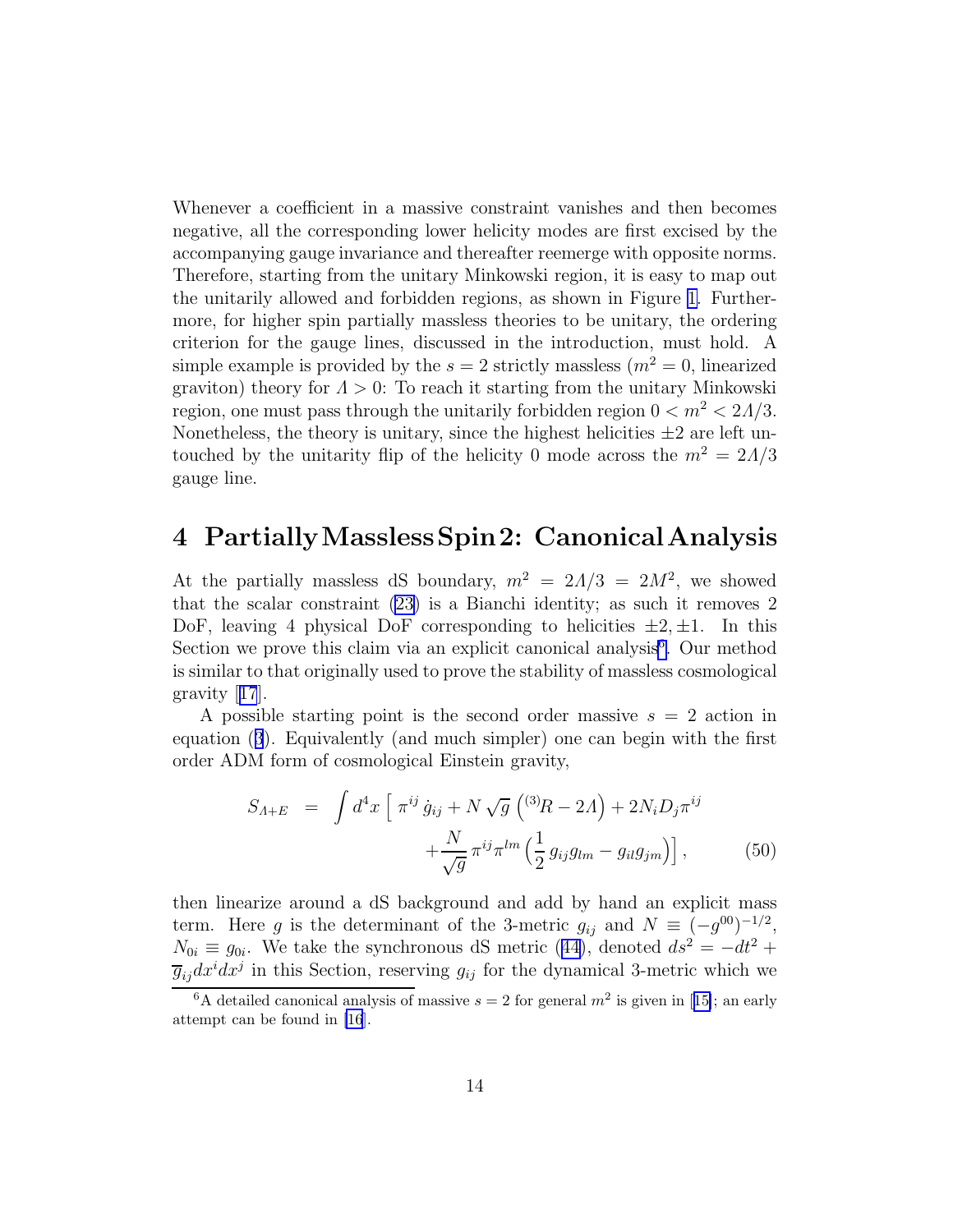<span id="page-14-0"></span>linearize as

$$
g_{ij} \equiv \overline{g}_{ij} + \phi_{ij}, \qquad \overline{g}_{ij} \equiv f^2(t) \,\delta_{ij} , \qquad f(t) \equiv e^{Mt} . \tag{51}
$$

The remaining fields are linearized as

$$
\pi^{ij} \equiv \overline{\pi}^{ij} + P^{ij} , \quad \overline{\pi}^{ij} \equiv -2Mf \,\delta^{ij} , \qquad N \equiv 1 + \tilde{n} . \tag{52}
$$

(The background metric is block diagonal so no expansion is needed for  $N_i$ .) In terms of these deviations, the mass term is

$$
S_m = -\frac{m^2}{4} \int d^4x \sqrt{\overline{g}} \left( \phi_{\mu\nu} \phi_{\rho\sigma} \overline{g}^{\mu\rho} \overline{g}^{\nu\sigma} - (\phi_{\mu\nu} \overline{g}^{\mu\nu})^2 \right), \tag{53}
$$

here  $\phi_{0i} \equiv N_i$ ,  $\overline{g} \equiv \det \overline{g}_{ij} = -\det \overline{g}_{\mu\nu}$  and  $\phi_{00} \equiv g_{00} + \overline{g}_{00} = -(1 + N^2)$ . The final action is the sum  $\tilde{S} = S_{A+E} + S_m$ , discarding any terms of higher than quadratic order in (dynamical) fields.

Notice that the only explicit time dependence of the integrand of (53) is through  $f^{-1}$ . Indeed it proves useful to make the field redefinition

$$
\phi_{ij} \equiv f^{1/2} h_{ij} , \qquad P^{ij} \equiv f^{-1/2} p^{ij} .
$$

$$
N_i \equiv f^{1/2} n_i , \qquad \tilde{n} = f^{-3/2} n .
$$
 (54)

The cost is an extra contribution generated by the symplectic term of ([50\)](#page-13-0),  $P^{ij}\dot{\phi}_{ij} \rightarrow p^{ij}\dot{h}_{ij} + (M/2)p^{ij}h_{ij}$ . A dividend is that the only explicit time dependence in what follows will be through  $\nabla^2 \equiv \overline{g}^{ij}\partial_i\partial_j \equiv f^{-2}\nabla_0^2$ . Index contractions are just with  $\delta_{ij}$ , all quantities are now in  $(3 + 1)$  form.

Next examine the mass term

$$
S_m = \int d^4x \left[ -\frac{m^2}{4} \left( h_{ij}^2 - h_{ii}^2 \right) + \frac{m^2}{2} N_i^2 + m^2 n h_{ii} \right]. \tag{55}
$$

Were it not for the term proportional to  $N_i^2$ , the field  $N_i$  would be a Lagrange multiplier for 3 constraints (as is the case for the  $m = 0$  strictly massless theory). Instead, when  $m \neq 0$  we must integrate out  $N_i$  via its algebraic equation of motion. The field  $n$ , however, only appears linearly and remains a Lagrange multiplier for the constraint

$$
\left[\sqrt{g}\left(^{(3)}R - 2\Lambda\right) + m^2 h_{ii} + \frac{1}{\sqrt{g}}\pi^{ij}\pi^{lm}\left(\frac{1}{2}g_{ij}g_{lm} - g_{il}g_{jm}\right)\right]_{\text{linearized}} = 0. \quad (56)
$$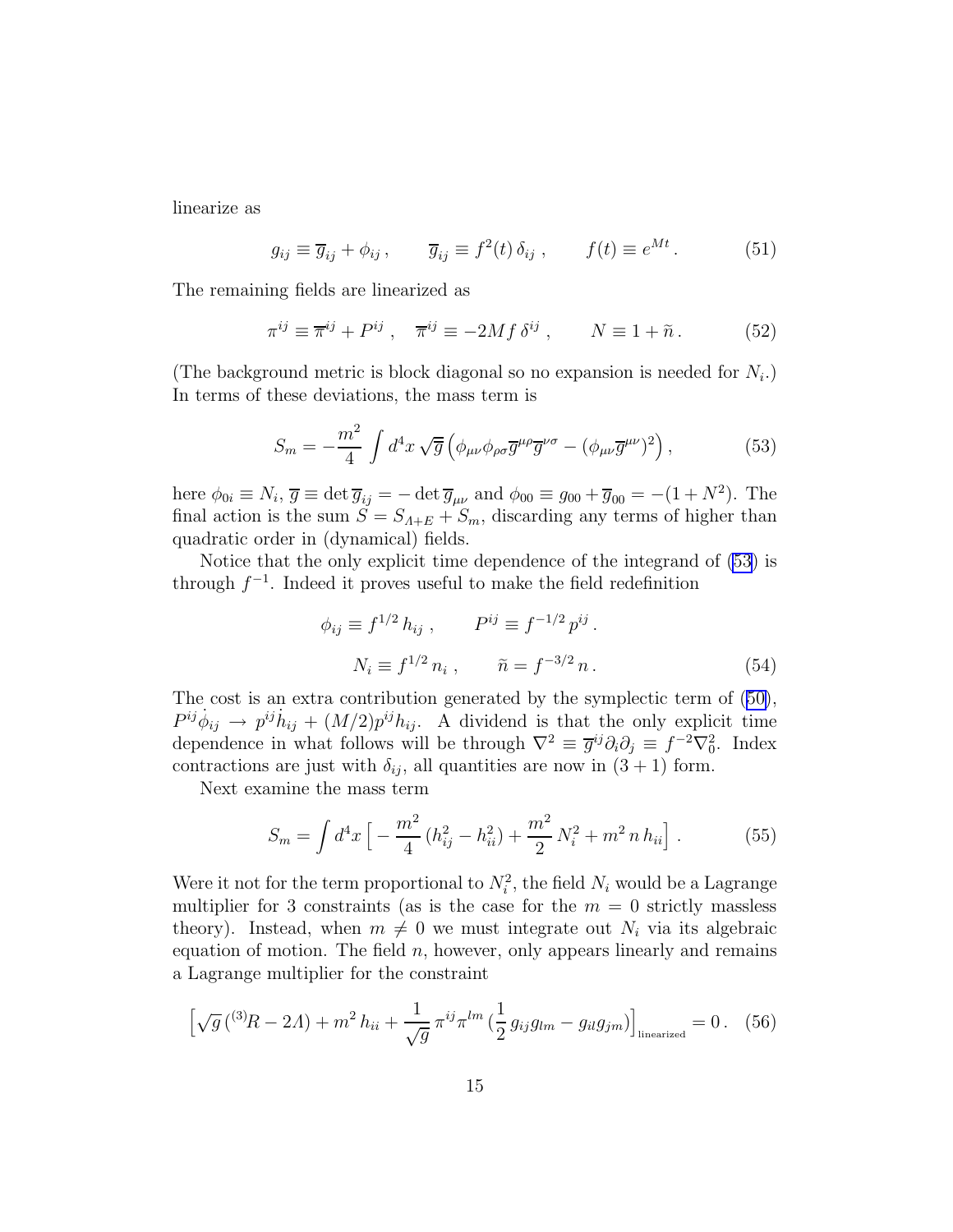For generic values of  $(m^2, \Lambda)$ , this constraint eliminates one degree of freedom from the 6 pairs  $(p^{ij}, h_{ij})$  leaving 5 physical helicities  $(\pm 2, \pm 1, 0)$ . Our aim now is to show that a (single) further constraint emerges at the gauge invariant value  $m^2 = 2M^2$ .

We decompose the fields  $h_{ij}$  and  $p_{ij}$  according to their helicity and drop (for now) the helicity  $\pm 2$  traceless-transverse  $(h_{ij}^{tt}, p_{ij}^{tt})$  and helicity  $\pm 1$  transverse  $(h_i^t, p_i^t)$  modes since they manifestly decouple from the 2 remaining helicity 0 modes (to the quadratic order used here). The latter are defined by the projection

$$
h_{ij} = \frac{1}{2} \left( \delta_{ij} - \frac{\partial_i \partial_j}{\nabla_0^2} \right) h_T + \frac{\partial_i \partial_j}{\nabla_0^2} h_L \,, \tag{57}
$$

and similarly for  $p_{ij}$ . (Note that under the integral  $\int A_{ij} B_{ij} = \frac{1}{2}$  $rac{1}{2}$   $\int A_T B_T +$  $\int A_L B_L$ .) In terms of these variables the linearized constraint is

$$
C \equiv \nabla^2 h_T + 2M(p_T + p_L) - (m^2 - 2M^2)(h_T + h_L) = 0.
$$
 (58)

Note that the leading term comes from the linearized 3-dimensional curvature scalar and that both the cosmological  $-2\Lambda\sqrt{g}$  and momentum squared terms in [\(56\)](#page-14-0) contribute to the final term in (58), which vanishes on the critical gauge line  $m^2 = 2M^2$ . Henceforth we concentrate on the critical case and eliminate  $m^2$  via this relation.

Next we write out the quadratic action  $S = S_{E+A} + S_m$  remembering the constraint (58) which we solve as

$$
p_T = -p_L - \frac{\nabla^2}{2M} h_T.
$$
 (59)

Observe that the symplectic terms become

$$
p_{ij}\,\dot{h}_{ij} = \frac{1}{2}\,p_T\dot{h}_T + p_L\dot{h}_L = p_L\dot{q} - \frac{1}{4}\,h_T\,\nabla^2\,h_T\;, \qquad q \equiv h_L - \frac{1}{2}\,h_T\,. \tag{60}
$$

(suppressing integrations throughout). Upon eliminating  $h_L = q + h_T/2$  in favor of q and  $h_T$ , the action depends only on the 3 variables  $(p_L, q, h_T)$  and its most general form is

$$
S(p_L, q, h_T) - p_L \dot{q} = \frac{1}{2} A h_T^2 + B h_T + C , \qquad (61)
$$

where A is constant, B linear and C quadratic in  $(p_L, q)$ . If  $A = 0$ , we have an additional constraint  $B(p_L, q) = 0$  and no zero helicity PDoF remain,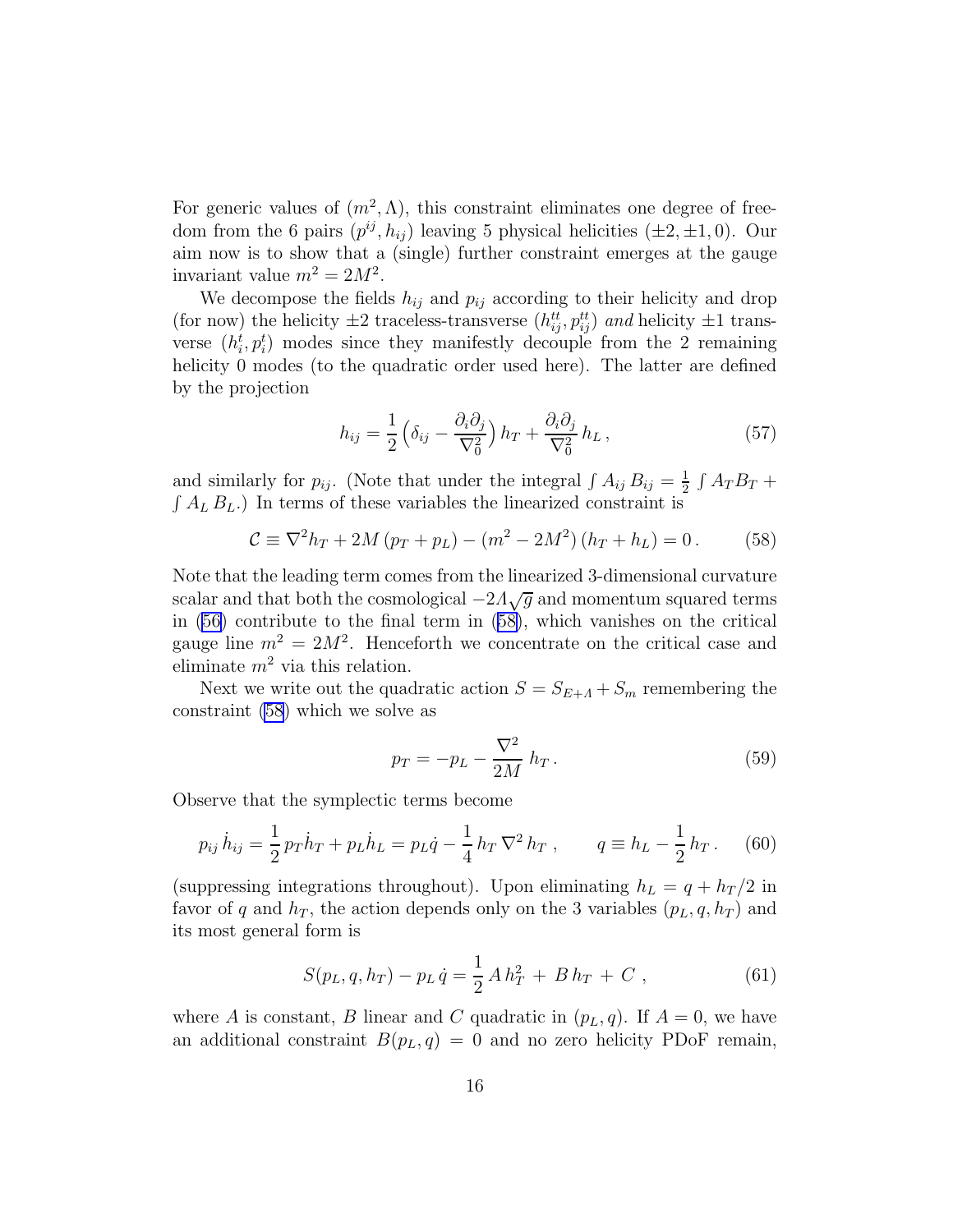<span id="page-16-0"></span>whereas for non-zero  $A$ ,  $h<sub>L</sub>$  can be removed via its algebraic field equation leaving behind one zero helicity DoF. In fact, A does vanish on the critical line  $m^2 = 2\Lambda/3$  so this model describes helicities  $(\pm 2, \pm 1)$  only. Indeed, a lengthy calculation yields

$$
S(p_L, q, h_T) - p_L \dot{q} = \frac{1}{2} \left( \frac{p_L}{M} - q \right) \nabla^2 h_T + \left( \frac{p_L}{M} - q \right) \left[ \left( \frac{\nabla^2}{m^2} - \frac{3}{2} \right) p_L - \left( \nabla^2 - m^2 \right) q \right].
$$
\n(62)

As claimed,  $A = 0$  and even the zero helicity Hamiltonian vanishes once the Lagrange multiplier  $h_T$  is integrated out.

Let us now examine the remaining helicities  $(\pm 2, \pm 1)$ . A series of canonical transformations yields a simple action

$$
S_{(\pm 2,\pm 1)} = \sum_{\varepsilon = (\pm 2,\pm 1)} \left\{ p_{\varepsilon} \dot{q}_{\varepsilon} - \frac{1}{2} \left[ p_{\varepsilon}^2 + q_{\varepsilon} \left( -\nabla^2 - \frac{M^2}{4} \right) q_{\varepsilon} \right] \right\}.
$$
 (63)

Notice again, all time dependence is through  $\nabla^2$  in the Hamiltonian. The field equations are

$$
p_{\varepsilon} = \dot{q}_{\varepsilon} , \qquad \left( -\frac{d^2}{dt^2} + \nabla^2 - \frac{M^2}{4} \right) q_{\varepsilon} = 0 . \tag{64}
$$

The covariant field equation ([33\)](#page-8-0) evaluated at  $m^2 = 2M^2$  is  $(D^2-4M^2) \phi_{\mu\nu} =$ 0. Consider, for example, helicities  $\pm 2$ , for which  $\partial^i \phi_{ij} = 0 = \phi_i^i$ . In this frame the transverse-traceless part of the covariant field equation reads

$$
\left(-\frac{d^2}{dt^2} + M\frac{d}{dt} + \nabla^2\right)\phi_{ij} = 0.
$$
\n(65)

The action (63) was obtained by the same rescaling as in [\(54\)](#page-14-0), namely,  $\phi_{ij} =$  $f^{1/2} q_{ij}$ . The factor  $f^{1/2}$  is precisely the integrating factor which removes the single time derivative from equation (65) at the cost of a term  $-M^2/4$ , *i.e.* equations (65) and (64) are identical (helicities  $\pm 1$  agree via a similar calculation).

Stability of the partially massless theory requires that it possess a conserved, positive, energy function. The latter can be obtained by an argument similarto that given in [[17\]](#page-34-0) for the strictly massless  $s = 2$  theory: The Hamiltonian in (63) is not conserved because of the explicit time dependence of  $\nabla^2$ . However, inside the intrinsic dS horizon at  $(fMx^i)^2 = 1$ , the background metric ([44\)](#page-10-0) possesses a timelike Killing vector

$$
\xi^{\mu} = (-1, Mx^{i}) \Longrightarrow \xi^{2} = -1 + (fMx^{i})^{2} . \tag{66}
$$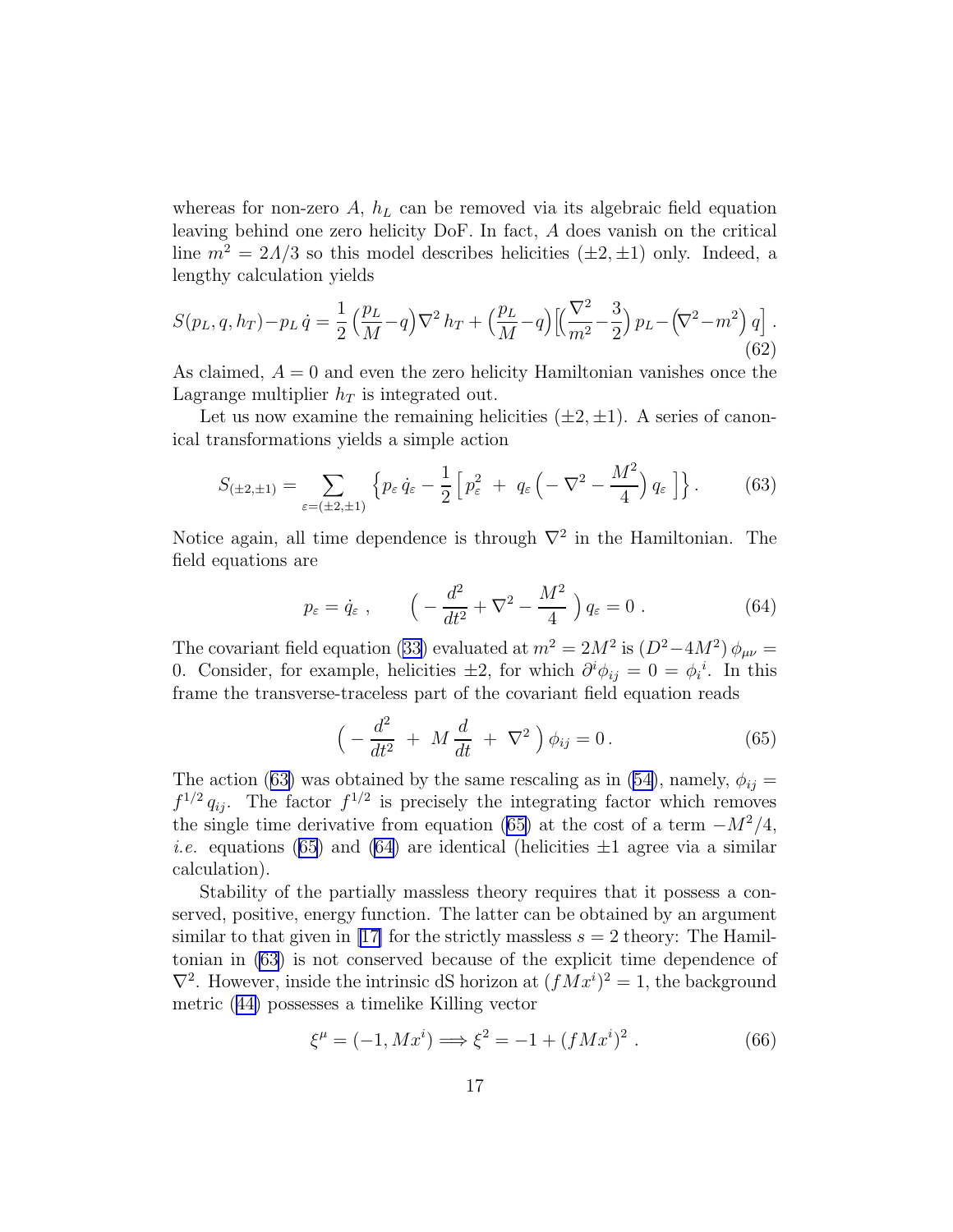<span id="page-17-0"></span>Therefore, the energy associated with time evolution in this Killing direction

$$
E = T^{0}{}_{\mu}\xi^{\mu} = H - Mx^{i} \left[ p_{\varepsilon} \,\partial_{i}q_{\varepsilon} - \frac{1}{2} \,\partial_{i} \left( p_{\varepsilon}q_{\varepsilon} \right) \right] \tag{67}
$$

satisfies  $E = 0$  (*H* is the Hamiltonian in [\(63](#page-16-0)) and we have suppressed the sum over helicities  $\varepsilon$ ). Furthermore, writing out E explicitly and relabeling the variable  $p_{\varepsilon} \to p_{\varepsilon} + (3M/2)q_{\varepsilon}$  gives

$$
E = \frac{1}{2} \left( \hat{x}^i p_\varepsilon \right)^2 + \frac{1}{2} \left( f^{-1} \partial_i q_\varepsilon \right)^2 - f M |x| \left( \hat{x}^i p_\varepsilon \right) \left( f^{-1} \partial_i q_\varepsilon \right) + \frac{1}{2} \left( 2M^2 \right) q_\varepsilon^2, \tag{68}
$$

with  $x^i \equiv |x|\hat{x}^i$ . The last (mass) term is manifestly positive and the first three terms are positive by the triangle equality whenever

$$
f M|x| < 1 \tag{69}
$$

that is, inside the physically accessible region.

A final interesting feature of the partially massless  $s = 2$  theory is null propagation. The dS metric is conformally flat and it can be shown that the  $m^2 = 2\Lambda/3$  theory propagates on its null cone [\[1](#page-33-0)]. An interesting open question is whether any of the  $s > 2$  partially massless theories which we discuss next, share this behavior.

## 5 Higher Spins

Having seen that the  $s = 2$  field equation  $\mathcal{G}_{\mu\nu}$  yields both single divergence,  $D.G_{\nu}$ , and double divergence,  $D.D.G$ , Bianchi identities we are led to inquire whether even higher divergence Bianchi identities occur for  $s > 2$ . The answer is yes. This implies that, in addition to the usual massive and strictly massless possibilities, a spin s field in  $(A)dS$  can be partially massless with propagating helicities  $(\pm s, \pm (s-1), \ldots, \pm (s-t))$   $(t < s)$ . We first demonstrate this claim by simple counting arguments and then write explicit gauge invariances and Bianchi identities for  $s = 5/2, 3$  examples.

### 5.1 Higher Spin Bosons

Define the number of components ( $\underline{s}$ ) of a symmetric s-index tensor  $\phi_{\mu_1...\mu_s}$ 

$$
\left(\underline{s}\right) \equiv \begin{cases} \frac{(s+1)(s+2)(s+3)}{3!} & s > 0\\ 0 & \text{otherwise.} \end{cases} \tag{70}
$$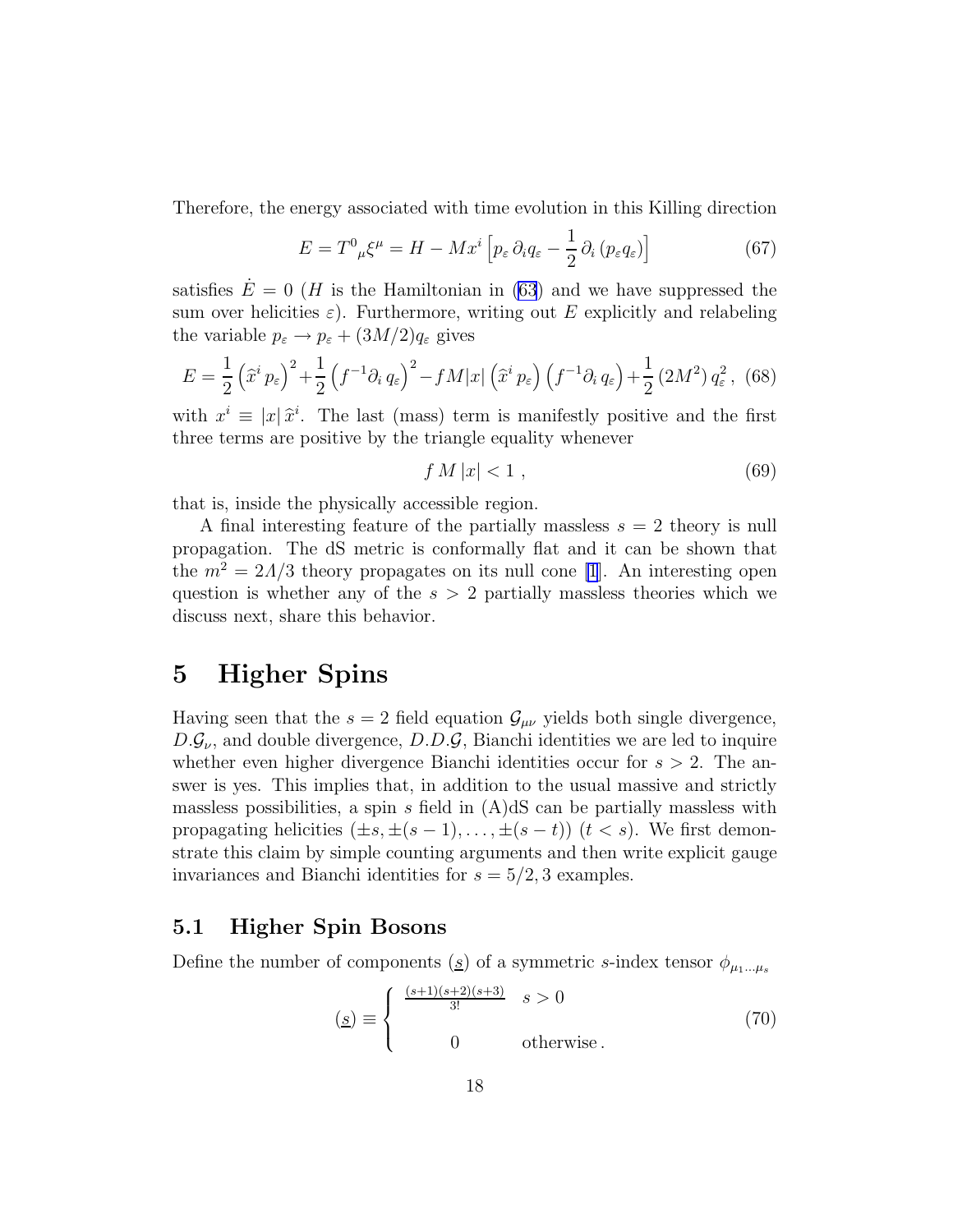Then a traceless symmetric tensor has  $(s)^T$  components

$$
(\underline{s})^{\mathrm{T}} = (\underline{s}) - (\underline{s-2}) \ (= (s+1)^2 \ , s \ge 0) \ , \tag{71}
$$

while a doubly traceless  $(0 = \phi^{\rho}{}_{\rho}{}^{\sigma}{}_{\sigma\mu\dots})$  one has

$$
(\underline{s})^{\text{TT}} = (\underline{s}) - (\underline{s-4}) (= 2(s^2 + 1), s \ge 1). \tag{72}
$$

#### Strictly Massless Bosons

First consider massless bosons. The field content is a doubly traceless s index symmetric tensor enjoying gauge invariances with an  $s - 1$  index traceless gauge parameter:

| Fields |   |
|--------|---|
| Gauge  | 2 |

Since  $2(s-1)^T$  DoF can be gauged away, the PDoF for  $s \geq 1$  are  $(s)^{TT}$  –  $2(\underline{s-1})^T = 2$ , corresponding to helicities  $\pm s$ .

#### Massive Bosons

For massive  $s > 2$  theories, the massless field content must be augmented by a set of traceless symmetric auxiliary fields,  $(\chi, \ldots, \chi_{\mu_1 \ldots \mu_{s-3}})$ . Each divergence of the s-index symmetric field equations is a constraint whenever the remaining open indices are traceless:

| Fields                                       | $(\underline{s})^{\text{TT}}$                                         |
|----------------------------------------------|-----------------------------------------------------------------------|
| + Auxiliaries $(0)^{T} + \cdots + (s-3)^{T}$ |                                                                       |
|                                              | - Constraints   $(0)^{T}$ +…+ $(s-3)^{T}$ + $(s-2)^{T}$ + $(s-1)^{T}$ |

and the PDoF are  $(\underline{s})^{\text{TT}} - (\underline{s-2})^{\text{T}} - (\underline{s-1})^{\text{T}} = 2s+1$ , the sum of all helicities.

#### Partially Massless Bosons

For partially massless higher spin theories the field content is the same as the massive case but new Bianchi identities appear. There are as many of these as possible divergences of the s-index symmetric field equations. On a gauge line where a constraint with t divergences becomes a Bianchi identity we have: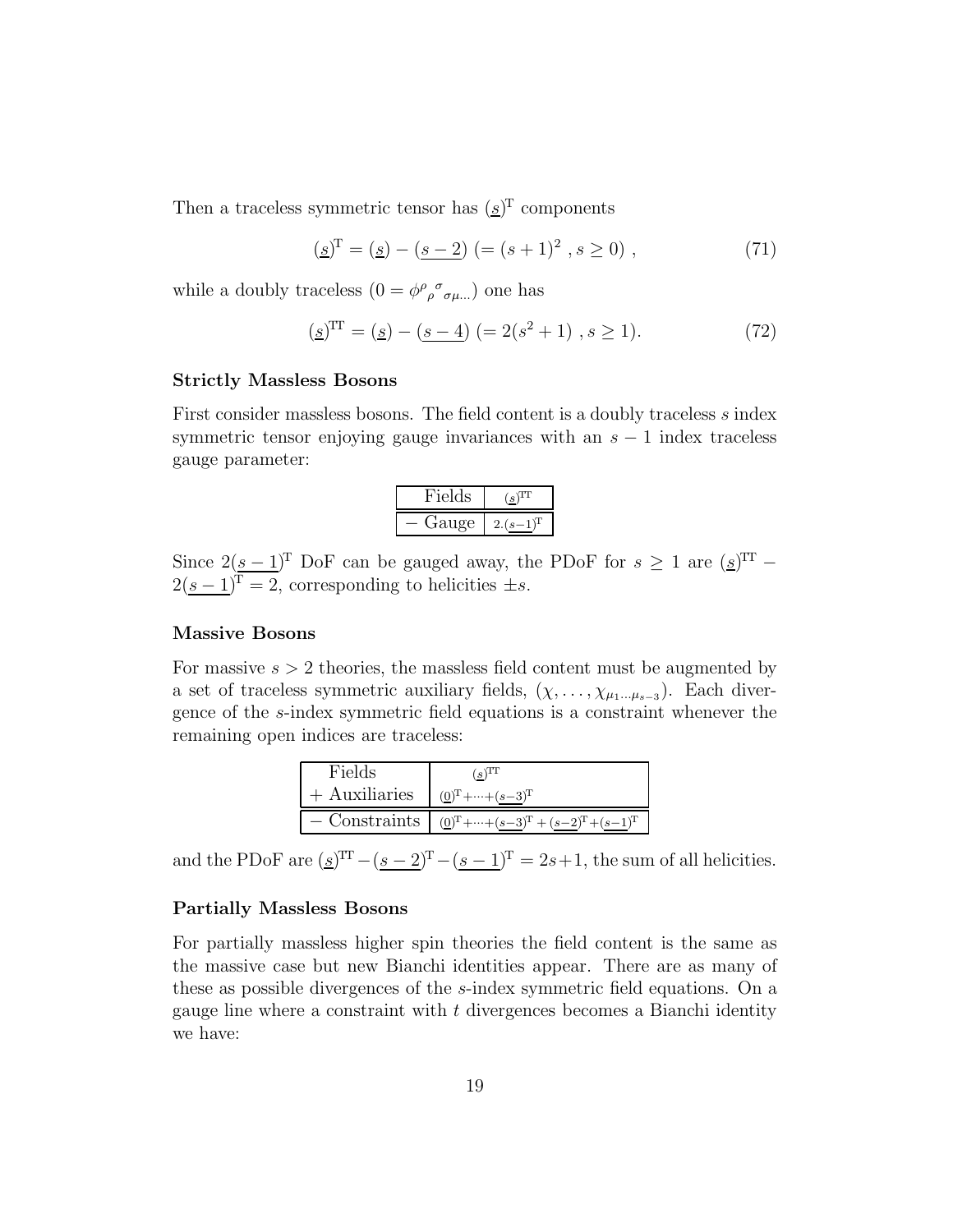| Fields             | $(s)^{11}$                                                            |
|--------------------|-----------------------------------------------------------------------|
| $+$ Auxiliaries    | $(\underline{0})^T + \cdots + (s-t)^T + (s-t+1)^T + \cdots + (s-3)^T$ |
| $\sim$ Constraints | $(s-t+1)^{T} + \cdots + (s-3)^{T} + (s-2)^{T} + (s-1)^{T}$            |
| - Gauge            | $2.(s-t)^{T}$                                                         |

The t-divergence Bianchi identity replaces the set of constraints with  $t, t +$ 1, ..., s divergences and the corresponding gauge invariance removes  $2 \cdot (s - t)^T$ DoF. Therefore we find 2t PDoF along with a set  $((\underline{0})^T + \cdots + (\underline{s-2-t})^T)$ of leftover auxiliary fields. When the new Bianchi identity is the scalar one with the maximal number of divergences  $t = s$ , there are 2s PDoF and only the massive helicity 0 mode is removed. For the vector Bianchi with  $t = s-1$ there are  $2s - 2$  PDoF because helicities  $(0, \pm 1)$  are excised. For even lower values of t, the sum over leftover auxiliaries  $(0)^{T} + \cdots + (s-2-t)^{T}$  is nonempty: In the strictly massless case  $t = 1$ , there 2 PDoF (helicities  $\pm s$ ) and all the auxiliaries  $(0)^{T} + \cdots + (s-3)^{T}$  remain. However, at least in this case, it is obvious that they decouple. Less obvious is whether they decouple for the partially massless  $s \geq 4$  theories. If not, we must then ask how many PDoF they represent and whether they are unitary excitations, questions clearly inaccessible via the simple counting arguments presented here.

### 5.2 Higher Spin Fermions

For brevity define  $\sigma \equiv s - 1/2$ . The (real) components of a  $\sigma$ -index, symmetric, gamma-traceless (Majorana) field are denoted

$$
4.(\underline{\sigma})^{\gamma} = 4 [(\underline{\sigma}) - (\underline{\sigma - 1})] (= 2(\sigma + 1)(\sigma + 2), \sigma \ge 0), \qquad (73)
$$

and a traceless gamma-tracelessness one  $(\gamma \psi^{\rho}{}_{\rho\mu_2...\mu_{\sigma}} = 0)$  has

$$
4.(\underline{\sigma})^{\gamma T} = 4 [(\underline{\sigma})^{\gamma T} - (\underline{\sigma - 3})^{\gamma T}] (= 2(3s^2 + 3s + 2), \sigma \ge 0)
$$
 (74)

components.

#### Strictly Massless Fermions

For massless half integer  $s = \sigma + 1/2$  the field content is a traceless gammatraceless, symmetric  $\sigma$ -index spinor. The correct number of PDoF is ensured by gauge invariances with a gamma-traceless, symmetric  $(\sigma-1)$ -index spinor parameter: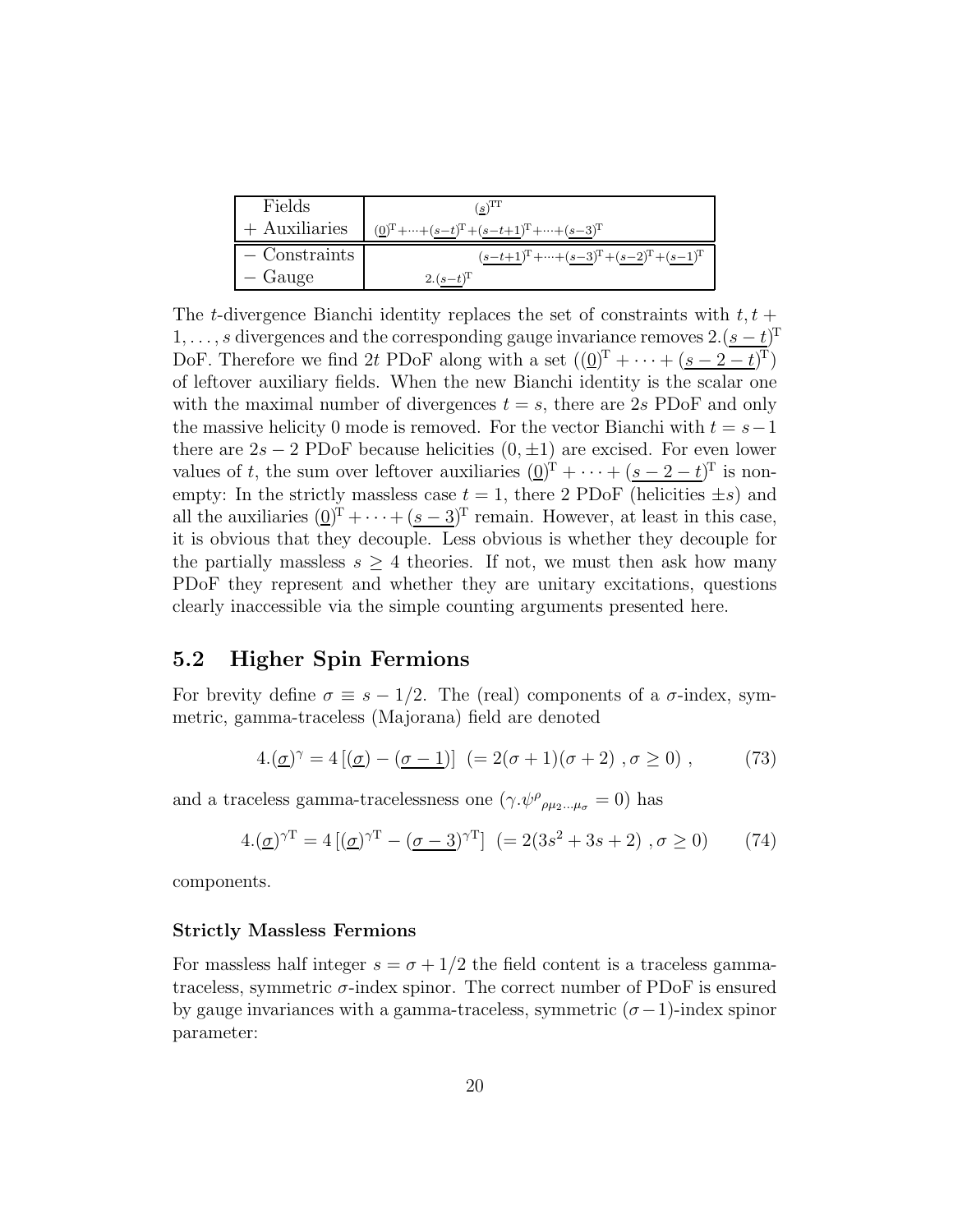| Fields |               |
|--------|---------------|
| Gauge  | $\sigma$ -1)? |
| Gauge  |               |

To explain: we begin with  $4.(\underline{\sigma})^{\gamma T}$  fields, of which gauge invariance removes  $4.(\underline{\sigma-1})^{\gamma}$  components. However, before excising further DoF via residual invariances we must impose the projector field equations (recall that the Dirac equation divides the DoF of a spinor by 2). Thereafter residual gauge invariances remove  $4.(\underline{\sigma-1})^{\gamma}$  further DoF. Hence the PDoF count is  $2[(\underline{\sigma})^{\gamma T} - 3(\underline{\sigma} - 1)^{\gamma}] = 2$ , corresponding to helicities  $\pm s$ .

#### Massive Fermions

In addition to the same fields as for massless fermions, there are traceless auxiliary spinor fields  $(\chi, \ldots, \chi_{\mu_1 \ldots \mu_{\sigma-2}})$  when  $s \geq 3/2$ . All possible divergences on  $\sigma$  vector indices of the field equations yield constraints when the leftover indices are gamma-traceless:

| Fields | $4.(\sigma)^{\gamma T}$                                      |
|--------|--------------------------------------------------------------|
|        | Auxiliaries $4.(\underline{0})^T + \dots + 4.(\sigma - 2)^T$ |
|        | Constraints $4.(0)^\gamma + \cdots + 4.(\sigma-1)^\gamma$    |

Adding these up yields  $2\sigma+2=2s+1$  PDoF and all helicities  $(\pm s, \dots, \pm 1/2)$ propagate.

#### Partially Massless Fermions

The field content is identical to massive case but now suppose that  $t$  divergences of the field equations yield a Bianchi identity. We have:

| $1/2$ Fields      | $(4.(\underline{\sigma})^{\gamma T})$                                   |
|-------------------|-------------------------------------------------------------------------|
| $1/2$ Auxiliaries | $4.(\underline{0})^{\mathrm{T}} + \cdots + 4.(\sigma - 2)^{\mathrm{T}}$ |
| $-1/2$ Gauge      | $4.(\sigma-t)^{\gamma}$                                                 |
| Constraints       | $4.(\sigma - t + 1)^{\gamma} + \cdots + 4.(\sigma - 1)^{\gamma}$        |
| Gauge             | $4.(\sigma-t)$ <sup><math>\gamma</math></sup>                           |

The sum is  $2t + 2[(\underline{0})^T + \cdots + (\underline{\sigma - t - 1})^T]$ . Again we find 2t propagating helicity states  $(\pm s, \ldots, \pm (s-t))$  along with leftover auxiliaries which decouple on the strictly massless  $(t = 1)$  gauge line. (Just as in the bosonic case, for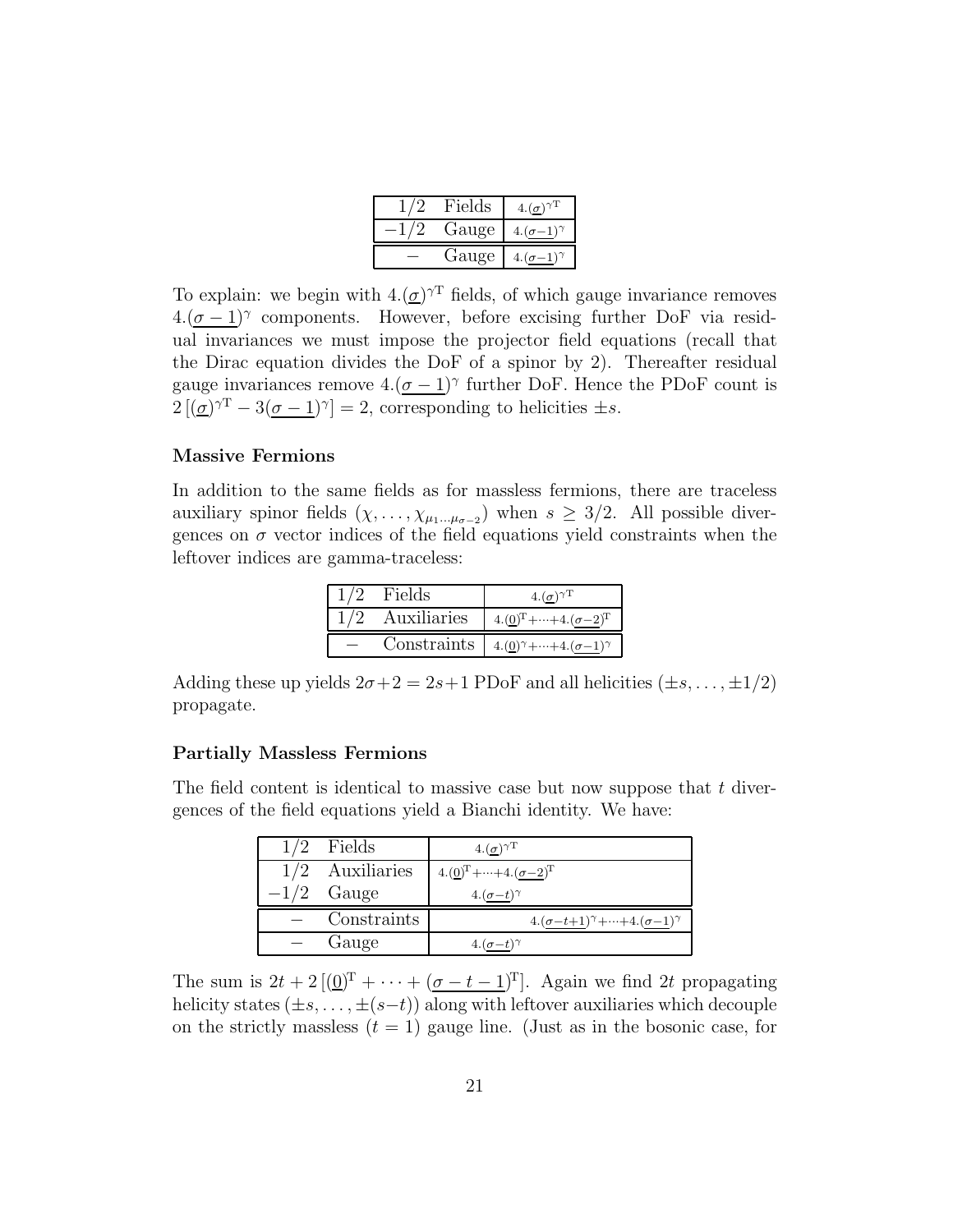<span id="page-21-0"></span>partially massless spins  $s \geq \frac{7}{2}$ , little is known about the role of these auxiliaries).

We next present the explicit  $s = 5/2, 3$  examples. For  $s = 5/2$  we will exhibit one new gauge line resulting from the fermionic generalization of the  $s = 2$  double divergence Bianchi identity [\(23\)](#page-6-0). The resulting helicity  $(\pm 5/2, \pm 3/2)$  partially massless theory lives in an AdS region where helicities  $\pm 3/2$  have negative norms and therefore fails to be unitary. In contrast, for  $s = 3$  we find both double and triple divergence Bianchi identities corresponding to unitary, partially massless, dS theories of helicities  $(\pm 3, \pm 2)$  and  $(\pm 3, \pm 2, \pm 1).$ 

### 5.3 Spin 5/2

The  $s = 5/2$  spinorial field equation has two open indices, so as for  $s = 2$ , there are two possible Bianchi identities; they appear along the AdS gauge lines  $m^2 = -4A/3$  and  $m^2 = -A/3$  (see Figure [1](#page-2-0)). The former is the strictly massless theory with helicities  $\pm 5/2$  whereas the novel gauge invariance of the latter removes only the lowest  $\pm 1/2$  leaving helicities  $(\pm 5/2, \pm 3/2)$ . Since the massless gauge lines all lie in AdS (just as for their  $s = 3/2$  counterpart), the  $(m^2, \Lambda)$  half-plane is divided into 3 regions. Only the  $m^2 > -4\Lambda/3$  one including Minkowski space, is unitary.

The  $s = 5/2$  action and field equations are

$$
\mathcal{L} = -\sqrt{-g} \,\overline{\psi}^{\mu\nu} \,\mathcal{R}_{\mu\nu} - \sqrt{-g} \,\overline{\chi} \,\mathcal{R}_5 \,, \tag{75}
$$

$$
\mathcal{R}_{\mu\nu} = (\mathcal{D}^{(5/2)} - 2\rlap{\,/}D) \psi_{\mu\nu} + g_{\mu\nu} \gamma \cdot D \cdot \psi + (D_{(\mu} \gamma_{\nu)} - \frac{1}{2} g_{\mu\nu} \rlap{\,/}D) \psi_{\rho}^{\ \rho} \tag{76}
$$

+ 
$$
m(\psi_{\mu\nu} - 2\gamma_{(\mu}\gamma.\psi_{\nu)} - \frac{1}{2}g_{\mu\nu}\psi_{\rho}^{\ \rho}) - \frac{5}{12}\mu g_{\mu\nu}\chi,
$$
 (77)

$$
\mathcal{R}_5 = -\alpha \left( \rlap{\,/}D - 3m \right) \chi - \frac{5}{12} \mu \psi_{\rho}^{\ \rho} \,. \tag{78}
$$

They can be derived by minimally coupling the flat space equations of Appendix [A.1](#page-28-0) to the cosmological background. The former were obtained by KK descent from their massless counterparts in  $d = 5$ . Minimal coupling alone does not provide equations of motion describing the  $6 = 2s + 1$  massive PDoF: An additional non-minimal coupling contained by the term  $\mu \overline{\chi} \psi_{\rho}{}^{\rho}$  is necessary. In fact, to achieve a proper set of constraints requires fixing the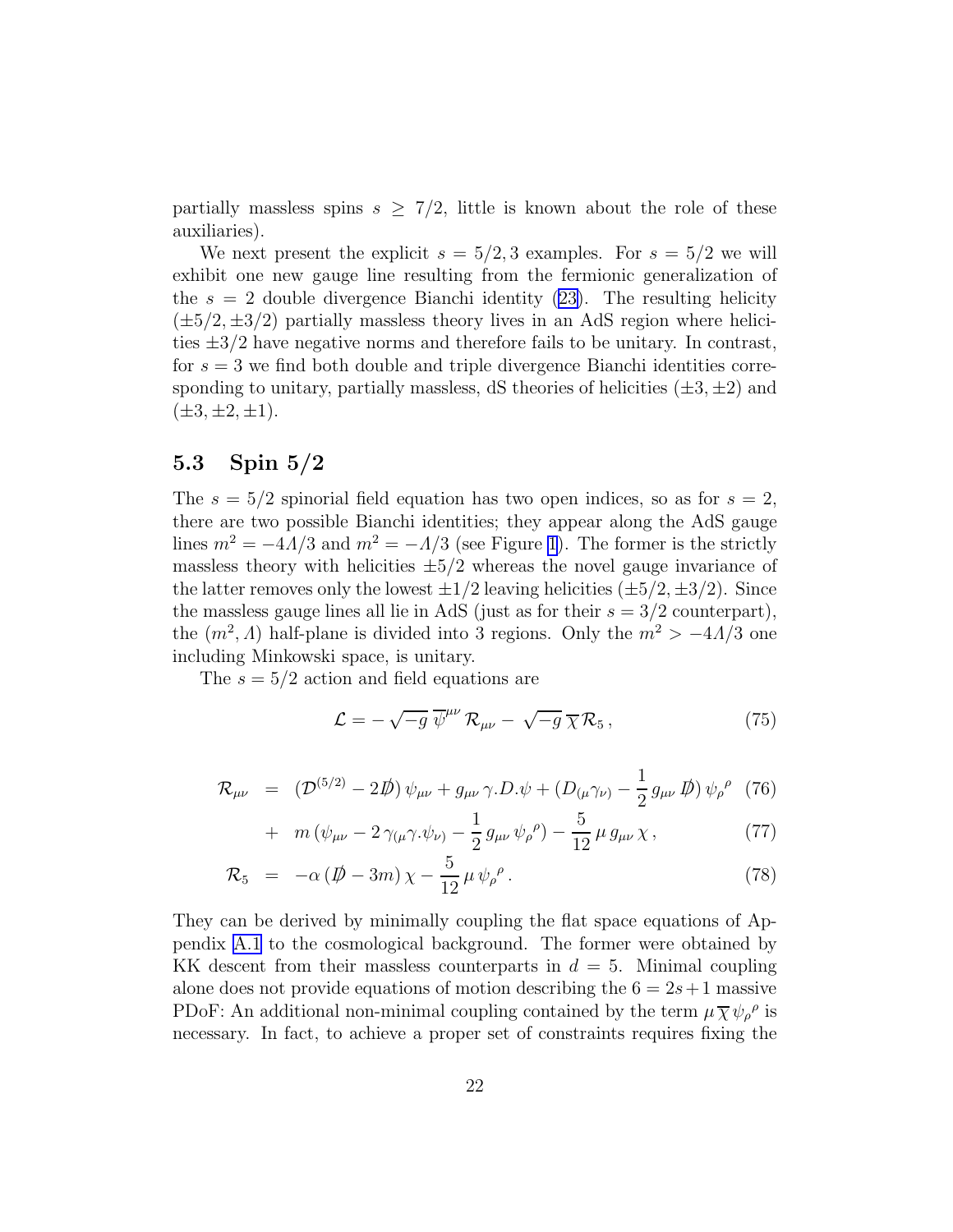<span id="page-22-0"></span>auxiliary coupling to

$$
\mu^2 = \frac{12\alpha}{5} (m^2 + 4A/3) \ . \tag{79}
$$

Here we encounter a new subtlety. Implicitly we have so far assumed that physical models live in the half plane  $m^2 > 0$ , since for fermions negative  $m^2$ implies a non-hermitean mass term, and for bosons, one that is unbounded below. While there are regions with both  $m^2 < 0$  and the correct sign for anticommmutators, the dynamics is non-unitary there. Therefore we continue to require  $m^2 > 0$  and examine the relation (79). Since hermiticity of the action ([75](#page-21-0)) demands  $\mu^2 > 0$ , we find two regions: (i)  $m^2 > -4\Lambda/3 > 0$ , (ii)  $0 \lt m^2 \lt -4A/3$ . Up until now,  $\alpha$  was a free parameter which we could set to  $\pm 1$ . In the region (i),  $m^2 + 4A/3 > 0$  so we must take  $\alpha = +1$ . In region (ii), hermiticity of the action can be maintained at the cost of changing the sign of  $\alpha$  to  $\alpha = -1$  (the actions are then different in each region). In either case, we will find that region (ii) is unitarily forbidden.

Before continuing, it is interesting to compare these difficulties to  $s = 3/2$ and the problem of constructing dS supergravities [\[18\]](#page-34-0). As we have shown,  $s = 3/2$  is unitary for  $m^2 \ge -1/3 \ge 0$  and the boundary is the strictly massless AdS theory corresponding to cosmological supergravity. As one follows the massive theory into dS, the canonical anticommutators all have the correct sign for unitary representations. In fact, keeping  $\Lambda > 0$ , there is no obstruction at the level of anticommutators to continuing to  $m^2 < 0$  until the branch of the line  $m^2 = -\Lambda/3$  with  $m^2 < 0 < \Lambda$  is reached. The theory there is formally supersymmetric *(i.e.* strictly massless) but the action is no longer hermitean, which is a example of the general statement that dS supergravities do not exist [\[18](#page-34-0)]. One might speculate that this clash is generic to higher spin fermions.

Returning to the  $s = 5/2$  field equations, for generic  $(m^2, \Lambda)$  the constraints

$$
\mathcal{C}_{\widetilde{\nu}} = D \cdot \mathcal{R}_{\widetilde{\nu}} + \frac{1}{4} m \gamma \cdot \mathcal{R}_{\widetilde{\nu}} \tag{80}
$$

$$
= -\frac{5}{4} (m^2 + 4A/3) \gamma . \psi_{\tilde{\nu}} - \frac{5}{12} \mu D_{\tilde{\nu}} \chi , \qquad (81)
$$

$$
C \equiv D.C + \frac{5}{16} (m^2 + 4A/3) \mathcal{R}_{\rho}{}^{\rho} - \frac{5}{16} \alpha \mu (\not{D} + 3m) \mathcal{R}_5 \tag{82}
$$

$$
= -\frac{10}{3}\,\mu\,(m^2 + \Lambda/3)\,\chi\;, \tag{83}
$$

ensure that the model describes  $6 = 2s + 1$  massive PDoF. Along the AdS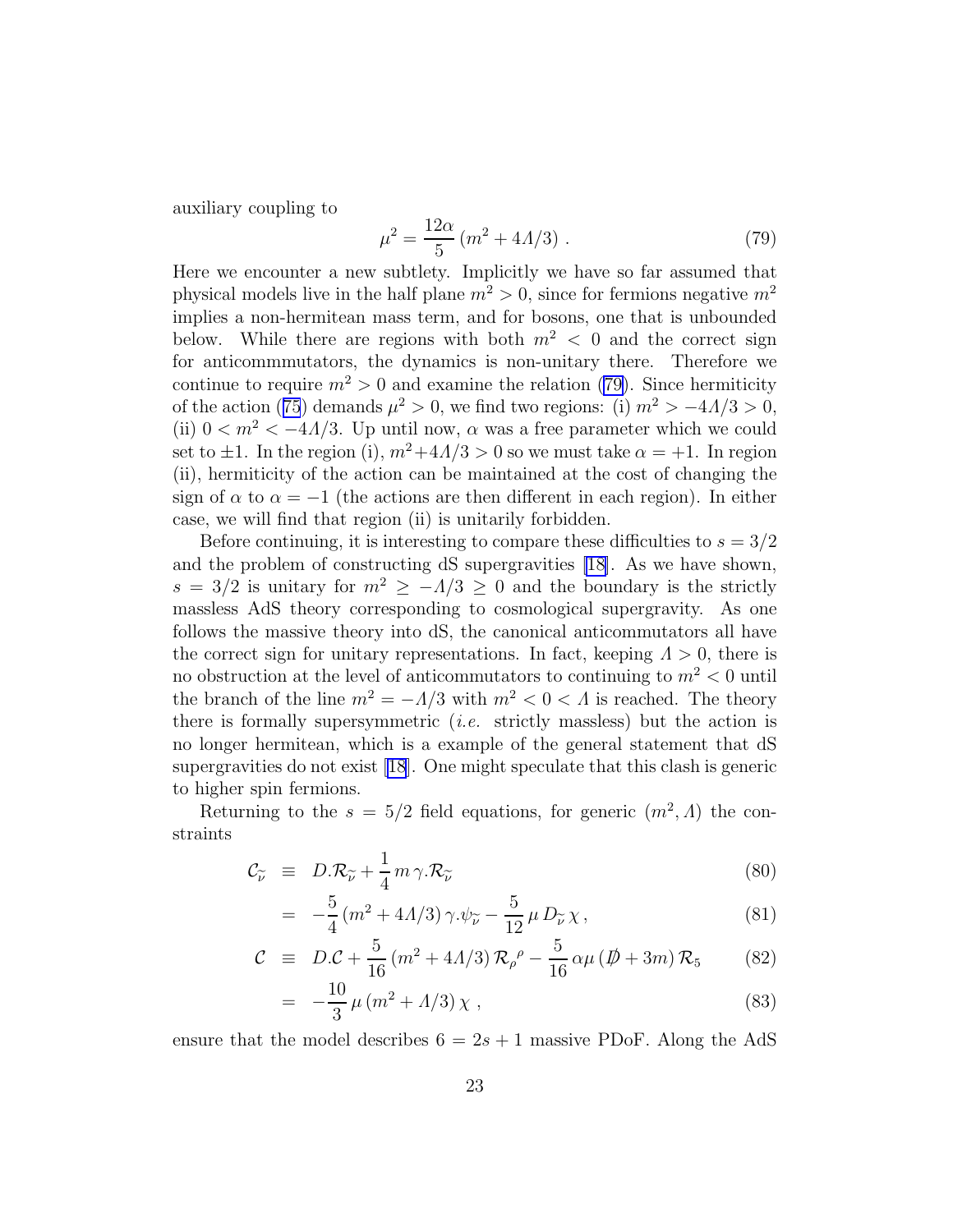lines

$$
m^2 = -4A/3 \qquad m^2 = -A/3 \tag{84}
$$

the constraints ([81](#page-22-0)) and [\(83](#page-22-0)) transmute to Bianchi identities with respective (distinct) gauge invariances

$$
\delta\psi_{\mu\nu} = D_{(\mu}\varepsilon_{\widetilde{\nu})} + \frac{1}{2}\sqrt{\frac{-A}{3}}\gamma_{(\mu}\varepsilon_{\widetilde{\nu})}, \quad \delta\chi = 0, \tag{85}
$$

$$
\delta\psi_{\mu\nu} = D_{(\mu}D_{\widetilde{\nu})}\,\varepsilon + \frac{5\Lambda}{16}\,g_{\mu\nu}\,\varepsilon\,,\qquad\qquad \delta\chi = -\frac{1}{8\alpha}\,\sqrt{15\alpha\Lambda}\,(\not\!D + \sqrt{-3\Lambda})\,\varepsilon\,.\tag{86}
$$

The vector-spinor Bianchi identity ([80](#page-22-0)) at  $m^2 = -4A/3$  implies strict masslessness (propagating helicities  $\pm 5/2$ ) since its invariance removes helicities  $(\pm 3/2, \pm 1/2)$ . Notice also that  $\mu = 0$  on the strictly massless line so, as claimed above, the spinor auxiliary  $\chi$  decouples there. The novel spinor Bianchi identity [\(83](#page-22-0)) at  $m^2 = -\Lambda/3$  and invariance (86) removes helicities  $\pm 1/2$  leaving a partially massless theory of helicities  $(\pm 5/2, \pm 3/2)$ .

Once again, the coefficients  $(m^2 + 4A/3)$  and  $(m^2 + A/3)$  appearing in the constraints [\(80\)](#page-22-0) and [\(83](#page-22-0)) control the positivity of equal time anticommutators. Therefore, since the gauge lines all lie in AdS, the  $(m^2, \Lambda)$ -plane is divided into 3 regions; only the one including Minkowski space  $m^2 > -4A/3$ is unitary. Although the strictly massless, AdS,  $m^2 = -4A/3$  theory is unitary, the partially massless one is not, as it fails the line ordering requirement: Starting from the unitary Minkowski region where all norms are positive, one would like first to traverse the line  $m^2 = -\Lambda/3$ , but that is only possible in dS with negative  $m^2$  (imaginary values of m violate hermiticity of the action and unitary evolution). Crossing the AdS strictly massless line  $m^2 = -4A/3$ first flips the norm of both lower helicities  $(\pm 3/2, \pm 1/2)$  so the partially massless AdS theory cannot be unitary. Ironically, were negative values of  $m<sup>2</sup>$  not prohibited, we could traverse the lines in the correct order in dS. This observation lends weight to the speculation that the unitarity difficulties of partially massless theories are peculiar to half integer spins. Indeed, in the next Section we exhibit the bosonic  $s = 3$  example, which enjoys two partially massless unitary dS lines.

#### 5.4 Spin 3

Spin 3 is the first example of a system with two new Bianchi identities over and above the usual one at  $m^2 = 0$ . The action and field equations (with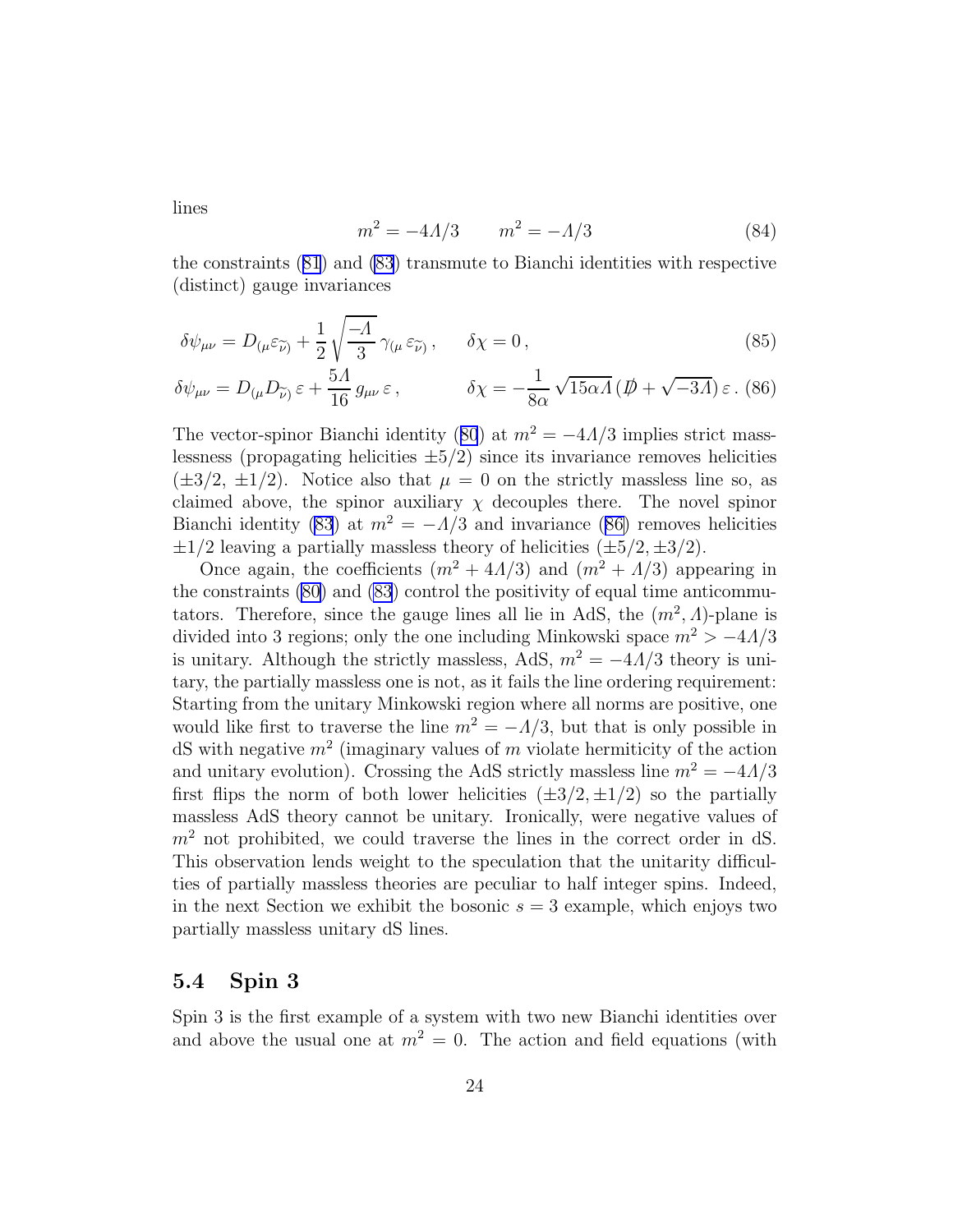<span id="page-24-0"></span>flat space limits derived by KK descent in Appendix [A.2](#page-31-0)) are

$$
\mathcal{L} = \frac{1}{2} \sqrt{-g} \phi^{\mu\nu\rho} \mathcal{G}_{\mu\nu\rho} - \frac{3}{8} \sqrt{-g} \chi \mathcal{G}_5 , \qquad (87)
$$

$$
\mathcal{G}_{\mu\nu\rho} = (\Delta^{(3)} - m^2 + 16A/3) \phi_{\mu\nu\rho} - 3D_{(\mu}D.\phi_{\nu\rho)} + 3D_{(\mu}D_{\nu}\phi_{\rho)\sigma}^{\sigma}
$$
  
\n
$$
- 3g_{(\mu\nu} ((\Delta^{(1)} - m^2 + 11A/3) \phi_{\rho)\sigma}^{\sigma} - D.D.\phi_{\rho)\sigma}^{\sigma} + \frac{1}{2}D_{\rho)}D.\phi_{\sigma}^{\sigma})
$$
  
\n
$$
+ \frac{3m}{4}g_{(\mu\nu}D_{\rho)}\chi = 0,
$$
\n(88)

$$
\mathcal{G}_5 = \frac{3}{2} \left( \Delta^{(0)} - 4m^2 + 8A \right) \chi + m \, D. \phi_\sigma^{\ \sigma} = 0 \,. \tag{89}
$$

The field  $\phi_{\mu\nu\rho}$  is a symmetric 3-tensor and the auxiliary field  $\chi$  decouples at  $m = 0$  (the strictly massless theory). Fixing the ordering of covariant derivatives as shown and requiring constraints to remove all but the physical  $7 = 2s + 1$  degrees of freedom, uniquely specifies all terms with an explicit Λ-dependence. Indeed, we find the following constraints

$$
\mathcal{B}_{\{\nu\rho\}} \equiv D \cdot \mathcal{G}_{\{\nu\rho\}} = -\frac{1}{2} m \left( D_{\{\nu} D_{\rho\}} \chi + 2m D \cdot \phi_{\{\nu\rho\}} - 4m D_{\{\nu} \phi_{\rho\} \sigma}^{\sigma} \right),
$$
\n(90)

$$
\mathcal{B}_{\rho} \equiv D \cdot \mathcal{B}_{\rho} - \frac{m}{4} D_{\rho} \mathcal{G}_{5} + \frac{m^{4}}{4} \mathcal{G}_{\rho \sigma}{}^{\sigma} = \frac{5}{8} m \left( 3m^{2} - 4\Lambda \right) \left( D_{\rho} \chi + \frac{2}{3} m \phi_{\rho \sigma}{}^{\sigma} \right), \tag{91}
$$

$$
\mathcal{B} \equiv D \cdot \mathcal{B} - \frac{5}{12} m (3m^2 - 4A) \mathcal{G}_5 = \frac{5}{2} m (3m^2 - 4A) (m^2 - 2A) \chi.
$$
\n(92)

The explicit tensorial structures on the right hand sides of (90) are the covariantizations of the flat space ones in  $(129)-(131)$  $(129)-(131)$  $(129)-(131)$ . The new phenomenon is the splitting of the prefactors to m,  $(3m^2 - 4\Lambda)$  and  $(m^2 - 2\Lambda)$ , thanks to the additional parameter  $\Lambda$ . Therefore, in addition to the usual massless theory at  $m = 0$  there are new gauge invariant systems at  $m^2 = 4A/3$ and  $m^2 = 2\Lambda$ , since whenever these prefactors vanish, the corresponding constraints in (90)-(92) become Bianchi identities with accompanying, respective, gauge invariances

$$
\delta\phi_{\mu\nu\rho} = D_{(\mu}\xi_{\{\nu\rho\})}, \qquad \delta\chi = 0; \qquad (93)
$$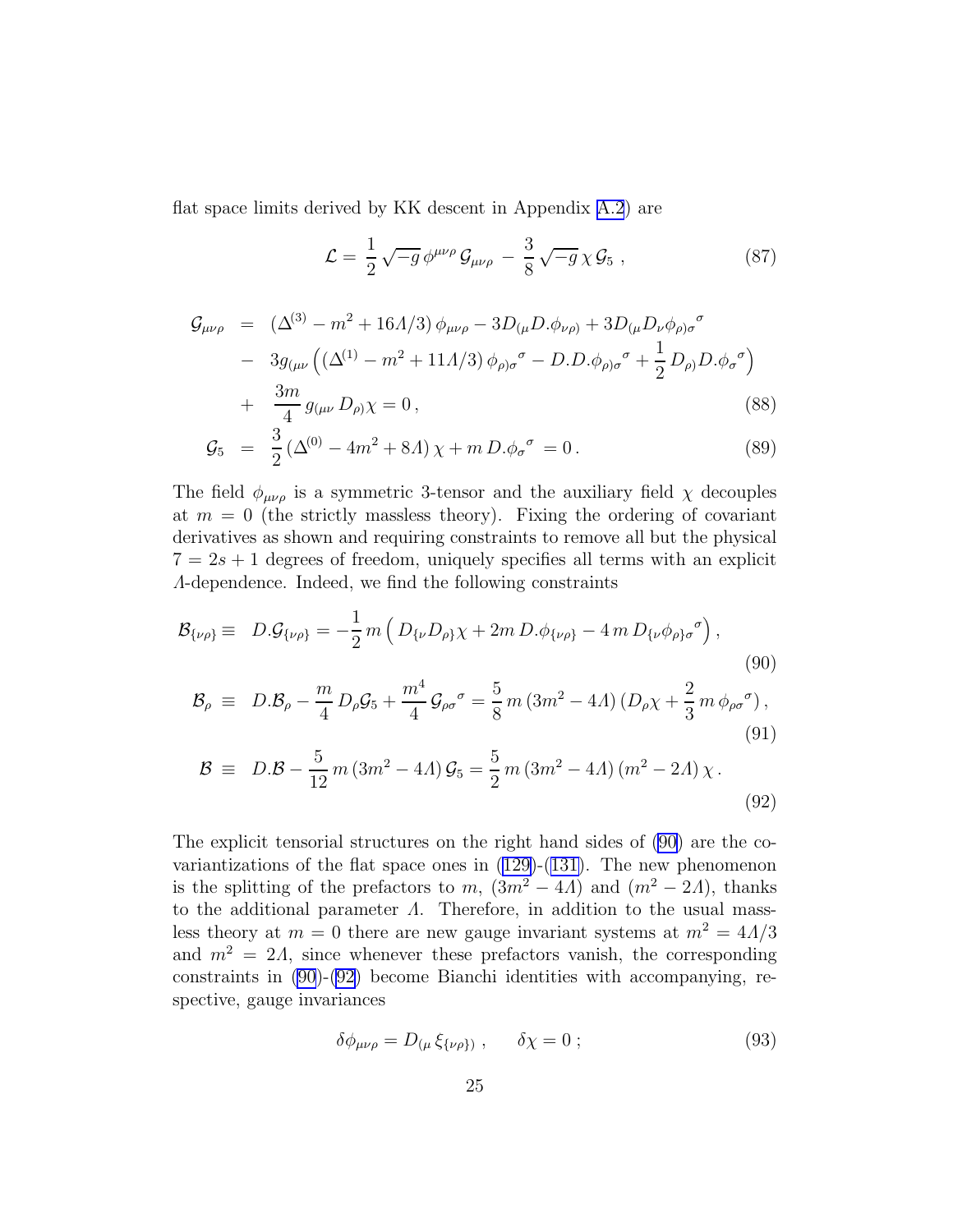$$
\delta\phi_{\mu\nu\rho} = D_{(\mu}D_{\{\nu}\xi_{\rho\})} + \frac{A}{3}g_{(\mu\nu}\xi_{\rho)} , \qquad \delta\chi = -\frac{2}{3}\sqrt{\frac{A}{3}}D.\xi ;
$$
 (94)

$$
\delta\phi_{\mu\nu\rho} = D_{(\mu}D_{\{\nu}D_{\rho\})}\xi + \frac{A}{2}g_{(\mu\nu}D_{\rho)}\xi , \quad \delta\chi = -\frac{2}{3}\sqrt{\frac{A}{2}}(D^2 + \frac{10A}{3})\xi .
$$
 (95)

The new gauge invariant lines bound regions in the  $(m^2, \Lambda)$  half-plane whose unitarity properties are determined by the signs of the prefactors  $(3m^2 - 4\Lambda)$ and  $(m^2 - 2A)$ . To analyze these new properties, decompose the  $7 = 2s + 1$ physical DoF into helicities  $(\pm 3, \pm 2, \pm 1, 0)$ . We find the following "phase" structure of the  $(m^2, \Lambda)$  half-plane

- $m^2 > 2\Lambda > 0$ : This region includes Minkowski space and is clearly unitary. All helicities  $(\pm 3, \pm 2, \pm 1, 0)$ , propagate with positive norm.
- $m^2 = 2\Lambda$ : A partially massless theory appears since the scalar constraint  $\mathcal{B} = 0$  is now a Bianchi identity whose associated gauge invariance removes the scalar helicity 0 excitation. The remaining 6 DoF,  $(\pm 3, \pm 2, \pm 1)$ , propagate with positive norm since they are unaffected by the scalar gauge invariance.
- $\bullet$   $\,4\Delta/3 < m^2 < 2\Delta\,$  : Although all 7 DoF are now again propagating, the scalar helicity 0 mode reemerges from the gauge boundary  $m^2 = 2\Lambda$ with negative norm (since the factor  $(3m^2 - 4\Lambda)(m^2 - 2\Lambda)$  appears in canonical commutators as a negative denominator). This is a unitarily forbidden region.
- $m^2 = 4A/3$ : This partially massless theory has Bianchi identities  $\mathcal{B} =$  $\overline{0 = \mathcal{B}_{\rho}}$  whose gauge invariances excise the helicities ( $\pm 1, 0$ ). The remaining 4 PDoF, helicities  $(\pm 3, \pm 2)$  propagate with positive norm.
- $0 < m^2 < 4\Lambda/3$ : Again all 7 DoF propagate but now the scalar helicity has again positive norm since its denominator  $(3m^2 - 4\Lambda)(m^2 - 2\Lambda)$  is again positive. However, the region is still unitarily forbidden because now the vector helicities  $\pm 1$  suffer a negative denominator  $(3m^2 - 4\Lambda)$ .
- $m^2 = 0$ : This is the unitary strictly massless model with tensor Bianchi identity  $\mathcal{B}_{\{\nu\rho\}} = 0 = \mathcal{B}_{\rho} = \mathcal{B}$ . Only the uppermost helicities  $\pm 3$  remain. An added subtlety is the remnant decoupled auxiliary field  $\chi$ .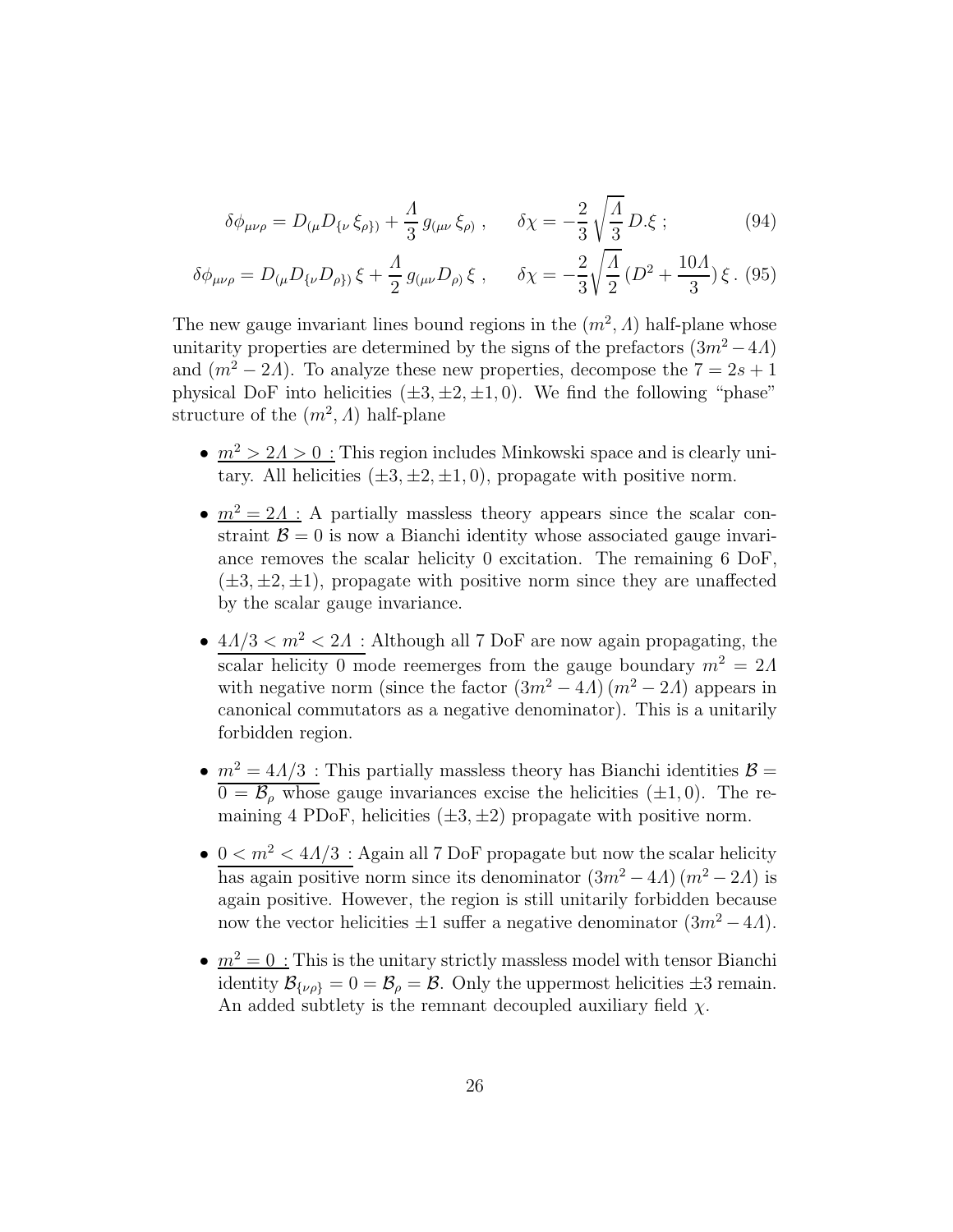Notice how the uppermost helicity  $\pm 3$  always emerges unscathed as a pair of positive norm states but, unlike Minkowski space, splittings into theories with intermediate lower helicities, rather than only the full complement of  $2s+1$  states of the massive theory, are possible. Furthermore, the ordering of gauge lines is the same as for the  $s = 5/2$  example. But, unlike for  $s = 5/2$ , the lines can be traversed in the order required for unitarity of the partially massless dS theories without recourse to unphysical, negative, values of  $m^2$ .

## 6 Conclusions

Life in cosmological backgrounds[[19\]](#page-34-0) promises to be less degenerate than its Minkowski limit. In this paper, we have examined the notion of mass for higher spins in  $(A)dS$  geometries and found a far richer structure than in flat space, where higher spin fields are either strictly massless or massive. Once a cosmological constant is present, the Minkowski gauge invariances implying masslessness split into a set of partial ones allowing intermediate, partially massless theories along lines in the  $(m^2, \Lambda)$  plane. Their unitarity is easily analyzed by examining the line ordering. Although interactions of relativistic higher spin fields are fraught with many difficulties<sup>7</sup> even in flat backgrounds, and the observed cosmological scales are far removed from those encountered in (for example) nuclear physics, this new phenomenon is rather fascinating. However, many open questions remain, some of which are:

Perhaps the most pressing is an explicit generalization of our results, beyond simple counting arguments, to generic values of s. It is clear that partial masslessness applies to higher values of s when  $m^2$  is appropriately tuned to Λ, thereby converting massive constraints to Bianchi identities. Yet a simple formalism for deducing the pertinent tunings of of  $m<sup>2</sup>$  would be extremely useful since the unitarity properties of these partially massless theories can then be deduced by inspection by studying the ordering of the gauge lines. Although this problem may appear technically challenging, an interesting approach is suggested by the flat space KK descent methods presented in the Appendix.

Detailed knowledge of models with  $s > 3$  would reveal whether the failure of the  $s = 5/2$  partially massless theories to be unitary is a universal fermionic characteristic. This question is also related to the lack of unitary supergravity

<sup>7</sup>For massless fields, it has been suggested that these problems can be alleviated in AdS backgrounds [\[20](#page-34-0)].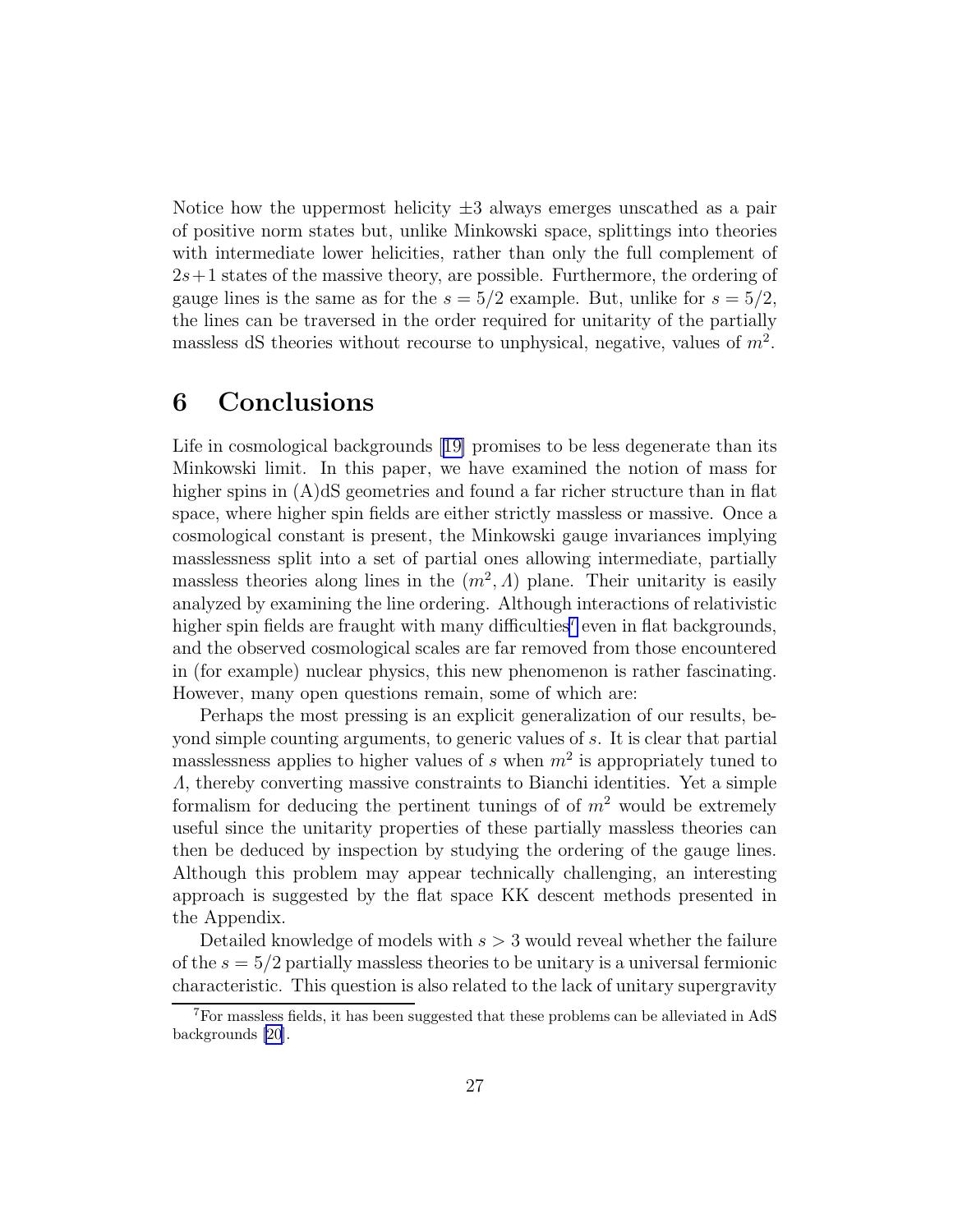theories in dS spaces [\[18\]](#page-34-0). One would also like to know whether auxiliary fields of the massless theories decouple, not only in the strictly massless limit, but also partially massless ones.

Another interesting issue is that of the higher spin version of the  $s = 2$  van Dam–Veltman–Zhakarov discontinuity for massless limits of massive  $s = 2$ exchange processes [\[21\]](#page-34-0). Clearly, if higher spins are allowed to run in loops, there will generically be discontinuities thanks to the jump in the virtual DoF over which one functionally integrates [\[22](#page-35-0)]. A much simpler physical problem, whose eikonal limit is purely classical, is that of exchange processes mediated by massive higher spins. For  $s = 2$ , the flat space discontinuity of the massless limit can be cured by taking the limit in a  $\Lambda \neq 0$  background [\[23\]](#page-35-0). The same flat space difficulty extends to  $s = 3/2$  [\[24\]](#page-35-0) but is again removed in a cosmological background<sup>8</sup> [\[11](#page-34-0)]. The same question can be posed for higher s both in strictly and partially massless limits.

An interesting feature of the  $m^2 = 2\Lambda/3$  partially massless  $s = 2$  theory is that the remaining helicity  $(\pm 2, \pm 1)$  excitations propagate on the null cone of the conformally flat dS metric [\[1](#page-33-0)]. Do partially massless  $s > 2$  theories also exhibit this conformal behavior?

# A Appendix: Massive Constraints from Dimensional Reduction of Bianchi Identities

The (A)dS higher spin wave equations presented in this paper were obtained by starting with their flat space antecedents, coupling minimally to gravity and then adding the (unique) non-minimal terms required for constraints to produce the correct PDoF count. Although both massless [\[26,](#page-35-0) [6](#page-33-0)] and massive [\[27\]](#page-35-0) higher spin Minkowski field equations are available, for our purposes a derivation simultaneously yielding the massive constraints is desirable. Fortunately, dimensional reduction provides the desired derivation of the massive fieldequations from their simpler,  $d = 5$  massless ancestors [[8\]](#page-33-0). The key idea is that a massless field has the same DoF count as a massive one in one dimension lower. In this Appendix, we summarize the dimensional reduction method and show, in flat space, that it allows the massive constraints to be derived from the Bianchi identities of the massless theories. [It would be

<sup>&</sup>lt;sup>8</sup>Curiously the limit  $m \to 0$ , to a non-unitary massive theory, in AdS is also continuous [\[25](#page-35-0)].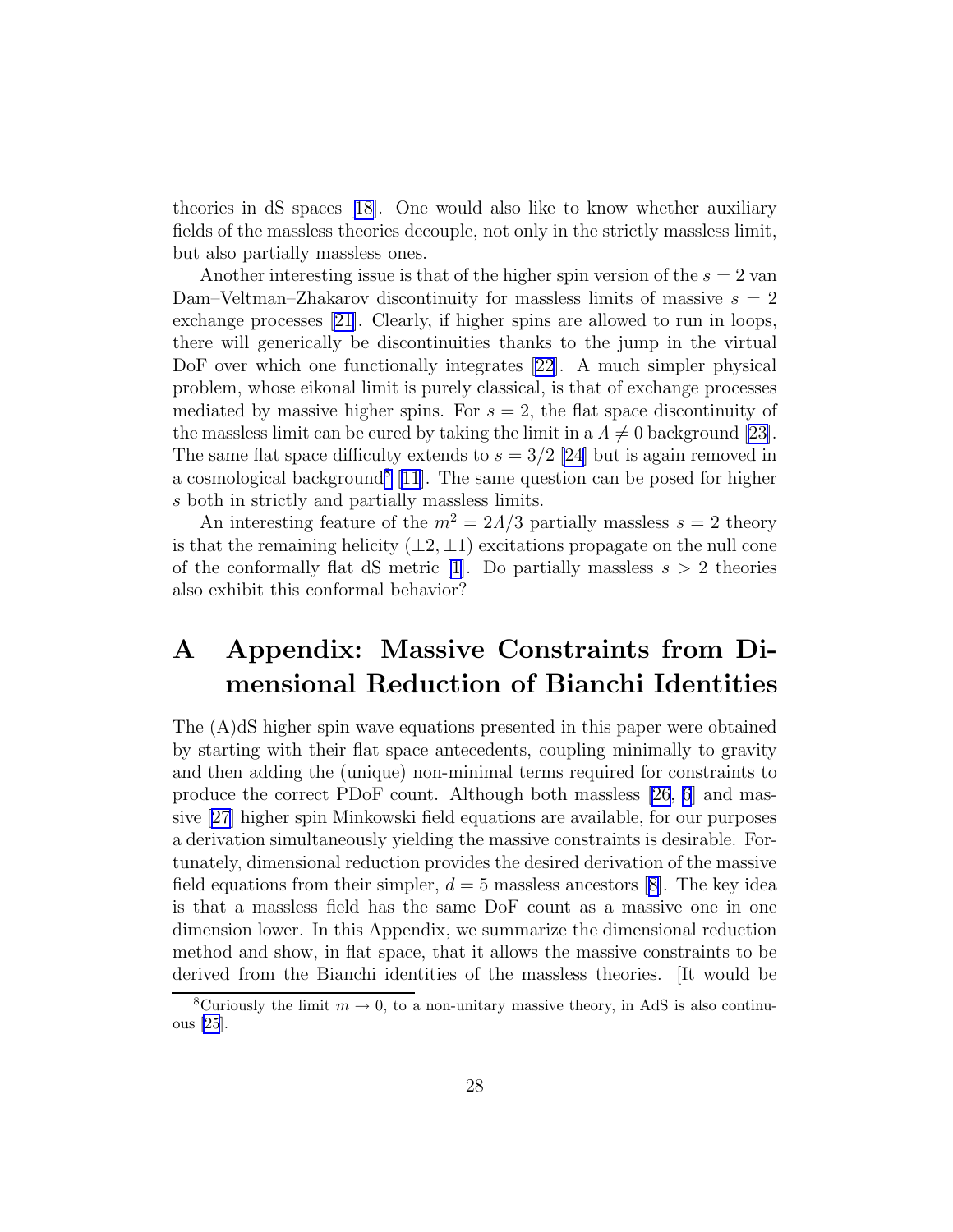<span id="page-28-0"></span>most interesting to rederive the (A)dS results of our paper by dimensional reduction in a curved background, a problem we reserve for future investigations.] The methods reported here for  $s = 5/2$  and  $s = 3$ , of course, apply equally well to other values of s.

### A.1 Free Massive Spin 5/2

The massless  $s = 5/2$  action and field equations are

$$
\mathcal{L} = -\frac{1}{2} \overline{\psi}^{MN} \mathcal{R}_{MN} \tag{96}
$$

$$
\mathcal{R}_{MN} = \hat{\partial}\psi_{MN} - 2\,\Gamma_{(M}\partial\psi_{N)} - 2\,\partial_{(M}\Gamma\psi_{N)} + 2\,\Gamma_{(M}\hat{\partial}\,\Gamma\psi_{N)} \tag{97}
$$

+ 
$$
\eta_{MN} \Gamma . \partial . \psi + (\partial_{(M} \Gamma_{N)} - \frac{1}{2} \eta_{MN} \widehat{\partial}) \psi_R^R = 0
$$
, (98)

where, in  $d = 5$ ,  $M = (\mu, 5)$  and Dirac matrices  $\Gamma_M$  are defined analogously to our  $d = 4$  conventions and  $\widehat{X} \equiv \Gamma . X$ . The action enjoys the gauge invariance

$$
\delta\Psi_{MN} = \partial_{(M}\varepsilon_N) \tag{99}
$$

subject to

$$
\Gamma \cdot \varepsilon = 0 \,, \tag{100}
$$

thanks to the Bianchi identity

$$
\partial \mathcal{R}_N = \frac{1}{5} \Gamma_N \Gamma \partial \mathcal{R} \ . \tag{101}
$$

Before proceeding, observe that the massless field equations (98) in  $d = 5$ can be rewritten in the simple Christoffel form [\[6](#page-33-0), [28\]](#page-35-0)

$$
\mathcal{C}_{MN} \equiv \mathcal{R}_{MN} - \frac{1}{5} \eta_{MN} \mathcal{R}_R{}^R - \frac{2}{5} \Gamma_M \Gamma \cdot \mathcal{R}_N = \hat{\partial} \psi_{MN} - 2 \partial_M \Gamma \cdot \psi_N = 0. \tag{102}
$$

We now dimensionally reduce: First, we would like to gauge away components carrying the index "5", so examine the gauge transformations

$$
\delta\psi_{55} = \partial_5 \varepsilon_5, \qquad (103)
$$

$$
\delta\psi_{5\mu} = \frac{1}{2} \left( \partial_5 \varepsilon_{\mu} + \partial_{\mu} \varepsilon_5 \right). \tag{104}
$$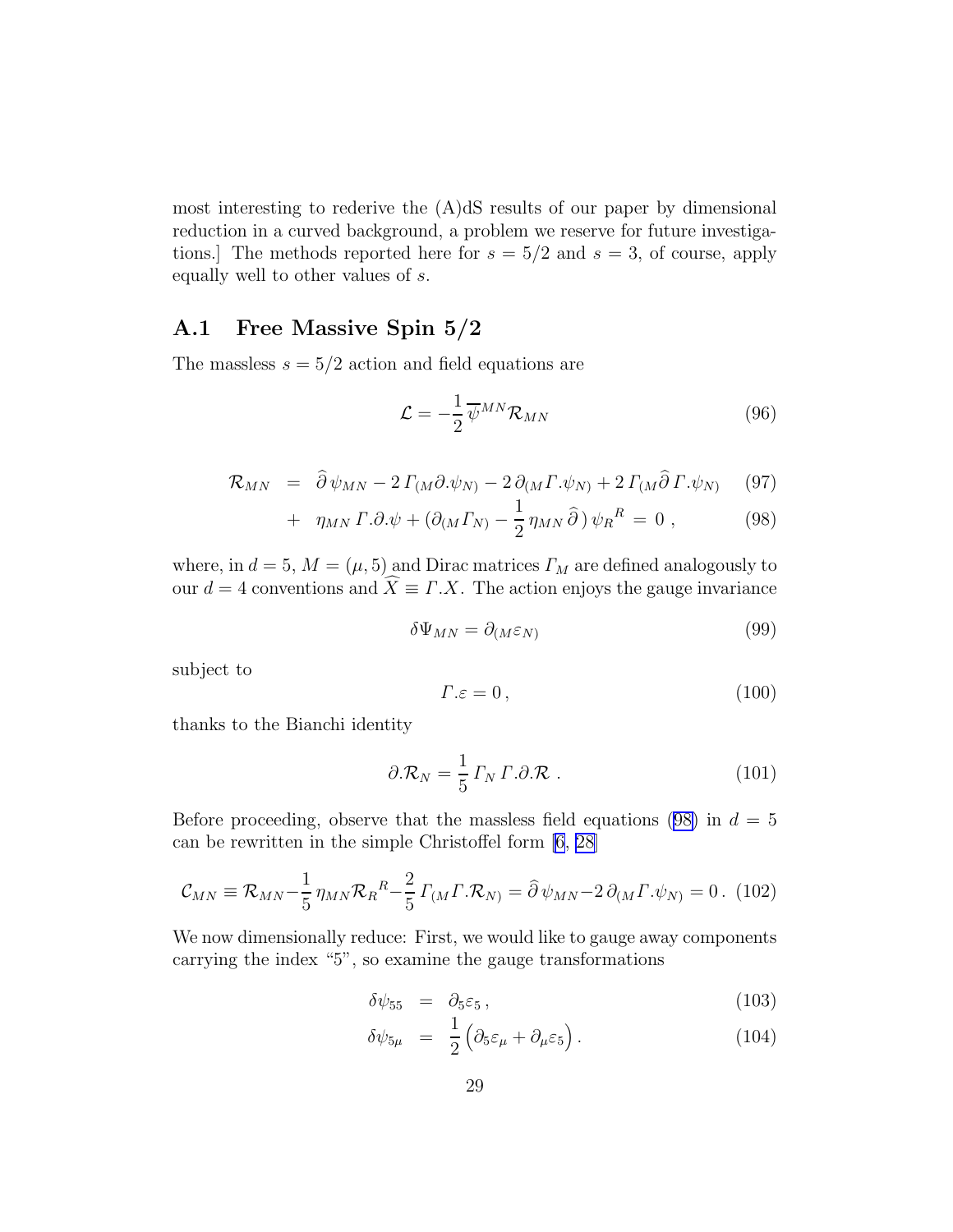<span id="page-29-0"></span>Assuming that  $\partial_5$  is invertible, we replace

$$
\partial_5 \to im \tag{105}
$$

where m will be the  $d = 4$  mass. Hence,  $\psi_{55}$  may be gauged away. However the gamma-trace condition on the gauge parameter  $\Gamma.\epsilon = 0$  prevents us from doingthe same to all components of  $\psi_{5\mu}$ . [This is the reason [[8\]](#page-33-0) auxiliary fields cannot be avoided beyond  $s = 2$ . Instead, we choose a gauge in which only the  $(d = 4)$  gamma-traceless components are removed<sup>9</sup>

$$
\psi_{5\mu} - \frac{1}{4} \gamma_{\mu} \gamma . \psi_5 \equiv \psi_{5\mu} = 0 , \qquad \psi_{55} = 0 , \qquad (106)
$$

where the  $d = 4$  Dirac matrices are

$$
\gamma_{\mu} \equiv i \Gamma_{\mu} \Gamma_5 \;, \qquad \gamma_5 \equiv \Gamma_5 \,. \tag{107}
$$

In terms of the auxiliary Dirac spinor

$$
\chi \equiv -i\gamma^{\mu}\psi_{5\mu} \implies \psi_{5\mu} = \frac{i}{4}\gamma_{\mu}\chi \ , \qquad (108)
$$

the equations of motion ([102\)](#page-28-0) read

$$
-i\Gamma_5 C_{\mu\nu} = (\partial \!\!\! /+m)\psi_{\mu\nu} - 2\,\partial_{(\mu}(\gamma.\psi_{\nu)} + \frac{1}{4}\,\gamma_{\nu)}\chi \Big) = 0 , \qquad (109)
$$

$$
-i\Gamma_5 \mathcal{C}_{5\mu} = -i\left(m\gamma.\psi_\mu + \frac{1}{2}\left(\partial_\mu + \frac{1}{2}\gamma_\mu\partial\psi\right)\chi\right) = 0 , \qquad (110)
$$

$$
-i\Gamma_5 \mathcal{C}_{55} = 2m\chi = 0; \qquad (111)
$$

they imply

$$
(\partial \!\!\! /+m)\psi_{\mu\nu}=0\,,\qquad \gamma.\psi_{\mu}=0\;\Rightarrow\;\partial.\psi_{\mu}=0=\psi\,,\qquad\qquad(112)
$$

<sup>&</sup>lt;sup>9</sup>Conversely, it may be tempting to gauge away  $\psi_{5\mu}$  and retain  $\psi_{55}$  as an auxiliary field. This gauge choice does not completely fix the gauge, and the resulting system of equations is invariant under residual gauge transformations  $\delta\psi_{55} = 2m\alpha$  and  $\delta\psi_{\mu\nu} =$  $(1/2m)\partial_\mu\partial_\nu\alpha$  where the gauge parameter satisfies  $(\partial\!\!\!/ + m)\alpha = 0$ . One obtains the correct DoF upon fixing this remaining freedom. In fact there are a wide range of (residual) gauge invariant equations describing a massive  $s = 5/2$  field depending on the details of the gauge choice made. The choice (106) has the advantage of completely fixing the gauge freedom algebraically.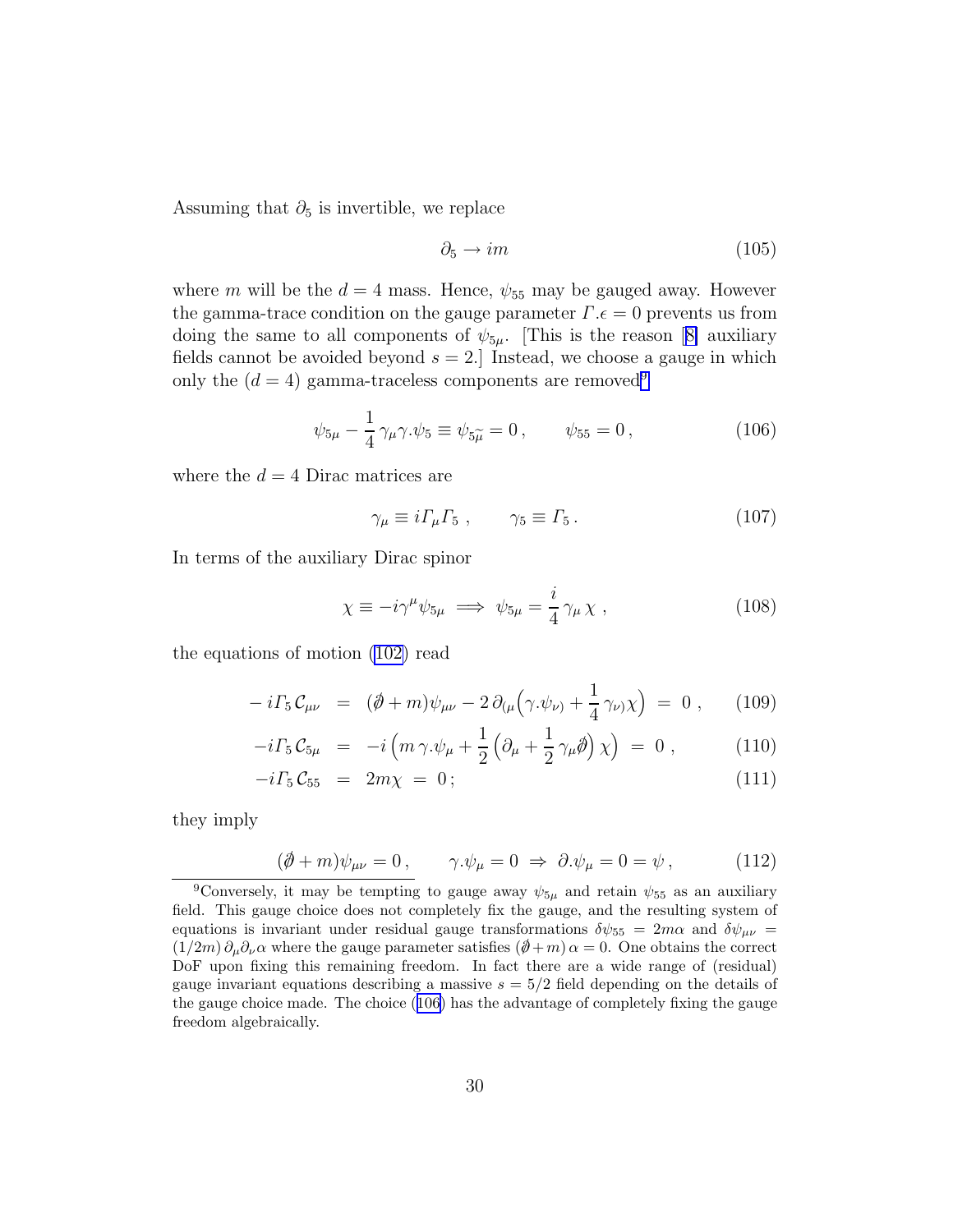<span id="page-30-0"></span>These are the usual on-shell conditions for a massive  $d = 4$ ,  $s = 5/2$  field. In particular observe that we can identify the constraints as  $\mathcal{C}_{5\tilde{\mu}}$  and  $\mathcal{C}_{55}$ .<br>We stress that the field equations in their simplest form (100) (111) do not We stress that the field equations in their simplest form  $(109)-(111)$  $(109)-(111)$  $(109)-(111)$  do not directly follow from the variation of an action. However the massive  $d = 4$ action can be obtained from its  $d = 5$  massless counterpart by imposing the gauge condition ([106\)](#page-29-0) and performing the KK descent:

$$
\mathcal{L} = -\frac{1}{2} \overline{\psi}^{\mu\nu} \mathcal{R}_{\mu\nu} - \frac{i}{4} \overline{\chi} \gamma^{\mu} \mathcal{R}_{5\mu} . \qquad (113)
$$

Here we have relabeled  $-i\Gamma_5 \mathcal{R}_{MN} \rightarrow \mathcal{R}_{MN}$  and  $\overline{\psi}^{\mu\nu} \equiv \psi^{\dagger\mu\nu} i\gamma^0$  is the  $d=4$ Dirac conjugate (remember that  $\Gamma^0 = -i\gamma^0 \Gamma^5$ ). The field equations are

$$
\mathcal{R}_{\mu\nu} = \oint \psi_{\mu\nu} - 2 \gamma_{(\mu} \partial \psi_{\nu} - 2 \partial_{(\mu} \gamma \psi_{\nu)} + 2 \gamma_{(\mu} \oint \gamma \psi_{\nu)} \n+ \eta_{\mu\nu} \gamma \partial \psi + (\partial_{(\mu} \gamma_{\nu)} - \frac{1}{2} \oint) (\psi_{\rho}^{\rho} + \frac{1}{2} \chi) \n+ m (\psi_{\mu\nu} - 2 \gamma_{(\mu} \gamma \psi_{\nu)} - \frac{1}{2} \eta_{\mu\nu} \psi_{\rho}^{\rho}) + m \eta_{\mu\nu} \chi = 0, (114)
$$

$$
\frac{i}{4}\gamma^{\mu}\mathcal{R}_{5\mu} = -\frac{1}{2}(\hat{\phi} - 2m)\chi + \frac{1}{4}\partial.\gamma.\psi - \frac{1}{8}(\hat{\phi} + 4m)\psi = 0.
$$
 (115)

After the field redefinition

$$
\psi_{\mu\nu} \to \psi_{\mu\nu} - \frac{1}{8} \eta_{\mu\nu} \chi, \qquad (116)
$$

the auxiliary field  $\chi$  couples only via  $m \overline{\chi} \psi_{\rho}{}^{\rho}$  and the field equations are then the flat limit of the ones presented in ([77\)](#page-21-0) and [\(78](#page-21-0)).

Finally, we show how to deduce the constraints  $\mathcal{C}_{5\tilde{\mu}}$  and  $\mathcal{C}_{55}$  from the noble identity (101). We need the remaining components  $\mathcal{P}_{\mu}$  and  $\mathcal{P}_{\mu}$ Bianchi identity [\(101](#page-28-0)): We need the remaining components  $\mathcal{R}_{5\tilde{\mu}}$  and  $\mathcal{R}_{55}$  of  $\mathcal{R}_{\text{new}}$  since the complete set  $\mathcal{R}_{\text{new}}$  inserted in (102) provides the counting  $\mathcal{R}_{MN}$ , since the complete set  $\mathcal{R}_{MN}$  inserted in ([102](#page-28-0)) provides the equations  $\mathcal{C}_{MN}$ . The Bianchi identity ([101\)](#page-28-0) rewritten as

$$
im\,\mathcal{R}_{5N} = -\partial^{\mu}\mathcal{R}_{\mu N} + \frac{1}{5}\,\Gamma_N\,\partial.\Gamma.\mathcal{R} \;, \tag{117}
$$

can be used to "reconstitute" the missing equations, in particular

$$
\mathcal{R}_{5\widetilde{\nu}} = \frac{i}{m} \partial^{\mu} \mathcal{R}_{\mu \widetilde{\nu}}, \qquad (118)
$$

and in turn

$$
\mathcal{R}_{55} = -\frac{1}{m^2} \partial^{\rho} \partial^{\sigma} \mathcal{R}_{\rho \sigma} + \frac{1}{4m^2} (\partial^{\rho} - m) (\partial^{\rho} \gamma^{\sigma} \mathcal{R}_{\rho \sigma} + i m \gamma^{\rho} \mathcal{R}_{5\rho}). \tag{119}
$$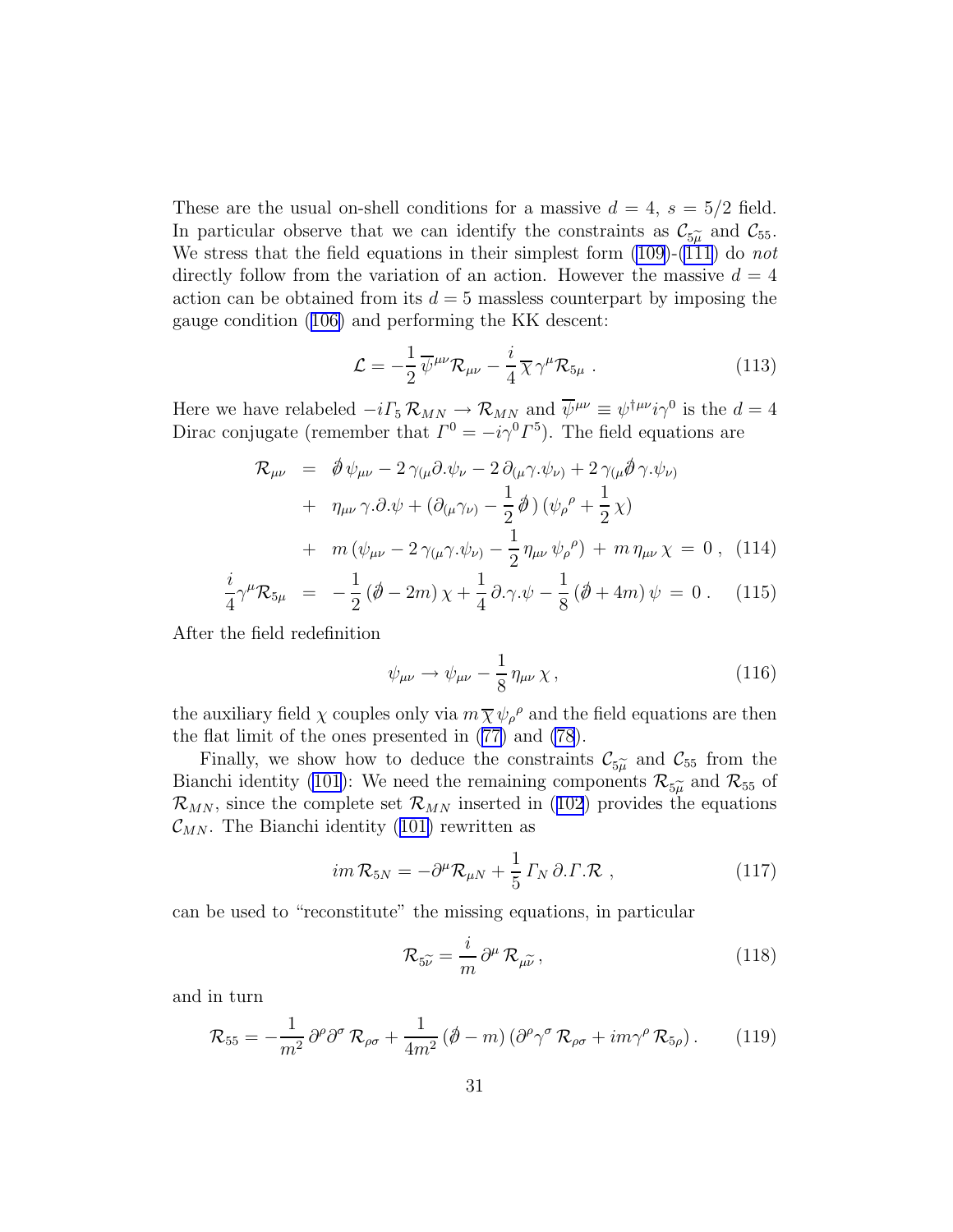<span id="page-31-0"></span>Clearly, since  $(117)$  $(117)$  is an *identity*, the system of equations  $(114)$  $(114)$  $(114)$  and  $(115)$ along with [\(118](#page-30-0)) and ([119\)](#page-30-0) are guaranteed to be equivalent to ([109](#page-29-0))-[\(111\)](#page-29-0). when inserted in the definition  $(102)$ . It is easy to verify that this calculation combined with the field redefinition [\(116](#page-30-0)) yields the flat limit of the constraints ([80](#page-22-0)) and [\(82](#page-22-0)). Incidentally, this proves that the action [\(113\)](#page-30-0) describes the correct  $2s + 1 = 6$  PDoF.

### A.2 Free Massive Spin 3

The  $s = 3$ ,  $d = 5$  massless Lagrangian and field equations are

$$
\mathcal{L} = \frac{1}{2} \phi_{MNR} \mathcal{G}^{MNR} \;, \tag{120}
$$

$$
\mathcal{G}_{MNR} = \Box_5 \phi_{MNR} - 3 \partial_{(M} \partial \phi_{NR)} + 3 \partial_{(M} \partial_N \phi_{R)S}^S
$$
  
- 3  $\eta_{(MN} (\Box_5 \phi_{R)S}^S - \partial \partial \phi_{R)S}^S + \frac{1}{2} \partial_{R)} \partial \phi_{S}^S = 0$ . (121)

The action (120) has the gauge invariance

$$
\delta\phi_{MNR} = \partial_{(M}\xi_{NR)},\qquad(122)
$$

with the restriction

$$
\xi_N{}^N = 0\,,\tag{123}
$$

corresponding to the Bianchi identity

$$
\partial \mathcal{G}_{MN} = \frac{1}{5} \eta_{MN} \partial \mathcal{G}_R^R. \tag{124}
$$

Again, there is a simpler Christoffel form for the field equations [\[6](#page-33-0)]

$$
\mathcal{B}_{MNR} \equiv \mathcal{G}_{MNR} - \frac{3}{5} \eta_{(MN} \mathcal{G}_{R)S}^S
$$
  
=  $\Box_5 \phi_{MNR} - 3 \partial_{(M} \partial \phi_{NR)} + 3 \partial_{(M} \partial_N \phi_{R)S}^S = 0$ . (125)

The massive field content is obtained by algebraically gauging away the components

$$
\phi_{555} = 0 \,, \quad \phi_{\mu 55} = 0 \,, \quad \phi_{5\{\mu\nu\}} \equiv \phi_{5\mu\nu} - \frac{1}{4} \eta_{\mu\nu} \phi_{5\rho}{}^{\rho} = 0 \,. \tag{126}
$$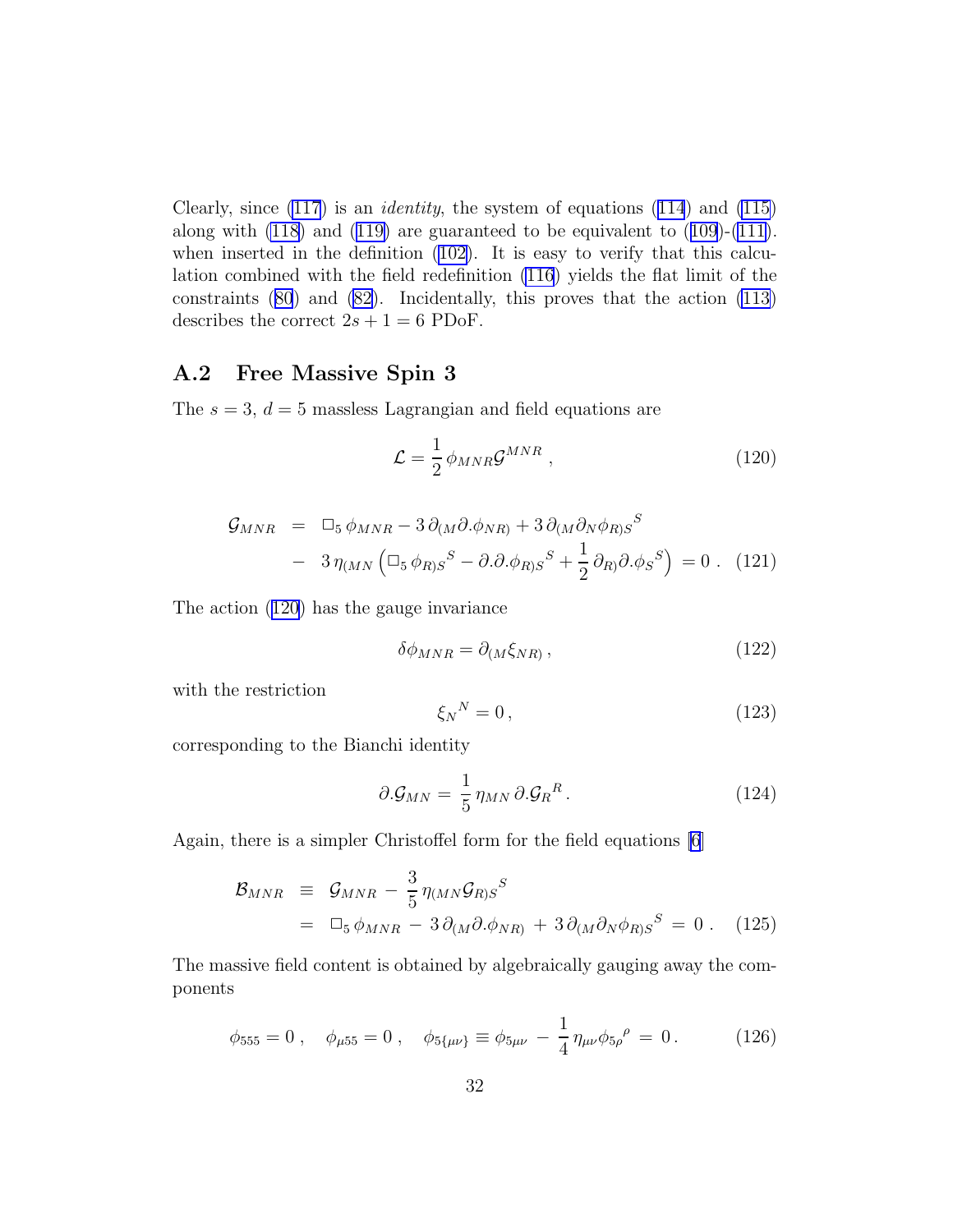<span id="page-32-0"></span>There are no residual gauge invariances; the remaining fields are  $\phi_{\mu\nu\rho}$  and the scalar auxiliary

$$
\chi \equiv -i\phi_{5\mu}{}^{\mu} \Rightarrow \phi_{\mu\nu 5} = \frac{i}{4} \eta_{\mu\nu} \chi \,. \tag{127}
$$

Upon KK descent,  $\partial_5 \rightarrow im$  and the field equations [\(125\)](#page-31-0) become

$$
\mathcal{B}_{\mu\nu\rho} = (\Box - m^2) \phi_{\mu\nu\rho} - 3 \partial_{(\mu} \partial_{\nu} \phi_{\nu\rho)} + 3 \partial_{(\mu} \partial_{\nu} \phi_{\rho) \sigma}^{\sigma} + \frac{3m}{4} \eta_{(\mu\nu} \partial_{\rho)} \chi \,,
$$
\n(128)

$$
\mathcal{B}_{\mu\nu 5} = \frac{i}{4} \eta_{\mu\nu} \Box \chi + \frac{i}{2} \partial_{\mu} \partial_{\nu} \chi - im \left( \partial . \phi_{\mu\nu} - 2 \partial_{(\mu} \phi_{\nu) \sigma}{}^{\sigma} \right), \tag{129}
$$

$$
\mathcal{B}_{\mu 55} = -\frac{3}{2} m \partial_{\mu} \chi - m^2 \phi_{\mu \sigma}{}^{\sigma} , \qquad (130)
$$

$$
\mathcal{B}_{555} = -3im^2 \chi, \tag{131}
$$

from which the usual massive  $s = 3$  on-shell conditions follow immediately,

$$
(\Box - m^2) \phi_{\mu\nu\rho} = 0, \quad \chi = 0 = \phi_{\mu} = \partial_{\mu} \phi_{\mu\nu}.
$$
 (132)

Clearly  $\mathcal{B}_{\{\mu\nu\},5}$ ,  $\mathcal{B}_{\mu55}$  and  $\mathcal{B}_{555}$  are constraints. The  $d = 4$  massive action principle, guaranteed to yield (128)-(131) by virtue of the Bianchi identity, is

$$
\mathcal{L} = \frac{1}{2} \phi^{\mu\nu\rho} \mathcal{G}_{\mu\nu\rho} + \frac{3i}{8} \chi \mathcal{G}_{5\mu}{}^{\mu}.
$$
 (133)

The  $d = 4$  massive field equations read

$$
\mathcal{G}_{\mu\nu\rho} = (\Box - m^2) \phi_{\mu\nu\rho} - 3 \partial_{(\mu} \partial_{\nu} \phi_{\nu\rho)} + 3 \partial_{(\mu} \partial_{\nu} \phi_{\rho)} + \frac{3m}{4} \eta_{(\mu\nu} \partial_{\rho)} \chi,
$$
  

$$
-3 \eta_{(\mu\nu} \left( (\Box - m^2) \phi_{\rho)} - \partial_{\nu} \partial_{\nu} \phi_{\rho} + \frac{1}{2} \partial_{\rho} \partial_{\nu} \phi \right), \qquad (134)
$$

$$
\frac{3i}{4}\mathcal{G}_5 = \frac{9}{8}(\square - 4\,m^2)\chi + \frac{3m}{4}\partial.\phi \,. \tag{135}
$$

These agree with the flat limit of ([88](#page-24-0)) and [\(89](#page-24-0)). The Bianchi identity [\(124\)](#page-31-0) can be rewritten as

$$
im\,\mathcal{G}_{5MN} = -\partial^{\rho}\mathcal{G}_{\rho MN} + \frac{1}{5}\,\eta_{MN}\partial\mathcal{G}_{R}{}^{R} \tag{136}
$$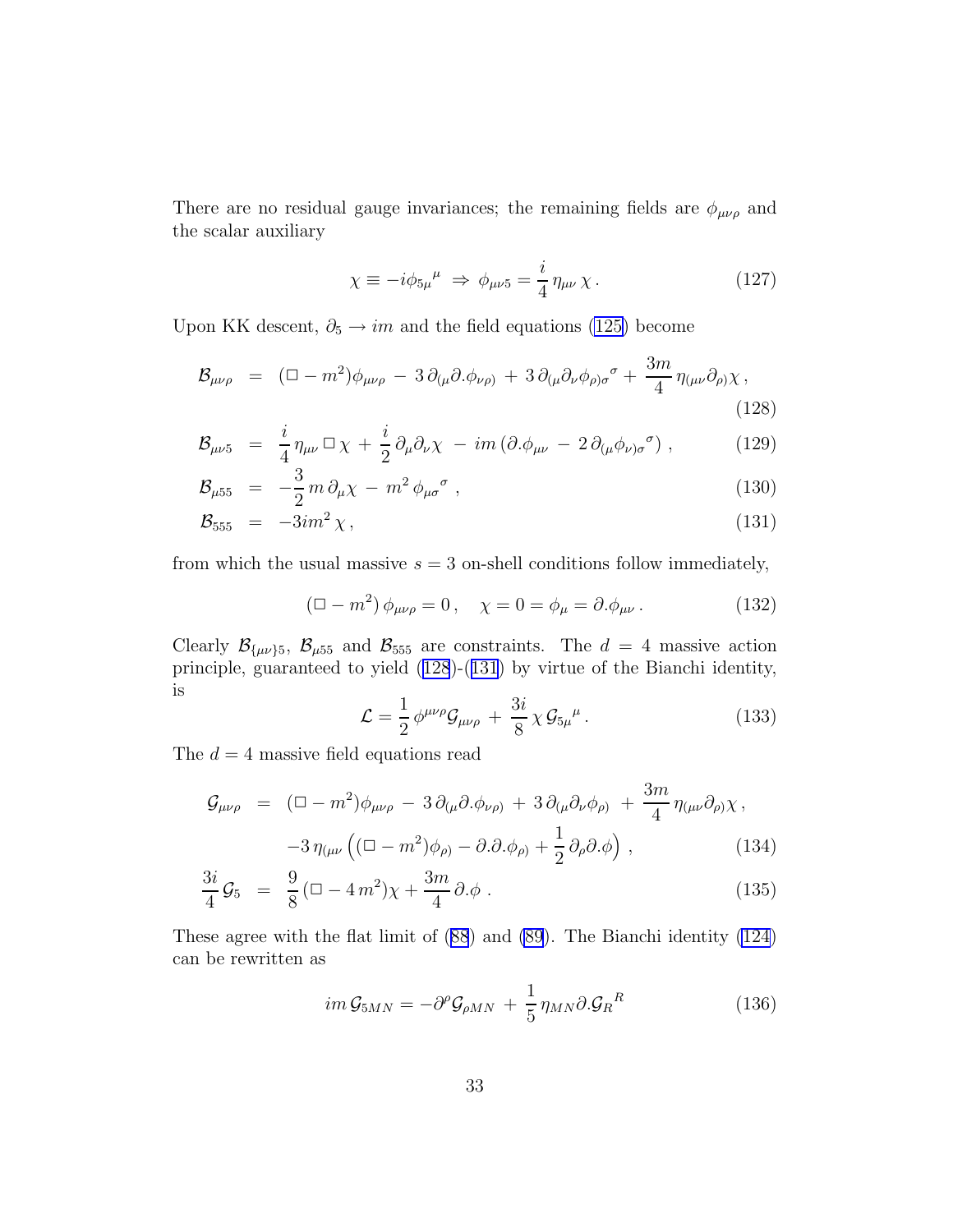<span id="page-33-0"></span>and yields the "missing" field equations

$$
\mathcal{G}_{\{\mu\nu\}5} = \frac{i}{m} \partial^{\rho} \mathcal{G}_{\rho\{\mu\nu\}}, \qquad (137)
$$

$$
\mathcal{G}_{\mu 55} = -\frac{1}{m^2} \left( \partial^{\rho} \partial^{\sigma} \mathcal{G}_{\sigma \{\rho \mu\}} - \frac{im}{4} \partial_{\mu} \mathcal{G}_{5} \right) , \qquad (138)
$$

$$
\mathcal{G}_{555} = -\frac{i}{m^3} \partial^{\mu} \partial^{\nu} \partial^{\sigma} \mathcal{G}_{\sigma\{\mu\nu\}} - \frac{1}{4m^2} \left( \Box - m^2 \right) \mathcal{G}_{5} - \frac{i}{4m} \partial^{\rho} \mathcal{G}_{\rho\sigma}{}^{\sigma} \ . \ (139)
$$

Substituting these in the constraints  $\mathcal{B}_{\{\mu\nu\}5}$ ,  $\mathcal{B}_{\mu 55}$  and  $\mathcal{B}_{555}$  following from [\(125](#page-31-0)) yields the flat limit of the ones given in [\(90\)](#page-24-0)-([92\)](#page-24-0).

# Acknowledgments

This work was supported by the National Science Foundation under grant PHY99-73935.

# References

- [1] S. Deser and R. I. Nepomechie, Phys. Lett. B 132, 321 (1983); Annals Phys. 154, 396 (1984).
- [2] A. Higuchi, Nucl. Phys. B 282, 397 (1987); ibid 325, 745 (1989); J. Math. Phys. 28, 1553 (1987).
- [3] S. Deser and A. Waldron, "Gauge invariances and phases of massive higher spins in  $(A)dS$ ," [hep-th/0102166.](http://arXiv.org/abs/hep-th/0102166)
- [4] K. Johnson and E. C. Sudarshan, Annals Phys. 13, 126 (1961).
- [5] G. Velo and D. Zwanziger, Phys. Rev. 186, 1337 (1969); A. Shamaly and A. Z. Capri, Ann. Phys. 74 503, (1972). S. Deser, V. Pascalutsa and A. Waldron, Phys. Rev. D62, 105031 (2000) [\[hep-th/0003011\]](http://arXiv.org/abs/hep-th/0003011).
- [6] B. de Wit and D. Z. Freedman, Phys. Rev. D 21, 358 (1980).
- [7] A. Lichnerowicz, Institut des Hautes Etudes Scientifiques, 10, 293 (1961); Bull. Soc. Math. France, 92, 11 (1964).
- [8] C. Aragone, S. Deser and Z. Yang, Annals Phys. 179, 76 (1987).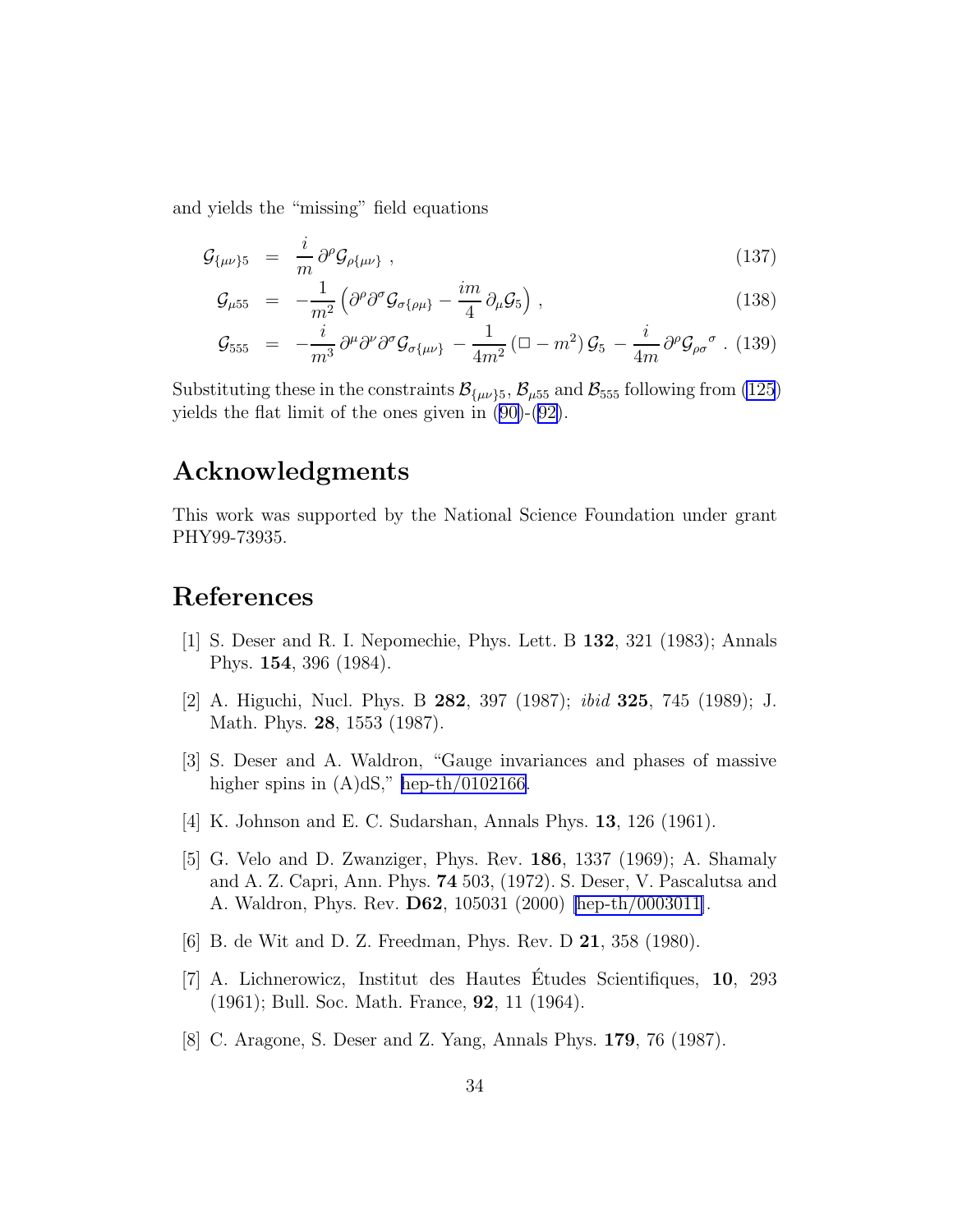- <span id="page-34-0"></span>[9] D. G. Boulware and S. Deser, Phys. Rev. D6, 3368 (1972).
- [10] I. L. Buchbinder, D. M. Gitman, V. A. Krykhtin and V. D. Pershin, Nucl. Phys. B584, 615 (2000) [\[hep-th/9910188](http://arXiv.org/abs/hep-th/9910188)]; I. L. Buchbinder, D. M. Gitman and V. D. Pershin, Phys. Lett. B 492, 161 (2000) [\[hep](http://arXiv.org/abs/hep-th/0006144)[th/0006144](http://arXiv.org/abs/hep-th/0006144)].
- [11] S. Deser and A. Waldron, Phys. Lett. B 501, 134 (2001) [\[hep](http://arXiv.org/abs/hep-th/0012014)[th/0012014](http://arXiv.org/abs/hep-th/0012014)].
- [12] P. K. Townsend, Phys. Rev. D 15, 2802 (1977); S. Deser and B. Zumino, Phys. Rev. Lett. 38, 1433 (1977).
- [13] E. Witten, talk presented Strings 2001, Tata Institute, Mumbai 2001.
- [14] B. S. DeWitt and R. W. Brehme, Annals Phys. 9, 220 (1960); Phys. Rev. 4, 317 (1960).
- [15] S. Deser and A. Waldron, "Stability of Massive Cosmological Gravitons", [hep-th/0103255.](http://arXiv.org/abs/hep-th/0103255)
- [16] I. Bengtsson, J. Math. Phys. 36, 5805 (1995) [\[gr-qc/9411057\]](http://arXiv.org/abs/gr-qc/9411057).
- [17] L. F. Abbott and S. Deser, Nucl. Phys. B 195, 76 (1982).
- [18] K. Pilch, P. van Nieuwenhuizen and M. F. Sohnius, Commun. Math. Phys. 98, 105 (1985).
- [19] P. Riess, et al., Astron. J. 116, 1009 (1998)[[astro-ph/9805021](http://arXiv.org/abs/astro-ph/9805021)]; P. M. Garnavich, et al., Astrophys. J. 509, 74 (1998)[[astro-ph/9806391](http://arXiv.org/abs/astro-ph/9806391)]; S. Perlmutter, et al., Nature 391, 51 (1998) [\[astro-ph/9712212\]](http://arXiv.org/abs/astro-ph/9712212).
- [20] M. A. Vasiliev, "Higher spin symmetries, star-product and relativistic equations in AdS space," [hep-th/0002183](http://arXiv.org/abs/hep-th/0002183); L. Brink, R. R. Metsaev and M. A. Vasiliev, Nucl. Phys. B 586, 183 (2000) [\[hep-th/0005136](http://arXiv.org/abs/hep-th/0005136)].
- [21] H. van Dam and M. Veltman, Nucl. Phys. B22, 397 (1970); V. I. Zakharov, JETP Lett. 12, 312 (1970); L. D. Faddeev and A. A. Slavnov, Theor. Math. Phys. 3, 18 (1970); S. K. Wong, Phys. Rev. D3, 945 (1971).